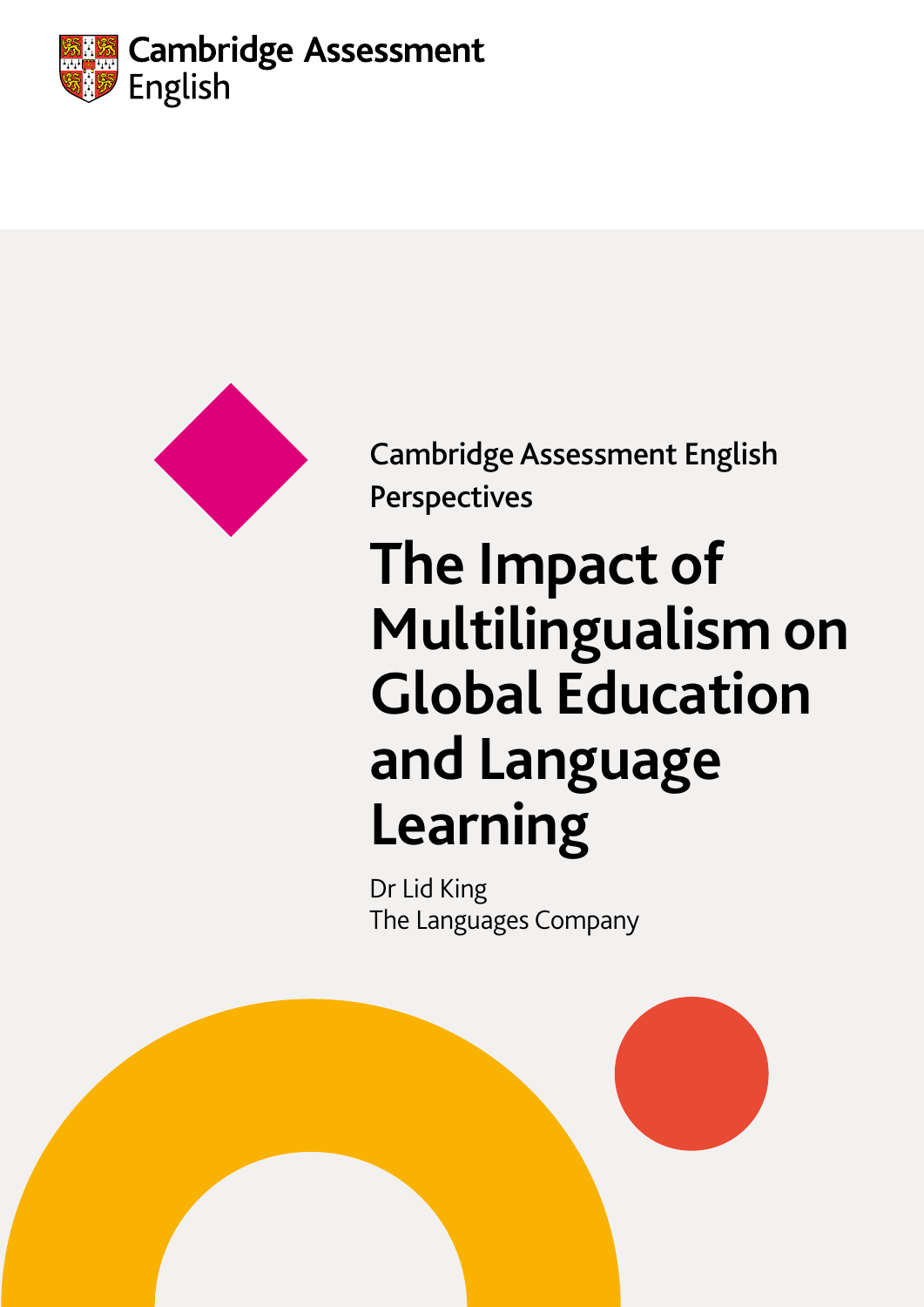# **Executive summary**

We live in a multilingual world. English serves as the lingua franca for education, trade and employment, and is an essential skill for anyone wanting to succeed professionally or academically in the 21st century. English offers enormous opportunities, and language policy rightly focuses on how to give more equitable access to high levels of English language proficiency so that these opportunities can be inclusive rather than exclusive, open to all socioeconomic groups. But English is not enough.

Properly managed language policy can help to ensure that English can be taught effectively and incorporated into society without having a negative effect on the first language, culture and local identity of the learners of English.

An understanding of English and multilingualism is especially important in an age of increased and rapidly growing international migration. People migrate for many reasons – escaping oppression and war, searching for better opportunities – but it is clear that the languages that they have access to or aspire to use can greatly influence the pattern of migration and the success with which migrants are able to integrate and contribute to their host societies.

This underlines the need for a language policy worldwide which provides people with the languages and the language skills that they need both at home and in future global destinations.

Education should provide a varied language repertoire and an understanding of which languages we should learn for what purpose. This suggests a language policy that improves the quality of curriculum, teaching, and learning in state education, as well as a policy that helps to position the role of the multiple languages in a more positive and protected context.

The reality of the multilingual and multicultural society is that languages overlap and collide. The work on translanguaging and code-switching demonstrates the often messy practice in our multilingual families, schools and cities. From this lived experience we need to learn how to prepare people with the language skills they need for a multilingual society, and how to train people to develop the necessary sensitivity towards the cultural and linguistic needs of their fellow citizens.

The role of compulsory education is critical and we need a language education policy which both respects mother tongue heritage and also prepares young people for a globalised world with English as a lingua franca. This has implications for teacher education and curriculum design for state education at both primary and secondary level, and it is clear that more research is needed to discover how to accelerate the development of high-level language proficiency in young people, perhaps with new pedagogical models that avoid the low spoken proficiency outcomes of many current foreign language programmes.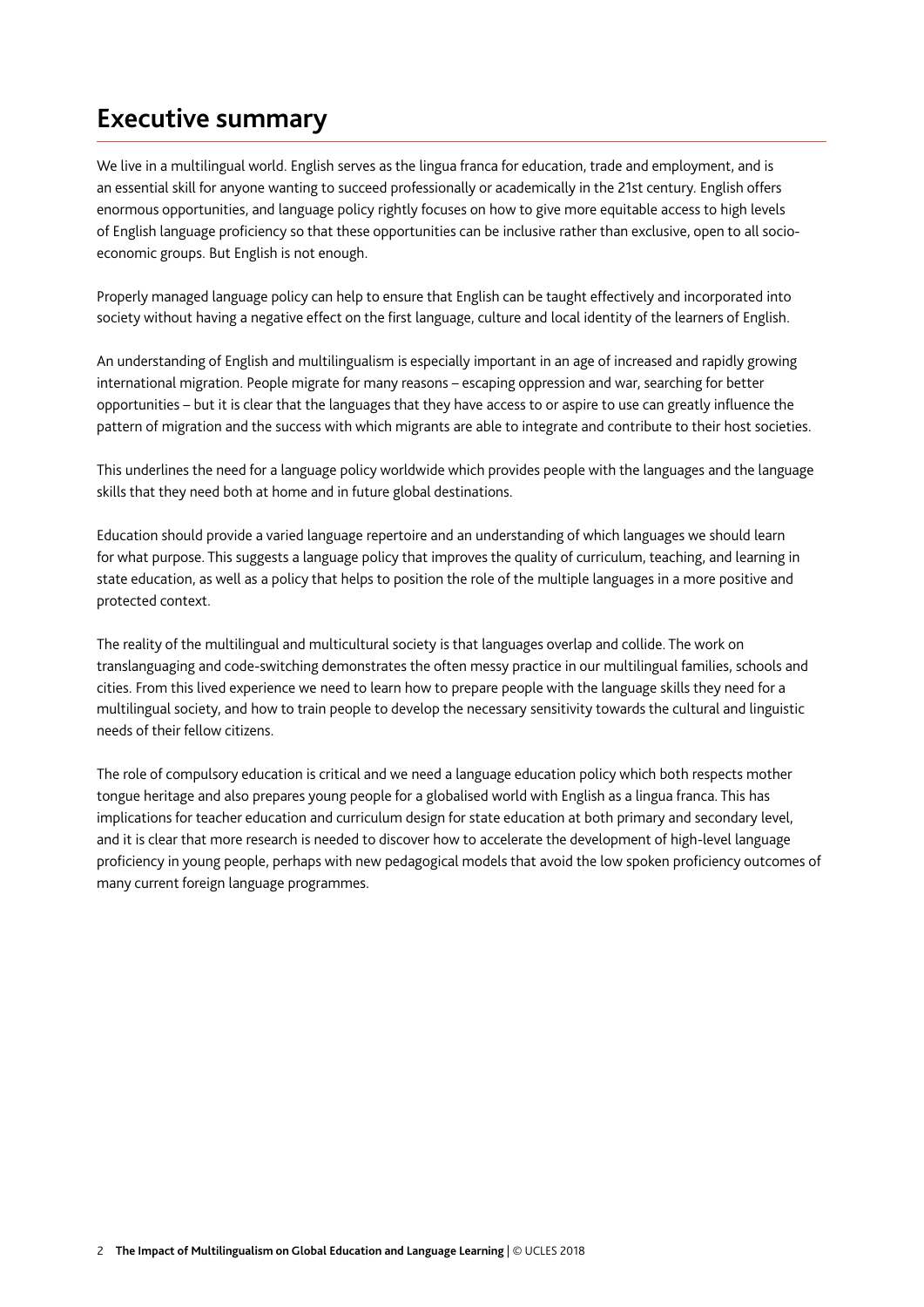# **Contents**

| Foreward                                                | 4  |
|---------------------------------------------------------|----|
| Context                                                 | 5  |
| Section I: Multilingualism and plurilingualism          | 8  |
| Section II: The multilingual landscape                  | 10 |
| Section III: The role of English                        | 14 |
| Section IV: Trends and issues in multilingual education | 20 |
| Section V: Recommendations for national systemic change | 32 |
| References                                              | 40 |
| Some key reading                                        | 43 |

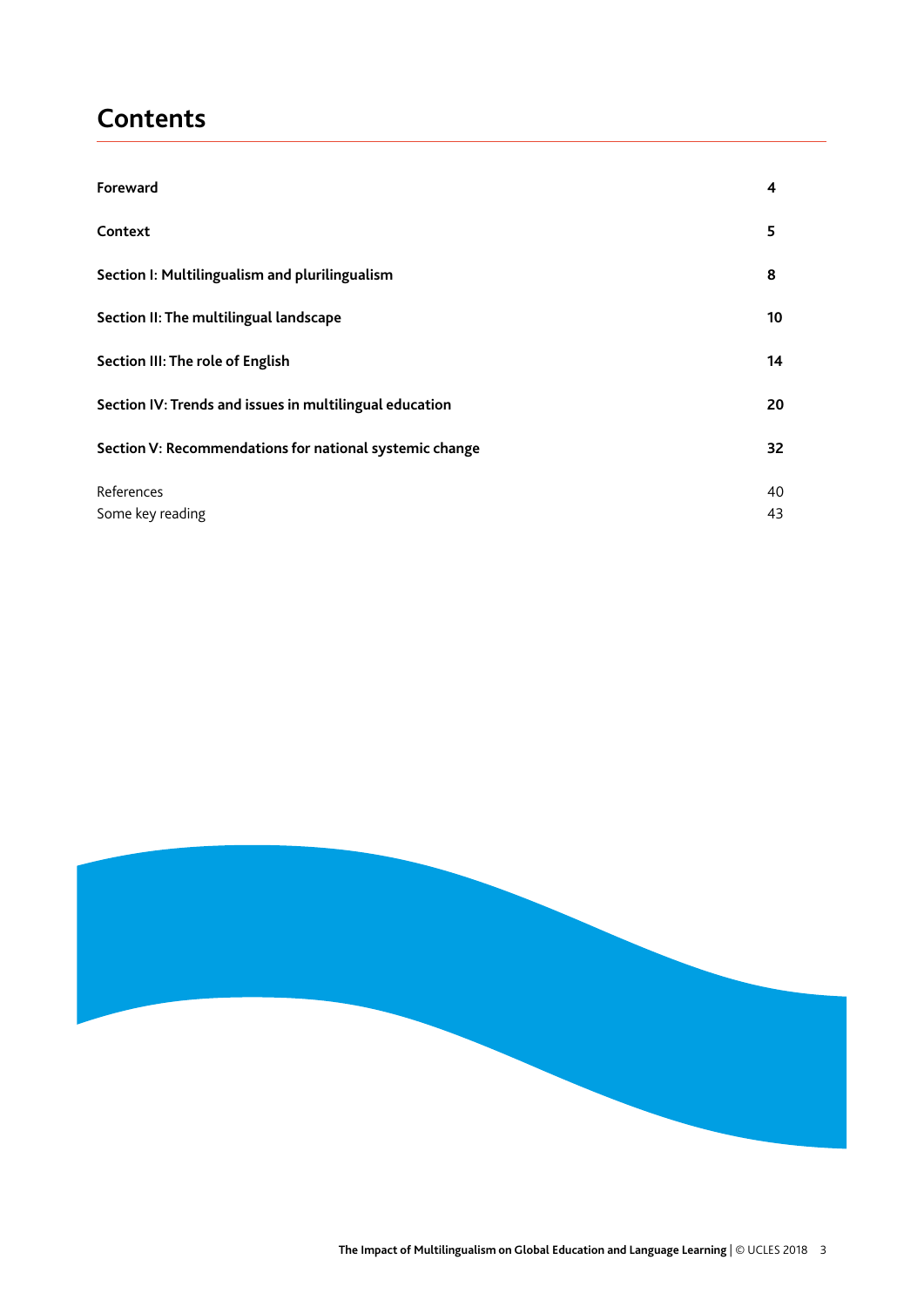# **Foreward**

In this paper, Lid King gives us an overview of multilingualism in 21st century society and education and argues that it is a positive phenomenon which needs to be encouraged and supported. By setting multilingualism in a historical context, he reminds us that the challenges it poses are neither new nor insuperable.

The world has always been multilingual, and the ways that we develop language learning and teaching success must take the multilingual realities of the world into account. We believe that English alone is not enough.

Multilingualism has always been the default context for human beings. Children in most parts of the world grow up with two or more languages available to them, and increasingly young people in their studies and work move to locations where other languages than their mother tongue are the norm, and they must learn to be bilingual or multilingual.

Business, employment and scholarship are increasingly global and multilingual, and citizens of the 21st century need a new range of skills and strategies – like code-switching and translanguaging – to supplement their core language learning skills.

In this paper we look at the definition and contexts of multilingualism, how this impacts education and language learning, and how we can engage with the interaction between the prevalence of English language use and the multilingual reality most of us find ourselves in.

We look at the need for changes in governmental policy and in educational approaches to cope with the new type of multilingual cities that attract people from countries around the world.

Above all, we look forward to new ways to apply these ideas to the future of language learning, teaching and assessment, to provide better learning outcomes for all students of all languages.

Lid's paper is a stimulating overview of a topic which is of vital importance for society and it provides us with a timely call to action. Cambridge Assessment English is delighted to publish this paper as a contribution to discussion of multilingualism in policy and practice.

### **Dr Nick Saville**

*Director, Research & Thought Leadership Cambridge Assessment English Language Assessment*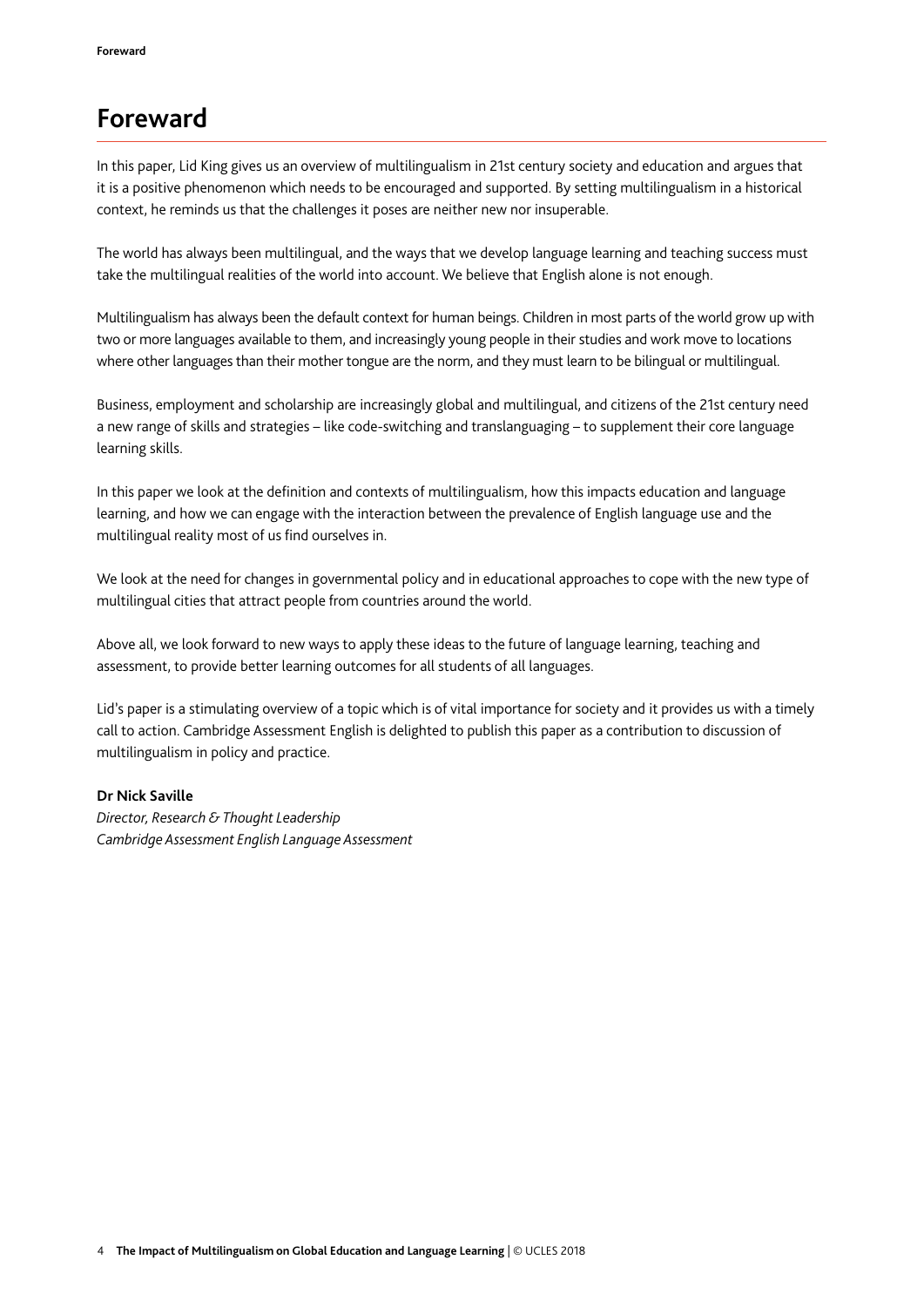# **Context**

We live in an ever more complex globalised world. This globalisation has a paradoxical effect on our lives. On the one hand it increases conformity through the power of the market (products, tastes, culture); on the other it leads to ever greater diversity (assertions of local and regional identities, social and cultural conflicts).

One striking feature of globalisation is the impact of multilingualism, and the related phenomenon of multiculturalism. Very few contemporary societies can be considered homogenous; they are increasingly diverse, whether in the languages spoken or in the ways that people live and express themselves (their cultures).

### **Multilingualism – the normal human condition. 'Speaking two or more languages is the natural way of life for three-quarters of the human race. [This] principle … has been obscured in parts of Europe as a consequence of colonial history. We urgently need to reassert it, and to implement it in practical ways, for, in the modern world, monolingualism is not a strength but a handicap.' (David Crystal 2006:409)**

In one sense, it might be thought that linguistic diversity is in decline. Some languages are dying out, some are spoken by smaller numbers of people, and there are linguists who believe that the rise of English is accelerating this trend. Despite this, however, one estimate suggests that there are still over 7,000 distinct languages spoken by substantial populations as first or mother tongues, and many more countries than is commonly known need to operate in multiple languages. At the same time, the rise in identity politics across the world appears to be supporting a renewed sense of confidence in and wish to maintain local, regional and national languages.

### **On being Welsh 'To be Welsh is an experience. To both be and speak Welsh is a related, more robust experience. Each time we erase one of those options from the world of human experience, we lose an incomprehensibly complex realm of knowledge. We lose a way of thinking about the world. We lose a way of being in our world. For to live with a language is to live as part of an organic, long-developed tradition and identity.' (Conor Williams 2015)**

Multiculturalism is less easy to define and can be a controversial term. If, though, we understand culture in a broad sense as the way that people live their daily lives (the food they eat, the way they dress, their preferred entertainment) and also the way that they see the world, we can say that different cultures coexist but also that cultures become increasingly mixed. Language is an important aspect of this culture – especially as it determines identity. But language and culture are not always identical.

Although these phenomena have existed since ancient times they are given greater focus by some of the key characteristics of this globalised world.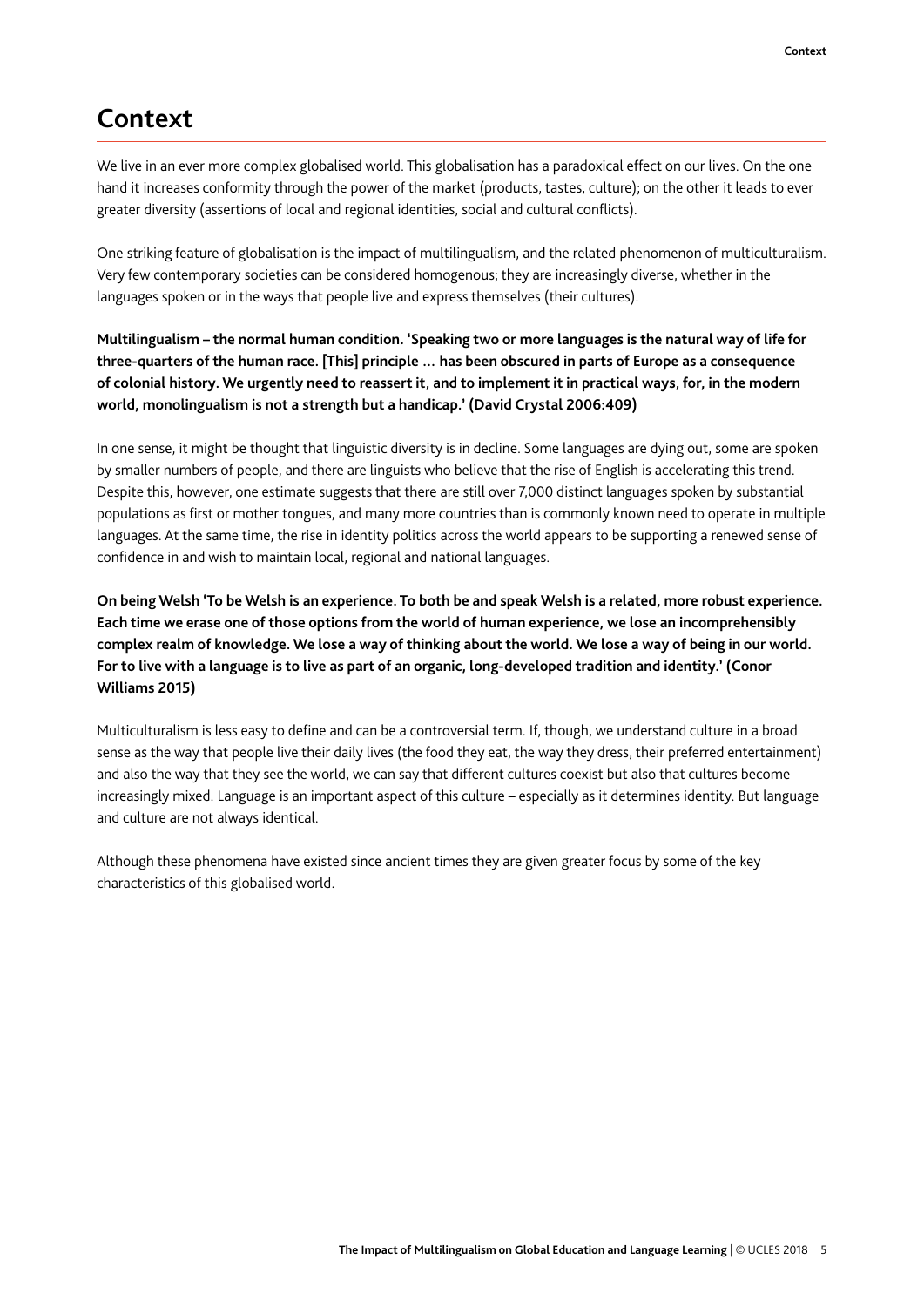### **The new economy and new forms of communication**

There is a direct link between the way we communicate today and the new economy of this globalised world. According to Manuel Castells (2000), this economy has three salient features

- new economic processes which generate information
- economic production which takes on a global scale of organisation, (lowering national boundaries and eroding the exclusive control of national economies)
- competition which is organised in networks that are themselves located globally.

These factors, which have certainly intensified and developed in ways not even imagined in the last decade, are having a major impact on the way we communicate, and thus on language, making possible a major change in what has always been assumed about 'community' and 'communication'. Communication becomes both **local** (often multilingual) and **global** (instantaneous and standardised). **Local communication and global interaction 'These new economic processes allocate decision-making responsibilities to more local zones of production. This in turn requires local communication and discussion and involvement. Local literacy and communication is needed to produce effective coordinated actions across large economic enterprises. In growing numbers of multilingual workplaces this necessitates multilingual communication. The new economy involves consistent interactions across geographical locations. These exchanges and interactions are inconceivable without an instantaneous and effective process for communication and standardised forms for coding and receiving information.' (Castells 2000)** 

### **New technologies – electronically mediated communication**

The technologies to facilitate communication further facilitate the globalisation of economies and communication. Local sites are linked in networks, which need to agree on how to organise, talk and distribute functionally different languages, and at the same time local sites are themselves multilingual as a result of migration. The potential of technologies to transcend physical distance, also gives rise to the whole question of the distribution of language(s). This was the case within the national state, with its defined territory over which a single standardised language would prevail, but now this spatial distribution can be across national borders (between sites, universities and cities for example) and the mode of operation is increasingly multi- rather than monolingual.

The most striking manifestation of this communication shift is in the development of electronically mediated communication (EMC), most obviously but not exclusively the Internet. The phenomenal speed (and unpredictability) of this change over the last 20 years has been vividly illustrated by many observers.

**Electronic communication takes over the airwaves 'In 1990 there was no World Wide Web; that arrived in 1991… Most people did not send their first e mail until the mid-90s. Google arrived in 1999. Mobile phones (and)… text messaging at about the same time… Blogging as a genre did not take off until the early 2000s. Instant messaging is another development of the early 2000s, soon to be followed by social networking around 2003–5… In 2006 we encounter Twitter..… 'If someone had said to me in 2005, that the next EMC development was going to be a system where you were given an online prompt, 'What are you doing?' and a limit of 140 characters for your reply, I would have written them off as deluded.' (David Crystal 2010: 26)** 

It is not surprising that educational policy and social policy have lagged behind these unprecedented developments in the practice of global communication. The traditional model for developing policy based on evidence of some kind and seeking to reach defined and agreed goals is disrupted by the unpredictability of EMC. There is probably also an age factor – EMC is the world of the young in particular, which is generally not the case for policy development.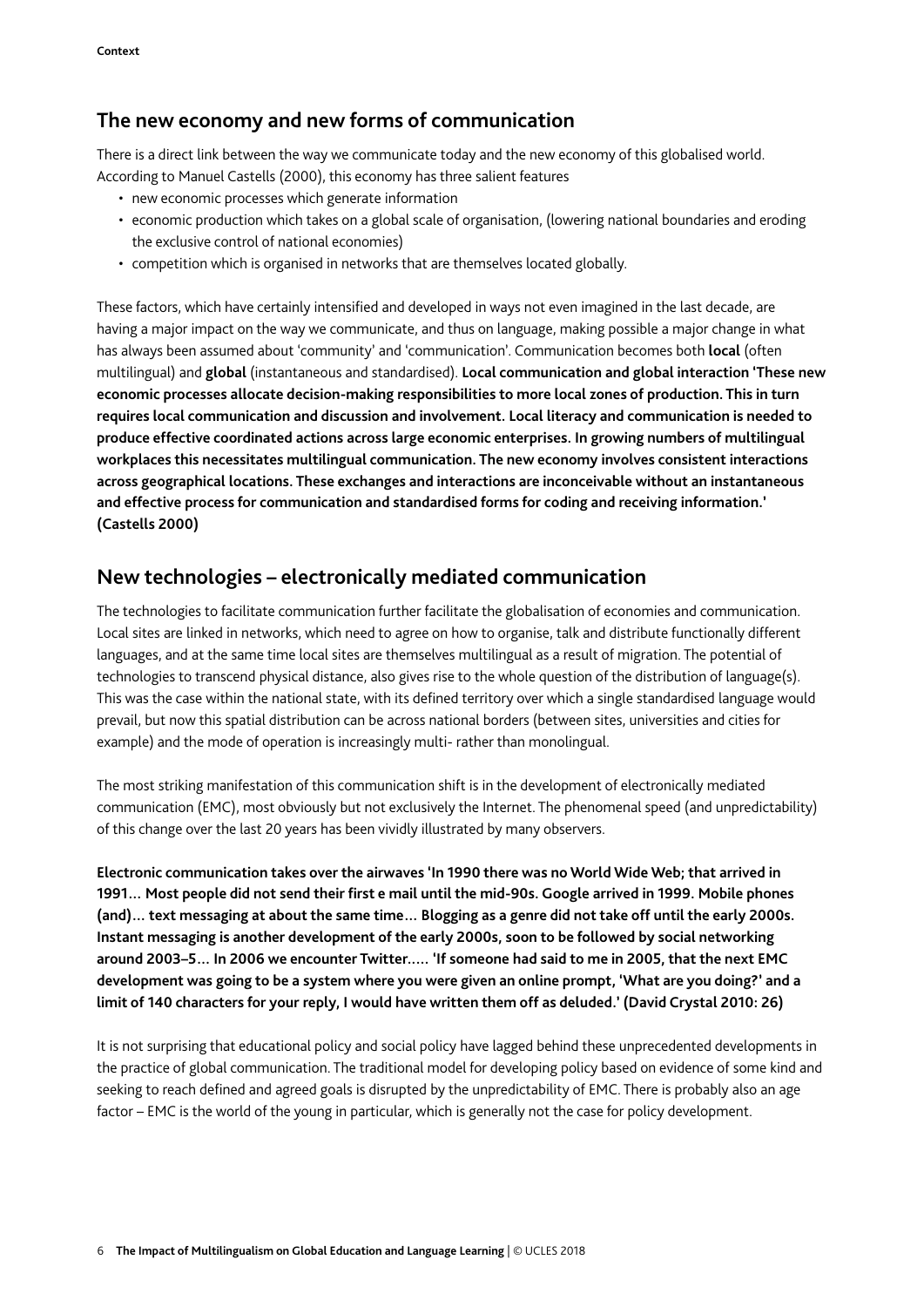## **New mobility**

In the new economy not only does technology enable networking across distance but the populations in each locality are increasingly diverse. The flows of population and their impact are greater, and also the types of movement in terms of gender, status, age and professional category are different from what has been historically the case. Although current migrations can be seen as the continuation of a historical trend of population movement from the country to the city, they also differ significantly in that they are global – multicultural, multilingual – and on an unprecedented scale. Also different are the directions of movement, so that nations whose recent image is of emigration now are solidly nations of immigration. Ireland and Italy are classic cases of this, but there are many others. (Castles and Miller, 2009)

So while the vast movements of people are highly differentiated, there are some common tendencies, affecting virtually all parts of the globe. In particular, this movement is taking place at an accelerating rate, and it involves many different kinds of population transfer (in terms of timing, motivations, legal status for example). This was the case even before the current mass migrations from the Middle East and Africa.

### **The fifth-largest country 'Over the past 15 years, the number of people crossing borders … has been rising steadily. At the start of the 21st century, one in every 35 people is an international migrant. If they all lived in the same place, it would be the world's fifth-largest country.' (BBC News Online 2009)**

Migration also has a significant impact on general policy – both the idea of migration as well as its rate and numbers provoke political responses, from planning and integration policies to rejection and hostility. This has become a major challenge in Europe since 2012, but it is not limited to Europe.

Thus while the period of the consolidation of nation states involved making internal cultural patterns homogenous, the combined effects of the Age of Migration with the Information Age, both motivated by the new economy, have produced more communication-rich workplaces and communities, linked across multilingual spaces and themselves more communication-dependent and multilingual. These changes are having a major impact on societies more generally.

# **The emergence of English as a lingua franca**

If the new economy enables the proliferation of multilingual communication, it also greatly encourages and is in turn facilitated by the development of a lingua franca. Most observers now agree that English has effectively become that lingua franca and that its scale and influence is unprecedented in world history. There is of course debate about why this has happened and about the extent to which this is to the detriment of other languages.

Without stepping far into that particular discussion, the reality of English as a lingua franca must be confronted today. This reality is shown most clearly by the language choices being made worldwide.

### **Current economic and social realities**

These 'globalisation factors' represent long-term shifts in the economy and in society and their impact on language policy may as yet only imperfectly understood. There are also other important factors – it is to be hoped more short term – which cannot be ignored. Of particular significance has been the economic downturn since 2008. The effect of this has been at one level to reduce public support for various kinds of policy intervention, for example policies on Diversity and Multilingualism, as those responsible for public finances will not necessarily see the point of funding such development.

At a deeper level, such economic pressures also impact on the social fabric, and this is likely to exacerbate the tensions inherent in the longer-term social and cultural changes associated with the new economy. Mobility in particular – and more specifically immigration – is becoming a major area of political controversy. Many previously accepted liberal consensual views about multiculturalism and the role of the state in promoting inclusivity are being called into question. Multilingualism and multiculturalism have become hot topics.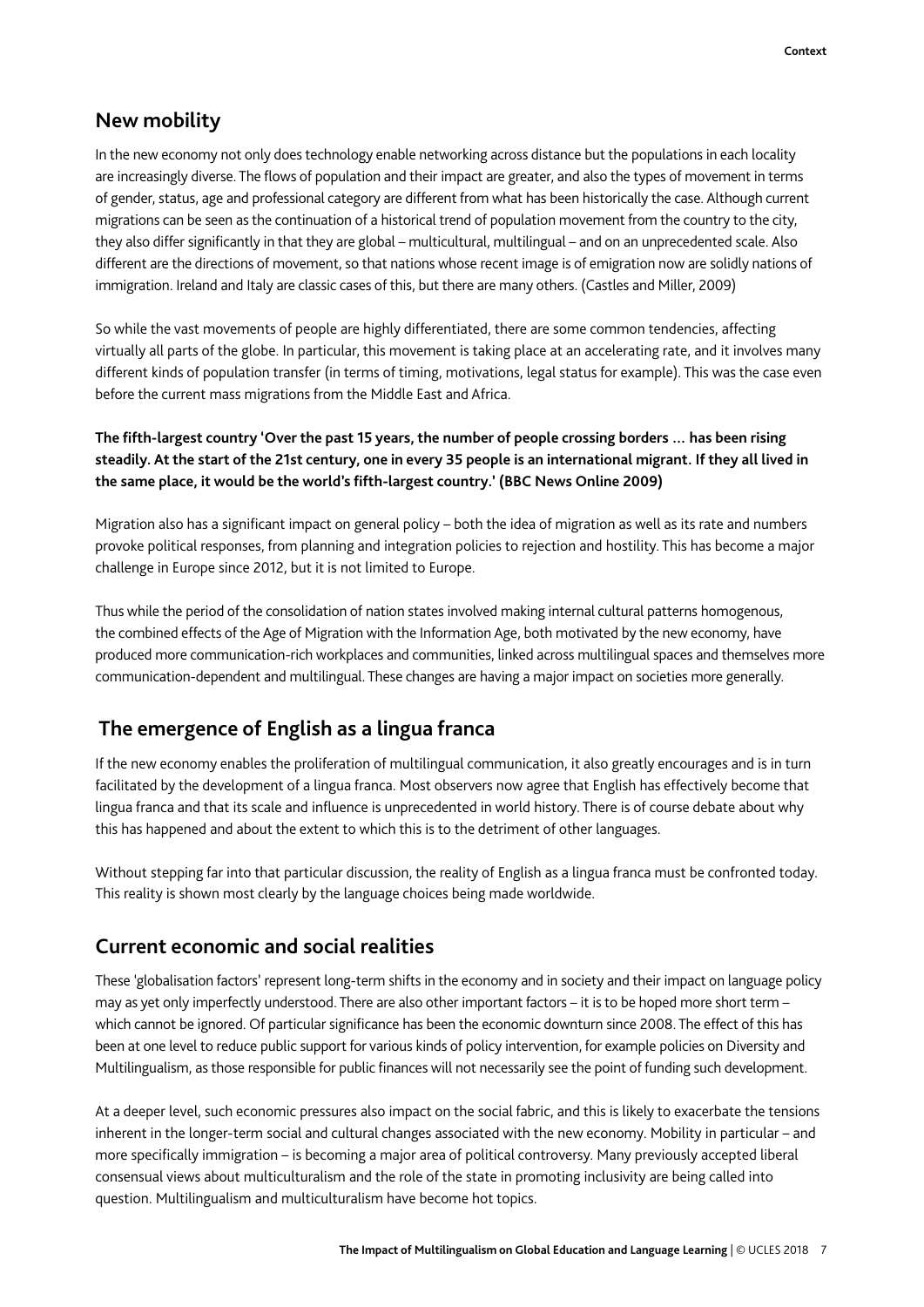# **Section I: Multilingualism and plurilingualism**

Definitions of 'multilingualism' can be tricky. The term can be applied to people who have competences in a number of languages or to places where many languages are used. It is probably helpful, therefore, to use the Council of Europe's distinction between multilingualism as the characteristics of a place – city, society, nation state – where many languages are spoken, and plurilingualism as the attribute of an individual who has a 'plurilingual repertoire' of language competences (Council of Europe 2007).

**Multilingualism refers to the presence in a geographical area, large or small, of more than one 'variety of language' i.e. the mode of speaking of a social group whether it is formally recognised as a language or not; in such an area individuals may be monolingual, speaking only their own variety.** 

**Plurilingualism refers to the repertoire of varieties of language which many individuals use, and is therefore the opposite of monolingualism; it includes the language variety referred to as 'mother tongue' or 'first language' and any number of other languages or varieties. Thus in some multilingual areas, some individuals are monolingual and some are plurilingual.** 

Even this more precise definition has its problems as is illustrated by many accepted descriptions of the cosmopolitan city – a major locus for multilingualism There is a common narrative which defines such urban multilingualism in terms of the number of languages spoken and used, including particularly the linguistic background of school children, but also the workforce's competence in foreign languages, the use of languages for trade and in business and the diverse appearance of the urban landscape. However, this 'headcount of languages' may not be a convincing indicator of effective multilingualism. At best it is a blunt measure. Even in the major multilingual cities this celebrated multilingualism often means multiple separate monolingual or bilingual communities. A more valid test of multilingualism might be the extent to which there is interaction between linguistic communities, the degree of public acceptance of and support for linguistic diversity, and the ways in which this 'multilingual capital' is part of the political and economic infrastructure, including in the all-important area of education. Multilingualism is not just a question of numbers.

Multilingualism is often invisible. Even in the great multilingual cities a large number of languages are used principally in the family or the community (the private sphere) and emerge in public only on special occasions. Then they may indeed become a part of the lived urban experience of many people, including those from other linguistic groups. In other ways, too, citizens experience multilingualism almost unconsciously in their daily lives. The most ubiquitous example of this is commercial – as in the local shop run by different language communities (Bengali, Turkish, Kurdish, Chinese, Polish, and Italian) but serving the whole local community, and increasingly preferred over national supermarket chains. There are many other local and community initiatives (cultural, sporting, educational and religious) which constitute practices which become an accepted and essential part of the daily fabric of urban life.

A less positive distinction in people's understanding of multilingualism is the distinction between what might be termed 'valued' and 'non valued' languages. With some exceptions the relatively invisible, non-valued languages still tend to be the languages of relatively recent immigration, which are seen as 'different' (less valued) than the supercentral languages of communication such as French, German, Mandarin Chinese, Hindi and above all English.

Multilingualism is often interpreted to mean having a population who know or use one or more national languages plus one or two major languages learned in school. The provision of multilingual services can often mean use of the national language with English alternatives, on the assumption that most visitors will speak English. On the other hand, in some African countries children are multilingual before beginning primary school, learning one language at home, one or more in the surrounding community and then a third or even fourth as a school language, a medium of instruction.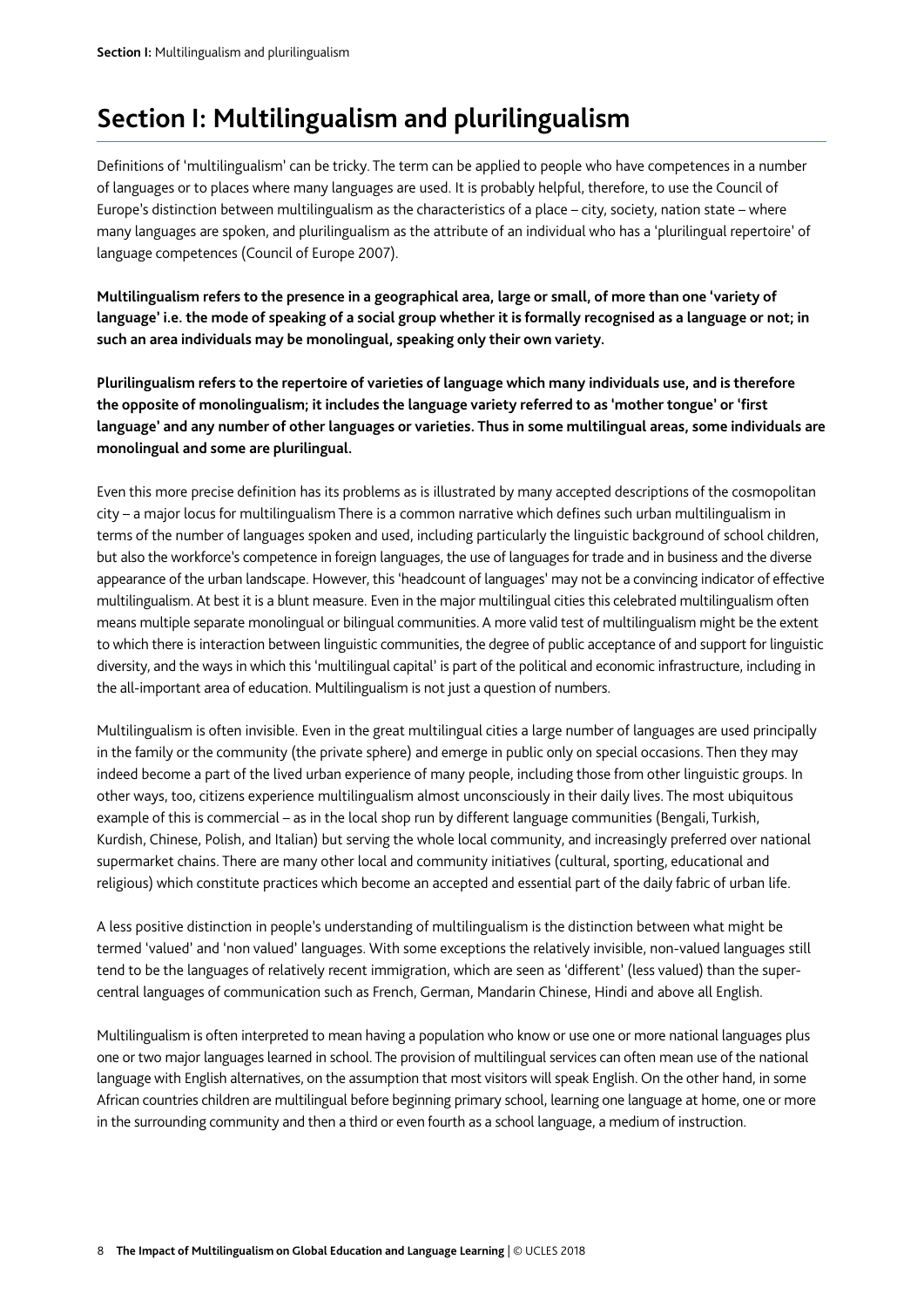# **Attitudes to multilingualism**

Just as the realities of multilingualism are diverse, so too is its image. In many places there is a strong aspiration to see multilingual identity as a marker of global vitality, something of which to be proud. Utrecht in the Netherlands, for example, presents itself as a 'multilingual hotspot', where individuals speak more languages than anywhere else in Europe and the administration of the city presents this as a positive thing and sign of a better way of life.

Melbourne, as home to people from more than 140 countries, describes itself as a richly multicultural city, whose history, economy and current identity are intimately connected to migration. This image is vividly articulated in the Sandridge Bridge development in Melbourne's city centre which illustrates the history of all of the nations and people who have shaped the city's (and state's) current identity.

Across the world, cities from Johannesburg to Kuala Lumpur are pleased to proclaim their multilingual assets – **'Kuala Lumpur is an ethnically diverse city with well-educated, multicultural, multilingual inhabitants.'** – although the importance of English in this equation is also stressed: **'Even if the official language is Bahasa Malay, most people speak good English. The English language is a compulsory subject in all schools.' (Visitkualalumpur.com)**

It is undoubtedly significant that many cities now claim to promote some degree of multilingualism as a positive factor in a globalised world. Other places – usually more recent arrivals to the globalised table – are not, however, considered by their inhabitants to be multilingual in the same way as more typically diverse cities such as London, New York, Mumbai or Melbourne. Even though they may encompass many languages, this can be regarded as almost incidental, or even temporary, by people living there.

In general, also, individual inhabitants may have a less settled view than the city authorities. To take the most emblematic example of a European cosmopolis, London, for many people it is the quintessential vibrant, cosmopolitan, creative city of over 200 languages. It is the place where they want to live, and language diversity plays a part in that choice. For some, however, it is an uncomfortable place where so many languages are heard on the train that it makes them feel 'slightly awkward'. For others, though, as shown in David Block's book *Multilingual identities in a global city: London stories,* multilingualism becomes part of their new and broader identity: **'And sometimes I say to myself, Oh my God, she's so rude … and in fact it's because I'm used to the English way of talking and sometimes when I go back to France, in the supermarkets, for example, I say to myself "they are so rude" because they never say "sorry".' 'I think in both languages English and Bengali, together they make me truly me.' 'When you speak a different language … you immerse yourself into a completely different person.' (David Block 2005)**

What this underlines, perhaps, is that while the massive and rapid effects of globalisation – new mobility, new communication modes, new ways of working – have often been accepted and welcomed as creating an exciting and dynamic space for work and living, for others the very speed of change has been a rather more disturbing phenomenon. This applies to the newcomers who feel 'lost in the cities that would not pause even to shrug' (Monica Ali in the novel Brick Lane) as well as to the inhabitants for whom change has come too rapidly and who find diversity disconcerting.

At a time of economic crisis like the present, such feelings of loss and uncertainty are also fuelled by the simplistic promises of nationalism and extremism of all kinds.

One thing, though, is certain, and that is that such diversity is becoming the norm and if anything it will become more, rather than less, complex.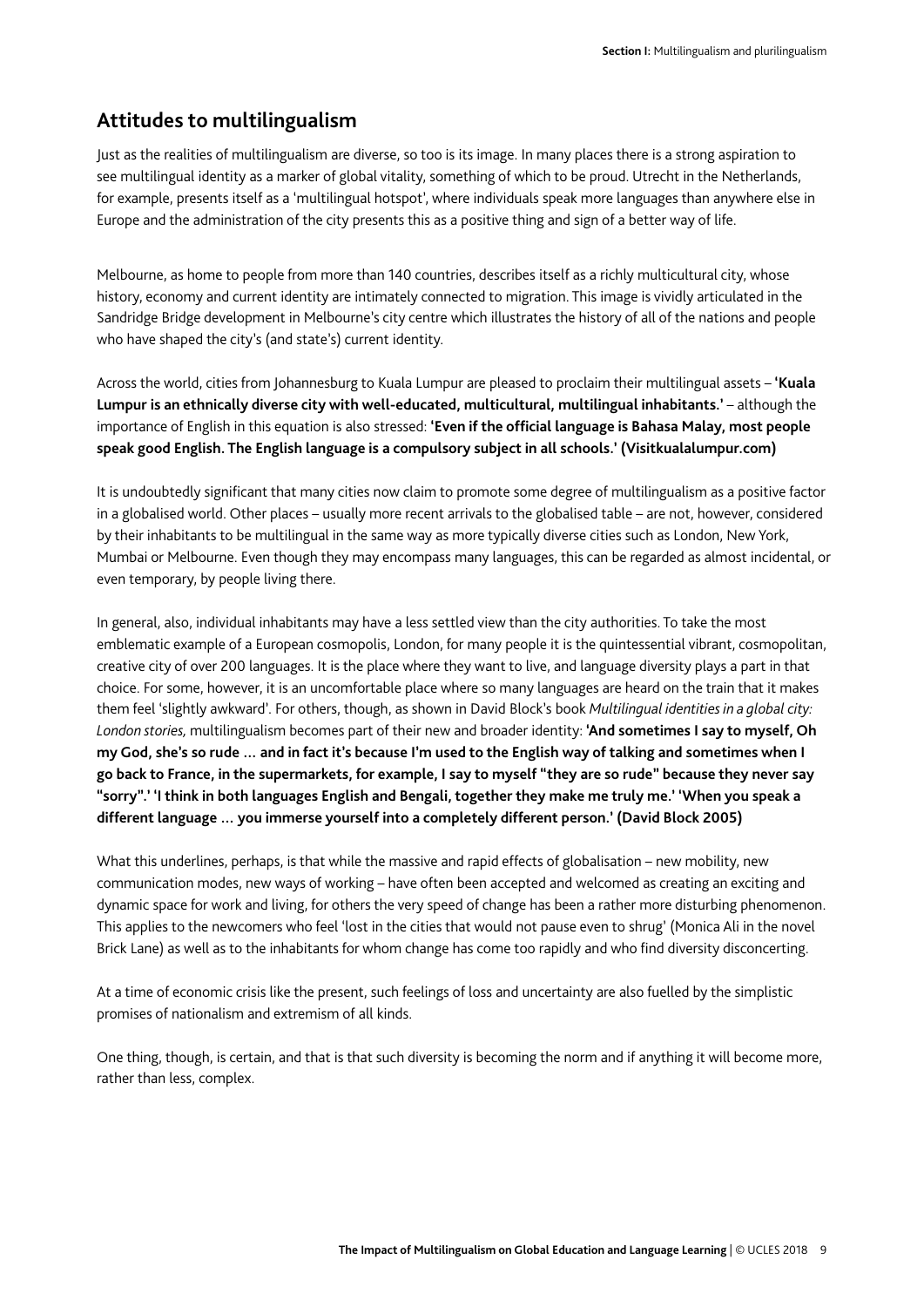# **Section II: The multilingual landscape**

There is a widespread view, for example in parts of Europe and in the USA, that monolingualism is normal and multilingualism is therefore a challenge to that normality. In fact historically and globally quite the opposite is the case. It was only with the development of European nationalism, particularly in the 19th and 20th centuries, that the identification of language and nation became 'normalised'.

**National monolingualism – a recent phenomenon 'It is easy to forget that multilingualism is historically the norm and that national monolingualism has been of relatively short historical duration in certain parts of the world only: the reason we talk about pluralism (in the city) as though it is disrupting something is because we have normalized the idea of that "something" being the national state.' (LoBianco 2014)** 

# **Historical multilingualism**

There is evidence for multilingualism in ancient Greek, Egyptian and Roman times, including languages such as Hebrew, Aramaic, Egyptian, Lycian, Greek and Latin. The emblematic Rosetta stone itself is evidence for this.

There are even tantalizing suggestions in the written archives of the strength of spoken multilingualism, for example in this story from the Old Testament: **'When those Ephraimites which were escaped said "Let me go over",… the men of Gilead said unto him. "Art thou an Ephraimite?" If he said "Nay" then they say unto him, "Say now 'Shibboleth'": and he said "Sibboleth": for he could not frame to pronounce it right. Then they took him and slew him at the passages of Jordan.' (Judges 12:6)**

42,000 of them failed to pass this "first phonetic test in recorded history" (Blanc, 2008) and were put to death.

In the Roman Empire, internal governmental communications from the Emperor and other official documents were in Latin. Until the beginning of the 7th century it was also the language of the army but generally speaking the Romans did not impose their language on others. In the Eastern Roman empire, laws and official documents were regularly translated into Greek from Latin. Latin–Greek bilingualism was characteristic of the Roman and Greek intellectual elites and both languages were in active use by government officials and the Church during the 5th century. From the 6th century, Greek culture was studied in the West almost exclusively through Latin translation. Bilingualism and trilingualism were also common in regions where languages other than Latin or Greek were spoken such as the western (Gaulish, Brithonic), eastern (Aramaic), northern (Germanic) and southern (Punic, Coptic) parts of the empire. Roman citizenship was given to nationalities throughout the Empire (with no test of linguistic competence and no 10 flag to salute) and the movement of people – in the army, administration and for trade – was extensive. Perhaps not surprisingly therefore we have evidence from across the enormous Empire of a relaxed and non-controversial multilingualism – memorial stones for example attest to marriage (and other relationships) between communities and may be written in several languages. While continuing to use their own languages, illiterate people all over Europe learned Latin, even without the help of language teachers and interactive whiteboards.

**Regina and Barates – a mixed couple from the North East of England 'For a real glimpse into the kind of complexity you find on the northern frontier (of the Empire) ... this tombstone is absolutely extraordinary. It is a tombstone to a woman called Regina and she is an ex-slave … and she's the wife … of a man called Barates, who wants us to know that he is from a long way away.… He is a man of Palmyra.in Syria. 'She came from down south … a member of the Catalauni tribe, somewhere around St Albans now. Interestingly underneath [the Latin inscription] we've got another text written ... in Palmyrene.… It says "Regina, the ex-slave of Barates. How much I miss her!" 'I wonder … how a poor girl from the Catalauni tribe ended up being the slave of a Palmyrene and eventually married him, ending up here on Hadrian's wall.… Did the couple stick out or did they blend in with a lot of other people enjoying very mixed relationships? What language did they speak at home? … This looks to be an absolutely perfect example of the kind of clash of cultural identity, the merging**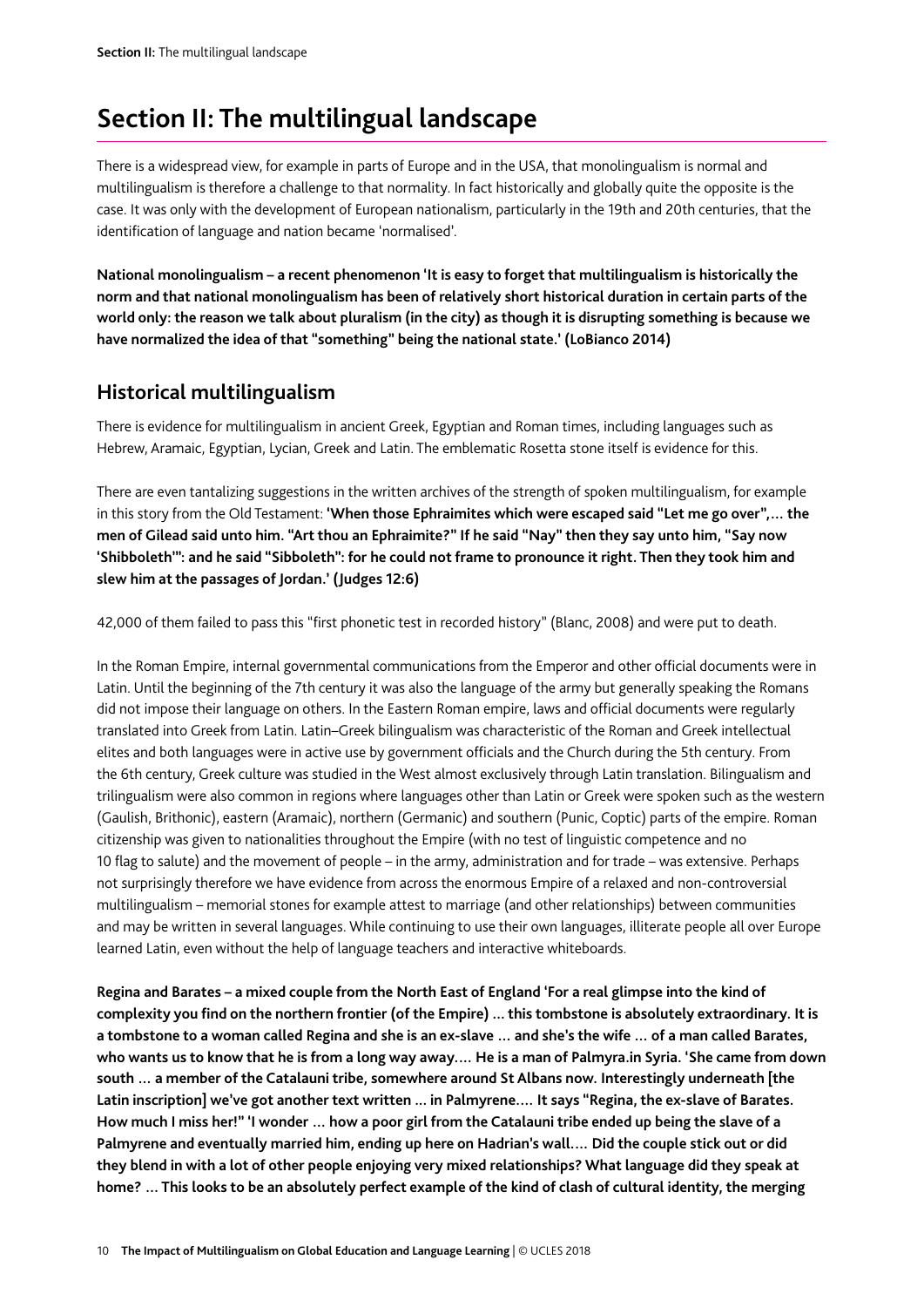### **of cultures ... in the community ... here.' (Mary Beard's Ultimate Rome: Empire without limit Episode 3 28.47- 32.09; BBC 2016)**

Outside Europe – in India, China, Africa and the pre-conquest empires of America – multilingualism was the norm and in many cases continues to be so to this day. Although in the past dominant languages and linguae francae developed (Quechua, Nahuatl, Urdu, Hindi, Swahili and classical Chinese) this was not generally to the detriment of other languages and dialects. In the 21st century, official multilingualism – both India and South Africa being striking examples – is relatively non-controversial in much of the world.

In Europe itself until the 19th century a dominant form of political entity was the multiethnic and multilingual monarchic empire such as the Austro-Hungarian Empire, the Russian Empire, and the Ottoman Empire. These empires were ruled by one ethnic group, but were generally characterised by ethnic, religious and linguistic tolerance. Much of the administration of the Ottoman Empire, for example, was in the hands of the Greek-speaking Phanariots.

### **The ideology of monolingualism**

 It was really with the formation of European nation states, beginning in the 15th century but associated especially with the French Revolution and the nationalist movements of the 19th century, that the idea of 'one language, one nation' took hold. This was itself facilitated by an earlier communications technology – the printing press – which underpinned the standardisation and diffusion of the vernacular languages of Europe. These movements often took place in conflict with the great empires and eventually, for example, led to the unification of Germany and Italy.

**Language and nation 'Has a people anything dearer than the speech of its fathers? In its speech resides its whole thought-domain, its tradition, history, religion and basis of life, all its heart and soul.… The best culture of a people cannot be expressed through a foreign language; it thrives on the soil of a nation most beautifully and may I say, it thrives only by means of the nation's inherited and inheritable dialect. With language is created the heart of a people.' (von Herder 1784)** 

This process continued after World War I across central and Eastern Europe and more recently with the formation of several nation states in the Balkans following the break-up of former Yugoslavia, where the language question continues to have a major influence on ideas of identity. For example, the language once known as Serbo-Croat now has three variants – Serbian, Croatian and Bosnian – mutually comprehensible but each linked to a different nation state.

Nationalist rhetoric and policy have left a strong and lasting legacy of ideological monolingualism in Europe and elsewhere. This has also resulted in linguistic hegemonies.

#### **Linguistic hegemony 'Thus English elbowed Gaelic out of Ireland, French pushed aside Breton, and Castilian marginalised Catalan.' (Anderson 1983:78)**

Monolingualism has been promoted by dominant groups and has posed a great challenge to the languages of indigenous, regional, local and immigrant minorities worldwide. Despite the existence of several thousand languages across almost two hundred countries, a majority of countries recognise only one language for legal and official purposes, and even where several languages are officially recognised, one is usually dominant carrying 'disproportionate amounts of social, economic and political power' (Edwards 1994: 2f).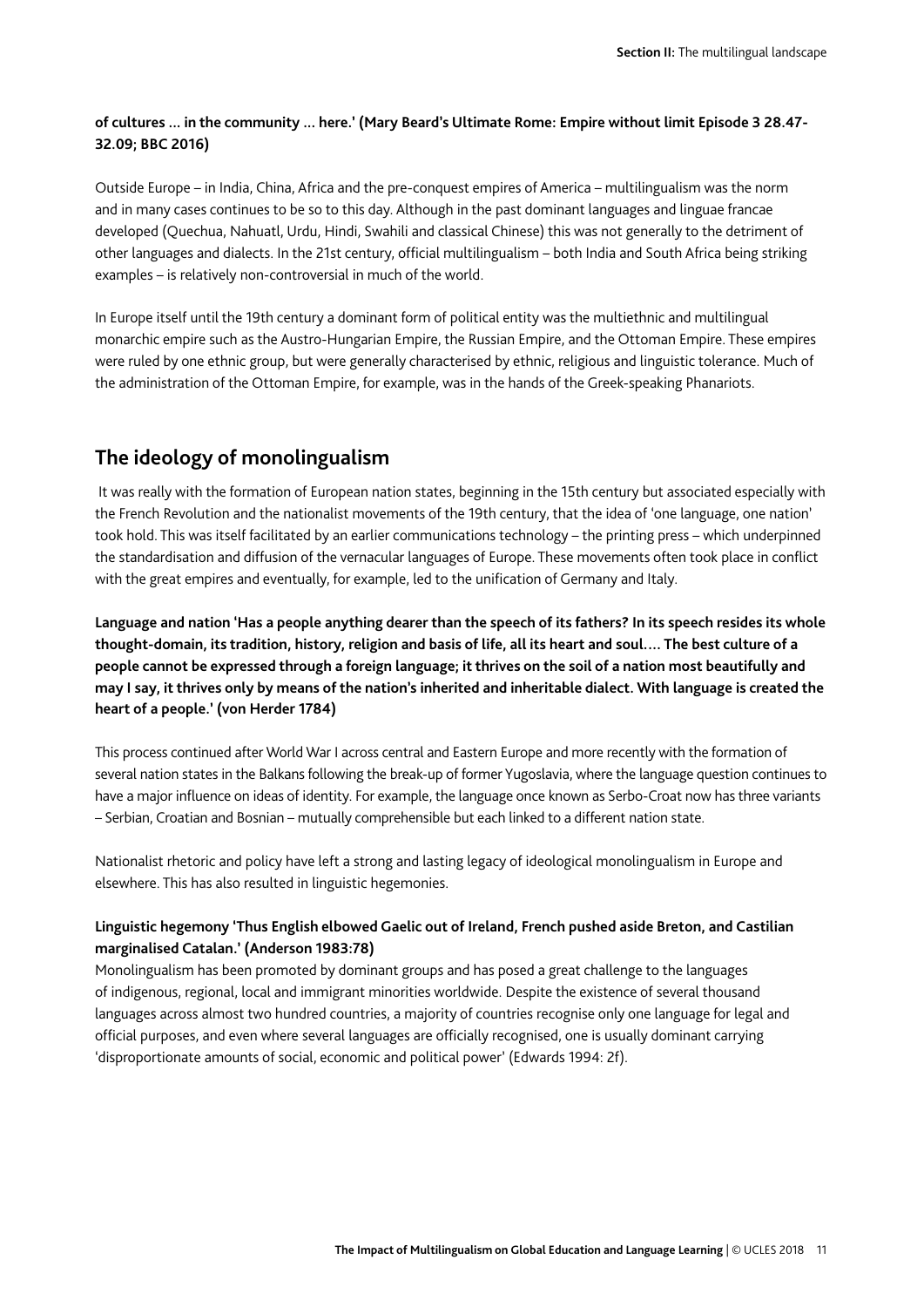# **The vitality of contemporary multilingualism**

There is an undeniable vitality to multilingualism. The increased complexity of our diverse globalised world increases rather than reduces this vitality, as the experience of any of our major cities will confirm. Running counter to the idea of 'one language one nation' is not only the reality of great cities from Kolkata to São Paulo, but an opposing ideology of 'unity in diversity'. It would, however, be counter-intuitive to expect that this diverse identity could be represented by a single and simple model of multilingualism. Not only does the weight of history influence present-day realities, so too do current economic and political tensions, and the social and cultural consequences which ensue have an impact on how we see ourselves. The model therefore is not one of 'the multilingual entity', but of a more complex typology of places – states, cities – which share some common characteristics, but which are essentially distinct and rooted in particular landscapes.

# **The Cosmopolis and the world**

One obvious result of this 'unity in diversity' is that political and social priorities relating to languages may vary significantly from place to place. In what has been characterised as the 'Cosmopolis' (Sandercock1986, LoBianco 2013) – the cities which others have called hyper-diverse, such as New York, São Paulo, Mumbai and London – the major linguistic issues concern on the one hand the impacts of immigration and settlement and the consequent diversity of languages used in the urban context, and on the other the demands of the global market in relation to trade and exchange.

This also involves a significant interest in 'temporary' migrants such as tourists and students, who now constitute a major part of the city's ecology and economy. These issues have an effect both on language policy planning – in health, public services and above all education – and also on peoples' attitudes to the image of the city – whether largely positive or negative.

# **Preparing for diversity**

In other places the linguistic priority may be to prepare for globalisation by increasing plurilingual competence among the indigenous population, and creating better conditions for welcoming visitors, whether for trade or tourism. In these cases policy may be directed firstly towards language education at school and university, in particular in relation to the major languages of international communication, and secondly towards the provision of multilingual services and information for visitors. Significantly these cities and states will often choose to use English as the recognised 'hypercentral' language.

The languages of immigrants may remain largely invisible, even though they are usually present. Indeed in a number of places, in particular those which until relatively recently were cities of emigration rather than immigration, there may be no systematic response to the linguistic challenges of immigration or the needs of new migrants since immigration is still regarded as a temporary phenomenon which might pass. Many cities have moved from having inbound immigrant flows to outbound emigrant flows in times of economic difficulty and then back again to net immigrant flows as the economy improves (e.g. Buenos Aires, São Paulo).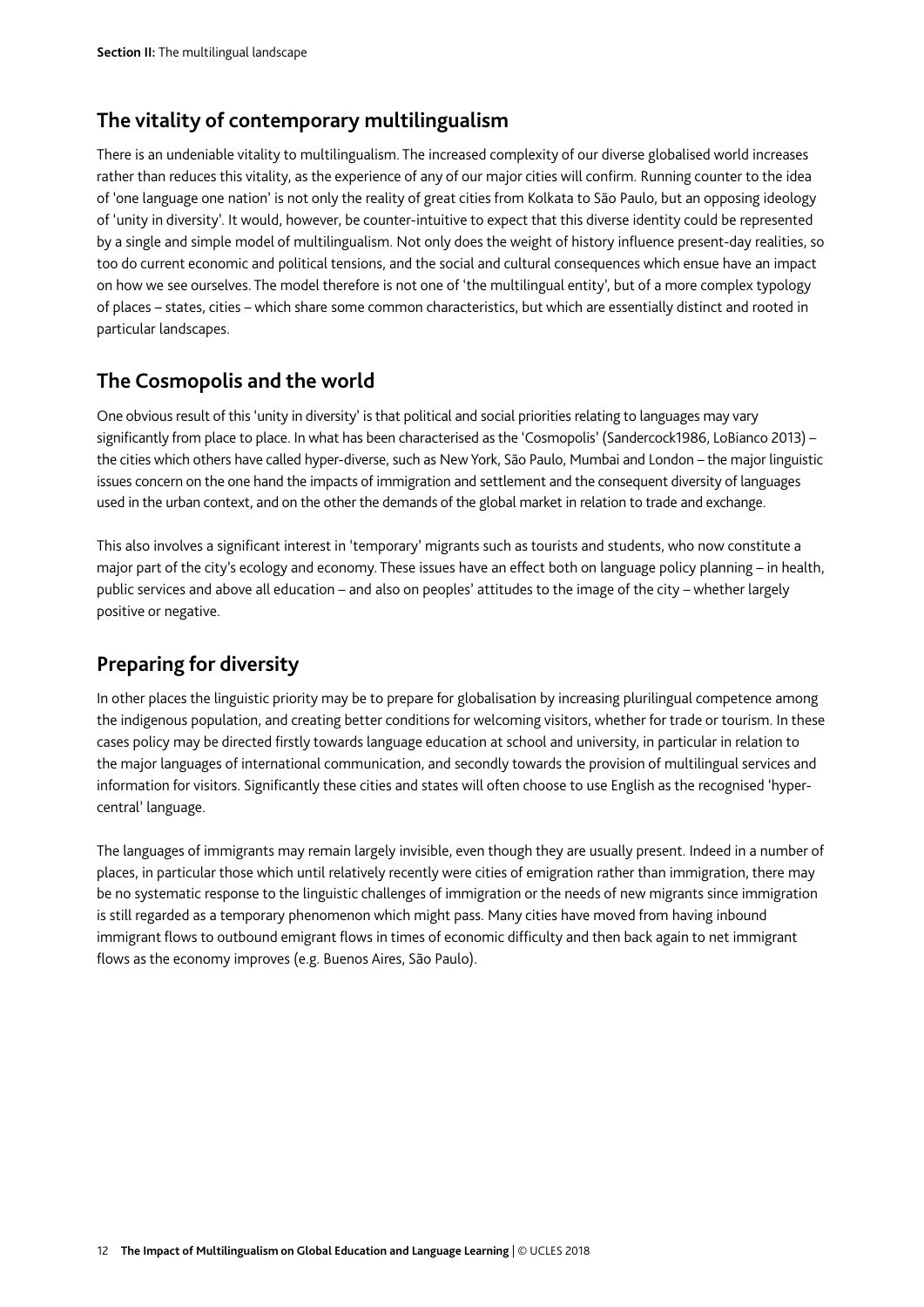### **The language of my neighbour**

Another noticeable variant in the diversity spectrum is the importance for some places – in particular those close to national borders – of the position of historical minorities and of the languages of close neighbours. Such concerns may be a result of an historical juxtaposition of language groups, predating the growth of 19th century nationalism, for example in the multilingual Ottoman Empire, or they may be consequences of 20th century wars, population displacement and the redrawing of borders. Policy in this domain is not only a matter of equity and equal access to information and resources, but very importantly about the maintenance of national or ethnic identity and the resolution of conflicts, including quite recent ones.

In comparison with the ambiguous and rather lukewarm attitudes of many countries and international institutions towards supporting immigration and 'migrant' languages, support for these 'national minority languages' is quite explicit and widespread in Europe, although such support may often be not much more than lip service.

These are three examples of the range of reactions to mobility and globalisation and three different types of priority which ensue. They are not solid and impermeable categories. For example, many of the characteristics mentioned in relation to the Cosmopolis are also relevant for other, less developed jurisdictions. In some cases it is a matter of degree. Nonetheless there are important variations which lead to different degrees of visibility for languages (and so institutional and legal support) and different views on the vitality of multilingualism.

In most cases, nonetheless, the English language is present and plays an important role. We consider this further in the next section.

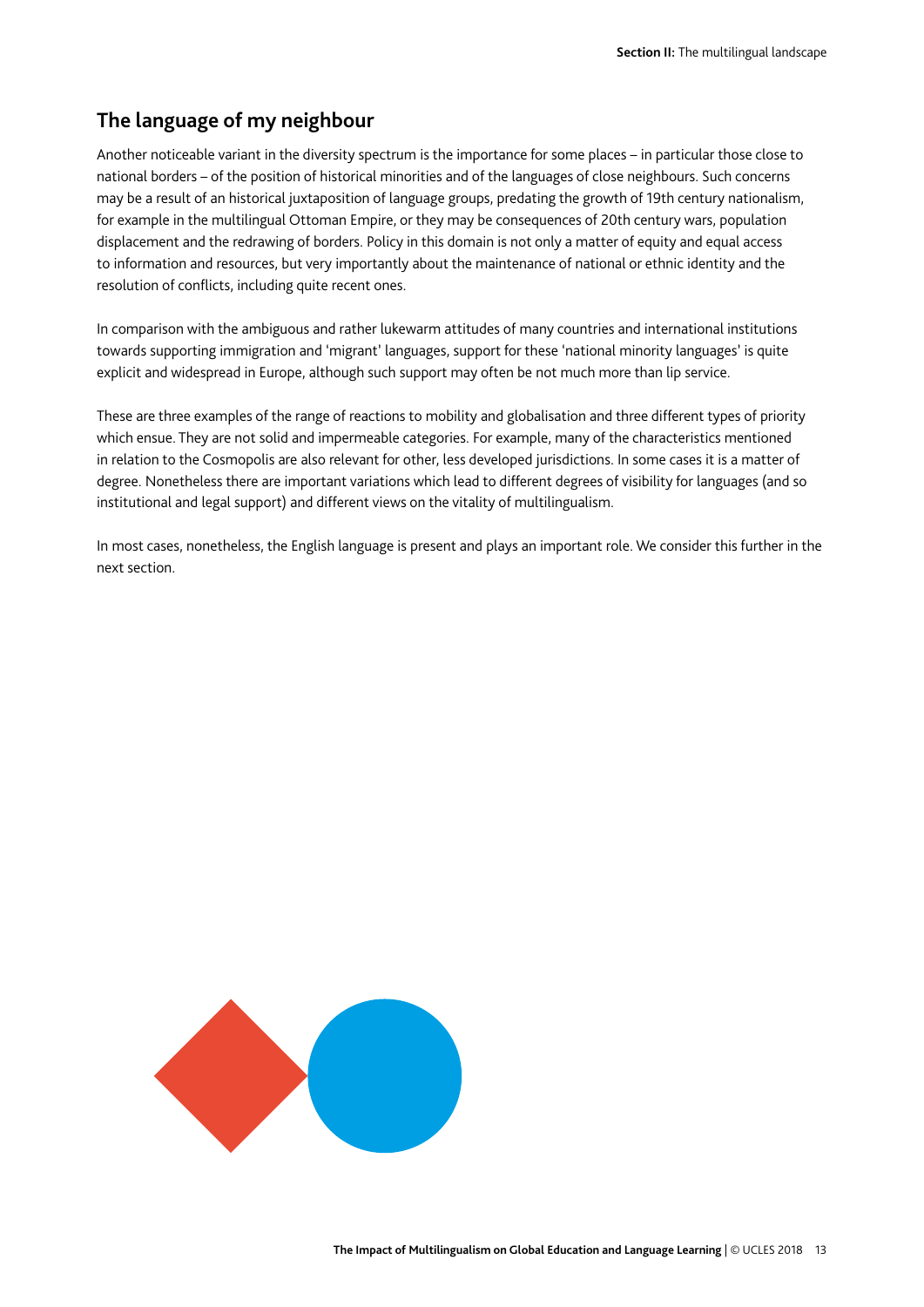# **Section III: The role of English**

Most observers now agree that English has effectively become the global language and that its role is unprecedented in world history. There is of course debate about why this has happened and about the extent to which this is or will be to the detriment of other languages (Philippson 2004, De Swaan 2004, for example ). It is probably not too controversial to say that English has acquired this 'hyper-central' role not because it is a superior or intrinsically more useful language, but as a reflection of geo-political realities.

**A historical contingency 'The predominant position currently enjoyed by English is a historical contingency arising from the mercantile and colonial expansion of the British Empire which was followed by American economic and technological hegemony.' (Umberto Eco 1995)**

Nevertheless it is the reality of English as a lingua franca that we must confront today. How does this relate to the apparent paradox that at the same time as the dominance of English has grown, our world has become more not less multilingual?

# **Language choice favours English**

This reality is shown most clearly by the language choices being made across the world. When a representative group of students from mainland Europe (none of them specialist linguists) were interviewed in 2010, the dominant role of English was for them beyond question (King *et al*. 2010). According to Eurostat, already in 2006/7 within the countries of the European Union, 'In the great majority of cases, English was the language that all pupils have to learn' (Eurydice 2008 p. 45). Worldwide it has been estimated that some 2 billion people – one-third of the human race – are learning English. China and India are described by many observers as being in a competition to invest in the teaching and learning of English (LoBianco, Orton & Gao 2009; Graddol 2006, 2010), and English is said to be the first foreign language in 100% of secondary curricula, including in countries which have been opposed to US hegemony, such as Iran.

There are also major initiatives to make English the language of instruction. This has had a considerable effect on university-level provision, influenced undoubtedly by the role of English as a vehicle for research. In the 2015 Shanghai Jiao Tong index of universities, for example, 19 out of the 20 top-ranked universities were American or British; 69% of the top 100 were located in English language settings.

### **English dominating university rankings 'These university rankings favour universities … from English language nations because English is the language of research … non-English work is published less & cited less ... Americans tend to cite Americans.' (Simon Marginson 2007)**

The effect of this on the university sector is to accentuate a tendency towards English becoming a major vehicle for the transmission of advanced knowledge, notably in the fields of science and technology. There are many successful examples of such Anglicisation of the university curriculum, although these can also have a rather less propitious impact on the integrity of national languages as vehicular languages. Inevitably this has also affected school level provision, and in a number of countries there has been a significant growth of 'English medium' education but with rather more mixed results.

# **A qualitative change – English as a basic skill**

The significance of such a massive and unprecedented development of English language learning is not simply a matter of degree. What seems to be happening is on the one hand the emergence of more than one 'English', and at the same time a new orthodoxy is being developed which sees English – or possibly Englishes – as no longer a 'foreign language' but as a necessary communication tool for study and work – in other words as a basic skill to which all people aspire.

David Graddol (2010) describes a paradigm shift in English language learning from the traditional 'English as a foreign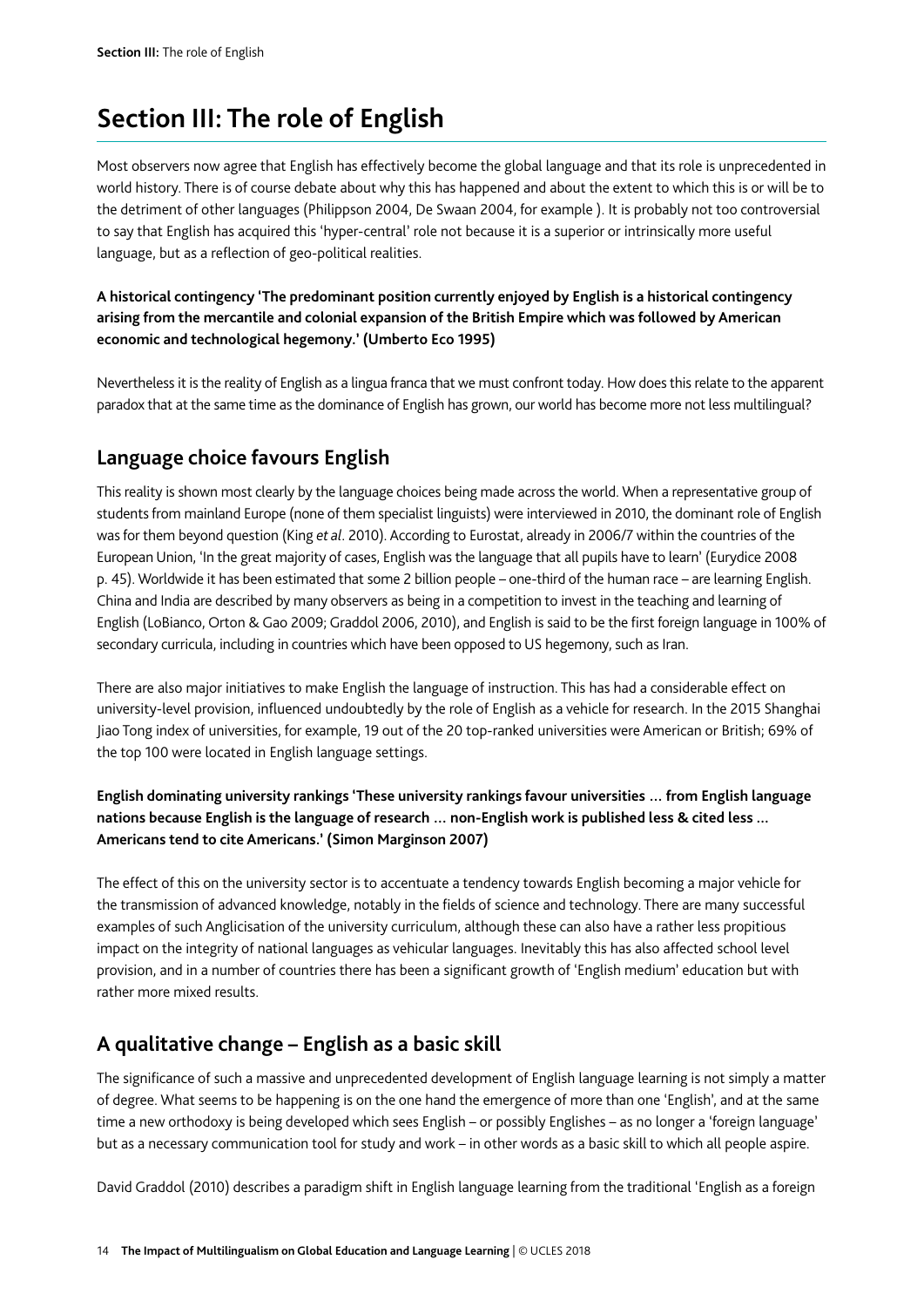language' progression route, which although it will vary from learner to learner and country to country is a fairly recognisable description of foreign language learning progress. to a new model for the 'global English curriculum' which, although still aspirational for many and in many ways idealised, marks a qualitative break with the old paradigm and reaches the higher levels of proficiency at much younger age groups:

This new model is far more critical for teachers and learners, mainly because a sufficient level of English is required not solely for its intrinsic value (access to Anglophone culture, commerce, etc.) but as a condition of employment and higher education within national as well as international contexts.

Many observers have commented on these changing objectives of English language learning. Current practice gives primacy to language in use, not least for employability, often linked to such essential 'soft skills' as teamwork, creative thinking, communication and presentation skills. (Graddol 2010, LoBianco 2011). Increasingly, a specified level of English is an entrance requirement for university. The consequence of all of this is a tendency to begin teaching in English in primary schools, to include teaching part of the curriculum in English at secondary level and at the very least to expect university students to be able to access information and knowledge in English.

### **New expectations for English 'The relationship between age and expected levels of proficiency in English has shifted – with major implications for textbooks, curriculums, methodologies and assessment. English learning at basic – and sometimes intermediate – levels is becoming a childhood matter across the world.' (Graddol 2010)**

English has in many countries become no longer the preserve of an elite but an aspirational language for all. Just as our European students assume that English is an inevitable part of their linguistic repertoire, so too in India a 2009 poll showed that 87% of those surveyed felt that 'knowledge of English is important to succeed in life' (Graddol 2010). In Armenia it is commonly said that 'every mother knows that for children to succeed they need just three things: computer literacy, a university education and English. (Council of Europe 2009).

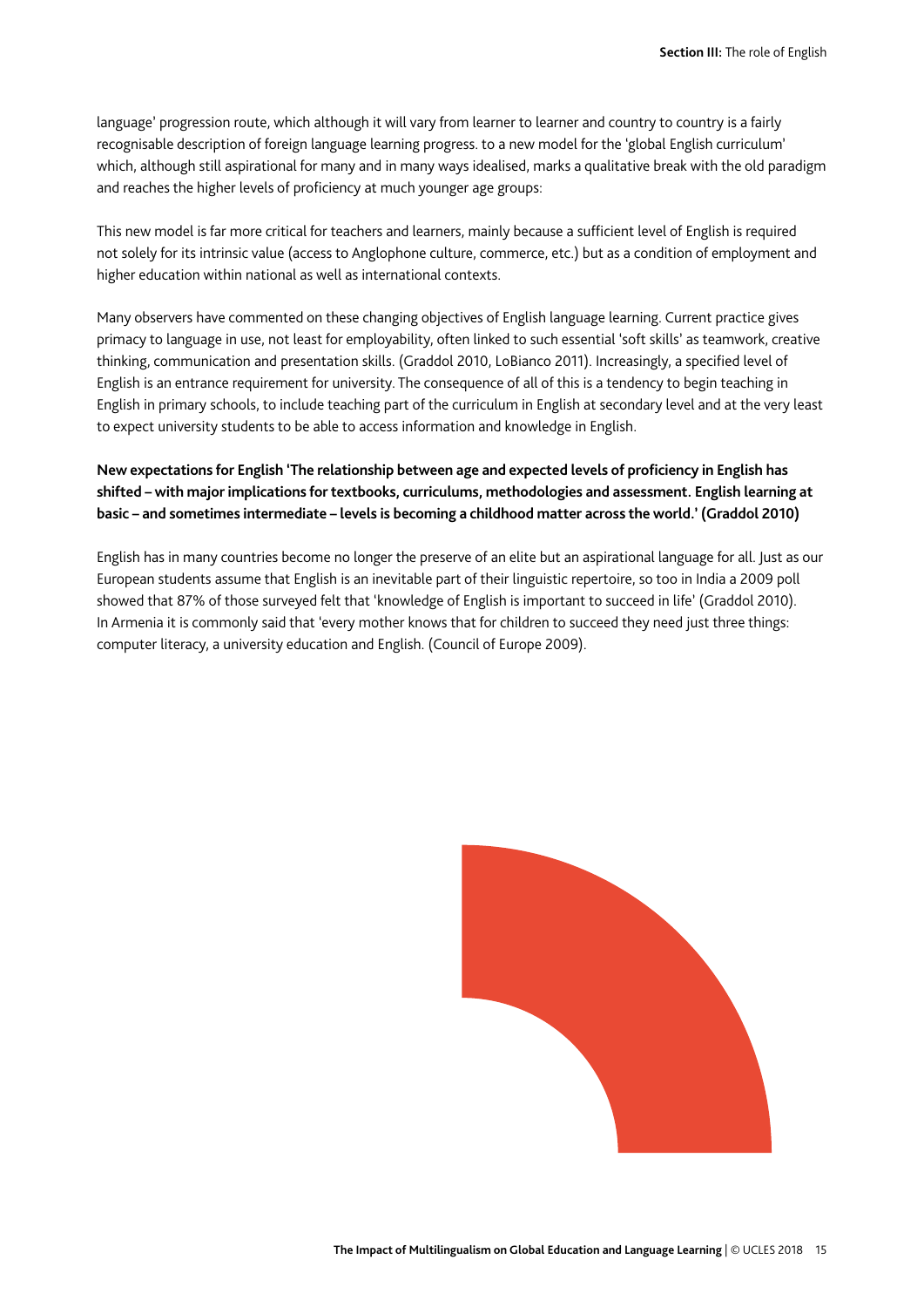# **The realities of provision and performance**

Such lofty aspirations do not always correspond to the realities of language provision, particularly in the school sector. There are a number of aspects to this.

The most obvious is the educational challenge of developing appropriate pedagogies for what has become a mass demand, often in educational systems which have traditionally been elitist and formal in their approaches. This may be a particularly challenge for language teaching and learning.

There are also issues of capacity. This includes actual resources – budgets and infrastructure, for example. These are challenges in the developed world (Europe, Australia, Canada), but they are particularly acute in developing countries where the potential numbers of learners are so great and facilities and teacher competence often only rudimentary. In general there is a major issue of teacher supply for teachers of languages; competence in English (and other languages) is a marketable asset beyond education and this can make the recruitment and retention of teachers particularly difficult.

Implementation is also a major challenge. This includes the ways that resources are used and the management and monitoring of projects for which expertise is often limited. It also involves making use of appropriate delivery routes and mechanisms involving central government, devolved and local authorities, individual institutions and in some cases the very important voluntary sector. Managing change faced with this diversity can be difficult and frustrating. Language policy is not only a question of effective pedagogy, resources or implementation; it is also a political and ideological issue about power and identity and access to opportunities. It is therefore particularly subject to political influences – changes of policy by new governments or different linguistic interest groups, for example. It is sometimes difficult to engage in calm and well-informed debate about such issues as language choice when the political and cultural stakes are so high. As recent history in England shows, this is not a problem only for developing countries. **The National Strategy for Languages (England) 2003–2011 'In 2003 the UK Government announced a national strategy aimed at improving language performance in English schools. Key elements of the strategy included the introduction of languages into the primary sector, increasing take up post-14 and developing more effective curricula and assessment tools. By 2008 the annual budget for the strategy had reached £55million. This policy was effectively ended by the new government elected in 2010 which removed all targeted funding for languages and terminated all of the initiatives developed as part of the strategy.'** 

A major consequence of the dislocation between aspiration and reality is that standards of language competence in the school sector do not generally reach the levels expected or in some cases claimed. Most of the European jurisdictions that have reviewed their language education policy identify shortcomings in both quality and standards at school level, in all languages including English (Byram, in Council of Europe 2009). A similar disjuncture has been identified in Asia, often related to the size of the challenge: **'Most of the school teachers in Shanghai have their BA, while English teachers in remote areas cannot speak English correctly.' (Bai Mei 2012)** and from India: 'Even in the active classrooms, pupil achievements were very poor. Teaching methods are dominated by mindless rote learning, for example, chanting endless mathematical tables or reciting without comprehension. It is therefore not surprising that children learn little in most schools.' (The Hindu 2009 (cf. PROBE report (1999) & De et al (2011)) Despite a common assumption that English is widely spoken in India, it has been estimated for example that about two-thirds of Indians are below the A1 (basic) level of proficiency (Graddol 2010).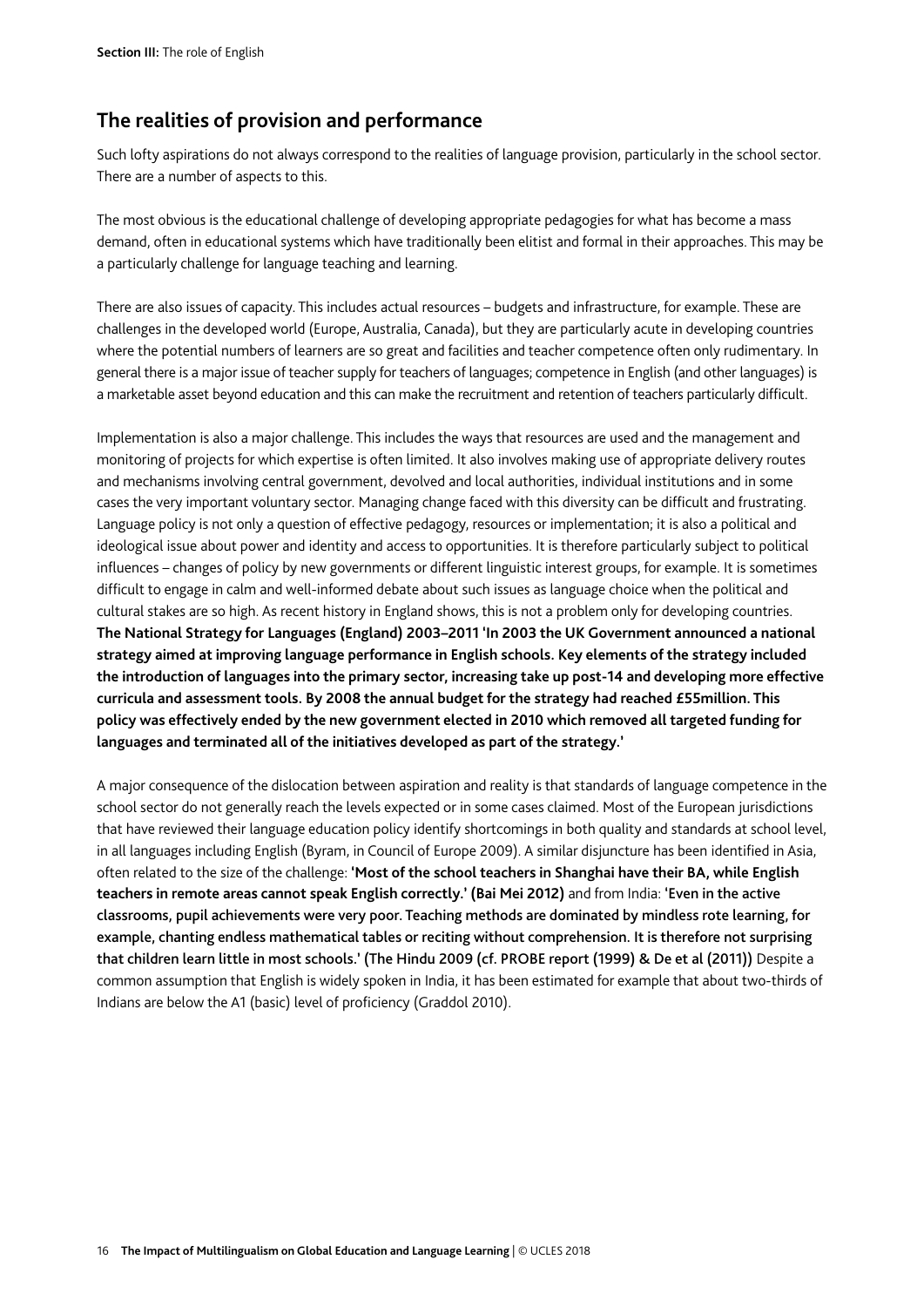### **English and diversity**

Another factor which might help us to understand this dislocation between aspiration and reality is the relationship between English and other languages. English as desired lingua franca and multilingual realities do not always coexist in harmony.

In countries where general levels of education and literacy are low, there are major challenges, particularly among the rural population and the urban poor, to introduce basic literacy without which operational competence in another language (English) is unlikely beyond a very elementary level. At the same time there are growing expectations fuelled by modern mass media that education (and the English language) are keys to progress and desirable for all. If English is seen as an alternative to first language competence, the results are likely to be confusing at best. Even in jurisdictions with relatively high levels of education, unless basic mother tongue literacy is secured, overall linguistic progress is impeded. We discuss this question in greater detail in Section 5. It is a dilemma which has caused confusion and policy changes in a number of countries in recent years.

One example is Malta, where there are two official languages – Maltese, the national language, and English. There is much concern about standards of literacy, often linked to when and how to introduce mother tongue literacy and to concerns about the common practice of code-switching. Outside Europe, in Rwanda the government policy of switching the official language (and so language of schooling) from French to English had to be modified when it was understood that neither French nor English was the first language of most learners and that they needed to become literate in that first language before they could acquire another language of instruction. This is a debate which is taking place in many parts of Africa and South Asia.

**CASE STUDY – Rwanda 'The Government wanted to switch the national official language from French to English, and gave the teachers one year to prepare to teach in English from grade 1. All 54,000 teachers were given a three-week course each November (in their school holidays). It became clear that the teachers were not all highly proficient in French, let alone English, and the same was true of students. For most learners, L1 was Kinyarwanda, and they were not fluent in French or in English.** 

**'Rwandan society had used French, and was now using English, as some kind of common public language but only a small elite is fluent in this official language, English. The majority of the population has a first language, possibly an African or regional second language (e.g. Swahili). The 'official' language of instruction – whether French or English – is a foreign language, not a significant part of their plurilingual repertoire.** 

**When it became clear that the learners needed to become literate and confident in their first language(s), before learning any language of instruction which was in fact a foreign language, the government decided to push English as a language of instruction back to Grade 4.' (Michael Carrier 2016 (and cf. British Council 2011))** 

More broadly there can be a tension between the diverse linguistic realities of the world and the expectation that English is the key to education and economic progress. That this does not need to be the case is illustrated by our European students for whom on the one hand English was vital, but who also saw no benefit in English replacing their national language or indeed other languages.

**European identity 'The most crucial part … will be to make people understand that speaking multiple languages and having interest and respect for other cultures is very important. Even though every country in Europe has its own identity, Europe has to develop an identity for its own to become a unity, comparable to one single country with a lot of official languages.' ('Tamara' in King et al. 2010)**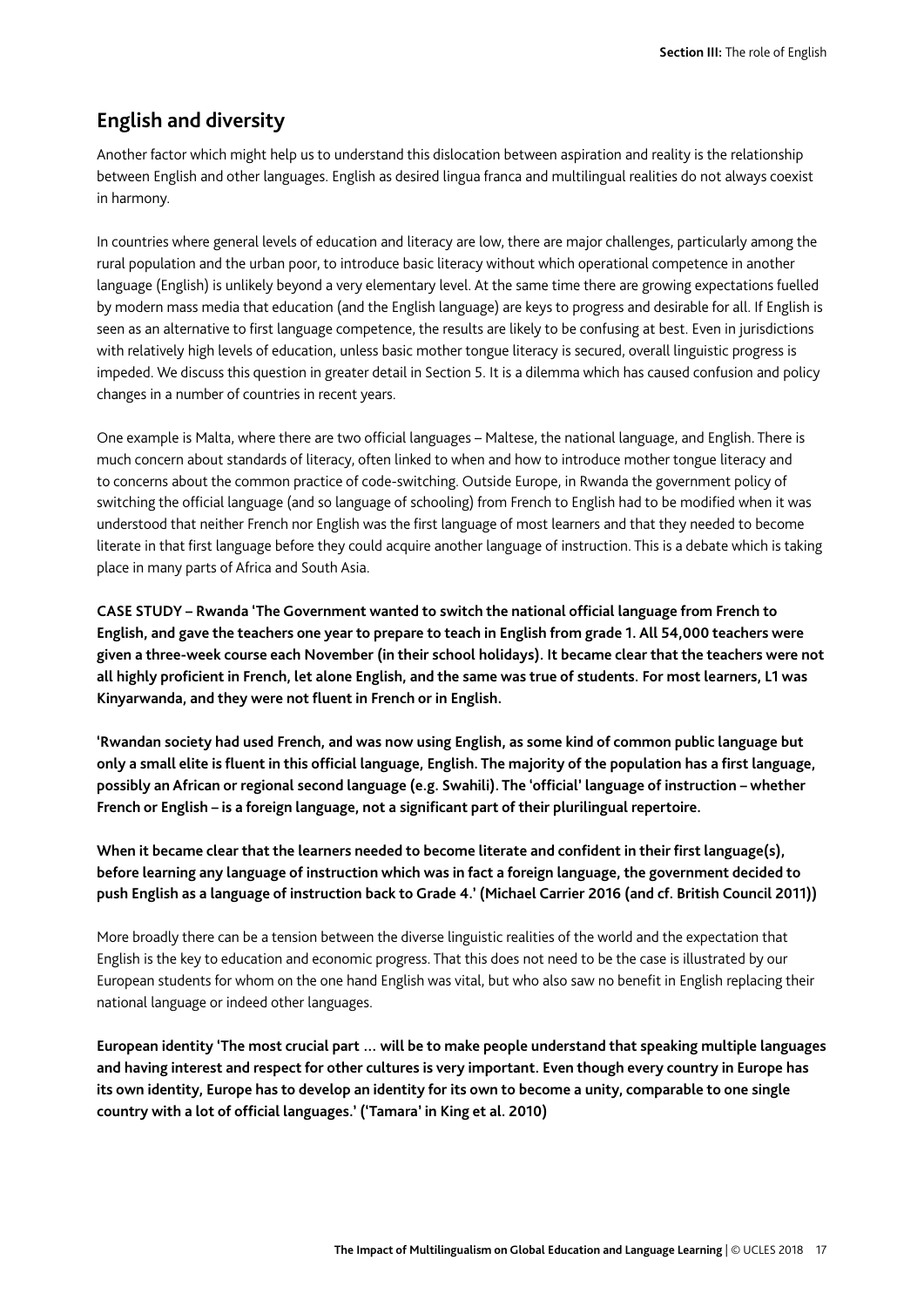However, both in the countries where diversity has been mainly the result of mobility and immigration, and in countries like India with over 1,000 identified mother tongues and 22 'scheduled' or official languages (not including English) there is a clear hierarchy of languages which sees English as the language of power and status, and where the language of 'lower' classes or immigrants are regarded as inferior. One consequence of this is that these other languages can be undermined, with negative effects on cognitive development.

One complicating factor arising from this widespread support for English language learning is that it also becomes an ideological issue – and policies become driven by what people believe rather than by any objective reality. It is very difficult to stand in the way of 'what every mother knows', even if in the real world there are not enough teachers or textbooks. There is therefore a risk of dislocation between the believed value and efficacy of the English 'panacea' and the realities of provision which may be minimal.

#### **Impact of the lingua franca on English speakers**

So far we have considered mainly the effect of English as lingua franca on the speakers of other languages. It has also had a major impact on both the thinking and the language competence of first language English speakers and on the educational policies of Anglophone countries.

**Life in the Anglobubble 'Well, it's that part of the world, with a concentration of monolingual English speakers, that operates in English, thinks it only natural that everything should happen in English and should logically be experienced and understood in English. Of course, in this worldview, everything is always best in English too. Sometimes it's just plain crazy thinking.… English is often said to open up the world for you. And while that is certainly true in many respects, it's amazing what you don't see and what you can't do when you only speak English.** 

**'Where is the Anglobubble exactly? Well, when you're ensconced in it as a monolingual English-speaker, it feels like the entire planet. For those with a more discerning eye and ear, it's particularly concentrated around the US, Canada, the UK, Ireland, Australia and New Zealand. But its reach is certainly huge and in many respects global." (John Hajek, University of Melbourne)**

It is now a cliché and a subject for jokes to equate English native speakers with monolingualism. Yet behind the caricature there is an important truth. Provision for language learning in most anglophone countries is less than in other parts of the developed and in some cases developing world. Proficiency has also been consistently measured at a lower level, in particular among school children, many of whom have only marginal competence. This monolingual default position which is by no means confined to the UK and USA, has if anything become accentuated as competence in English has increased in other countries. It is also affecting some non-anglophone countries, where levels of English competence are particularly high. English becomes regarded as the only important second language to the detriment of other languages, including languages of international communication such as French, German and Russian.

A major consequence of the assumption that 'English is enough' is to exclude both individuals and organisations from access to the multilingual world described in Section 1. The employment market is multilingual and employers increasingly require levels of language competence and intercultural sensitivity in addition to high levels of English and native language competence. The world and its cultures are also diverse and increasingly the 'Anglobubble' is excluding itself from those cultures. The result is not only impoverishment of the spirit but a lack of understanding of and useful engagement with other peoples and cultures.

# **A problem of identity**

Finally in this context we need to be aware of the cultural and indeed psychological impact of English on national identities. In the anglophone countries this underpins misplaced attitudes of cultural and even racial superiority, which find an echo in political attitudes and actions. In other countries the dominance of English can be perceived as a threat to the national language – seen as important for the unity of the nation.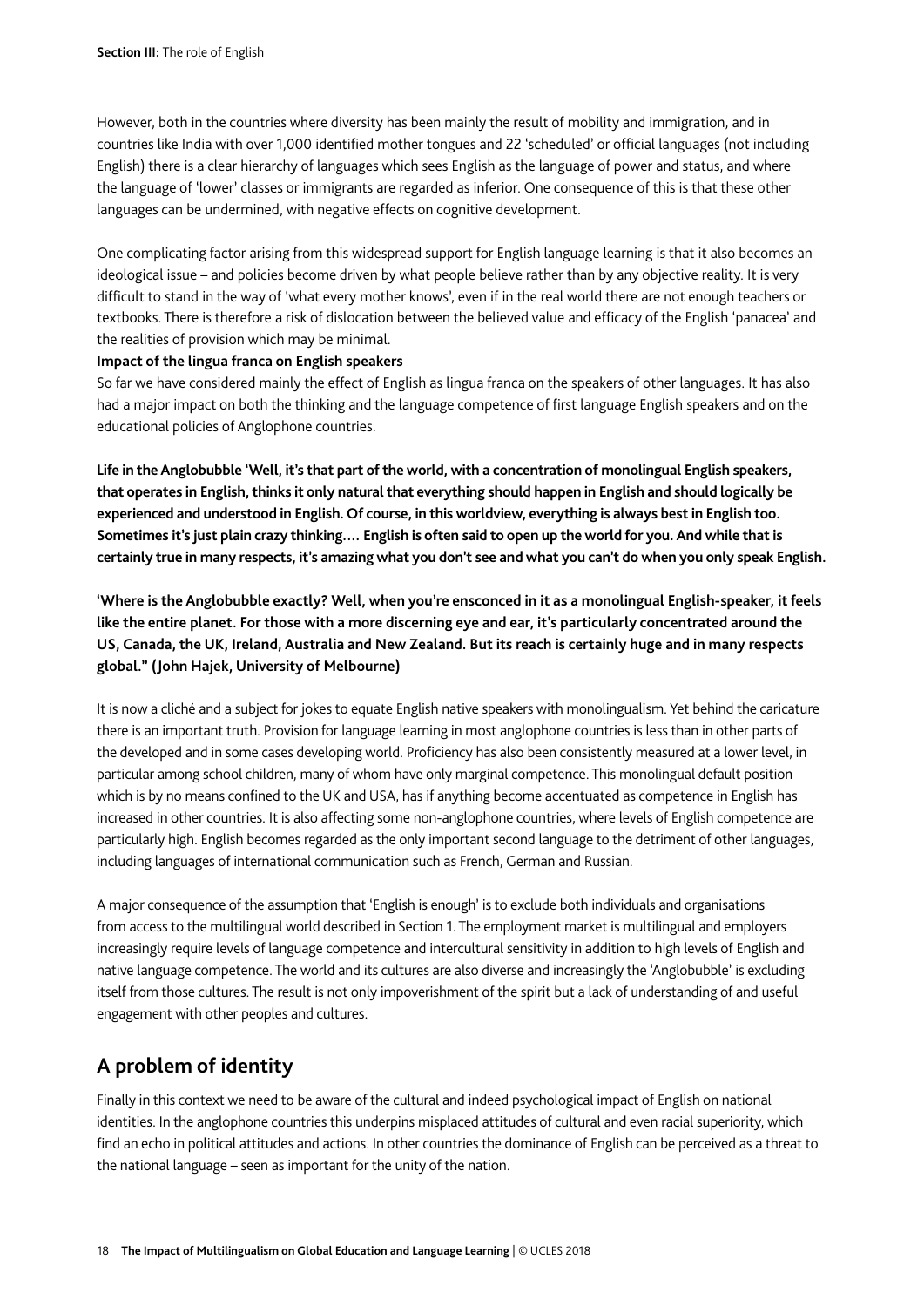Even in some major European countries this has become an issue for some academics and governments who have sought to stem the tide of anglicisation. In other places there are concerns about linguistic confusion – the place of code switching, for example – and uncertainty about how to respond to the phenomenon. Such debates have taken place not only in Europe but in South Africa and Asia where this has been a matter of considerable debate. In response to the 'English question' there have been policy shifts in Malaysia (Guardian online 2009) and it is still a matter of controversy in countries such as Indonesia, Singapore and India. Even where there is no perceived threat to the national language – as in China – an identity issue has been reported in relation to the position of English, leading to rejection and antipathy.

**Hatred of English learning 'When I interviewed an outstanding freshman of China Central Academy of Fine Arts on English learning, the No.1 art university in China, I can feel the feeling of hate toward English learning in her voice. It seems to her learning English is totally waste her life, and it is just a way to entry the university. When I interviewed the university lecturers in English in the Mongolia Technology University, two lecturers even cannot help to crying because of the embarrassment and feeling of failure on using English. I was very shocked at the moment, but at the same time I deeply understood them.' (Bai Mei (and see also LoBianco, Orton & Gao))** 

At the very least any proposals to support and develop English language learning should take account of these sensitivities and seek to ensure that English can be a support for other languages and literacy and not a threat. The corollary of this is an understanding that to be a fluent native speaker of English is not sufficient if we are to understand and participate in the world. This implies that we should consider the ways in which English can become not a replacement for diversity but a key component of the diversity which seems to be an enduring characteristic of humankind. What kind of education will enable our future citizens to develop as global citizens with a plurilingual repertoire, open to the world, its cultures and its possibilities, where English is necessary but not sufficient?

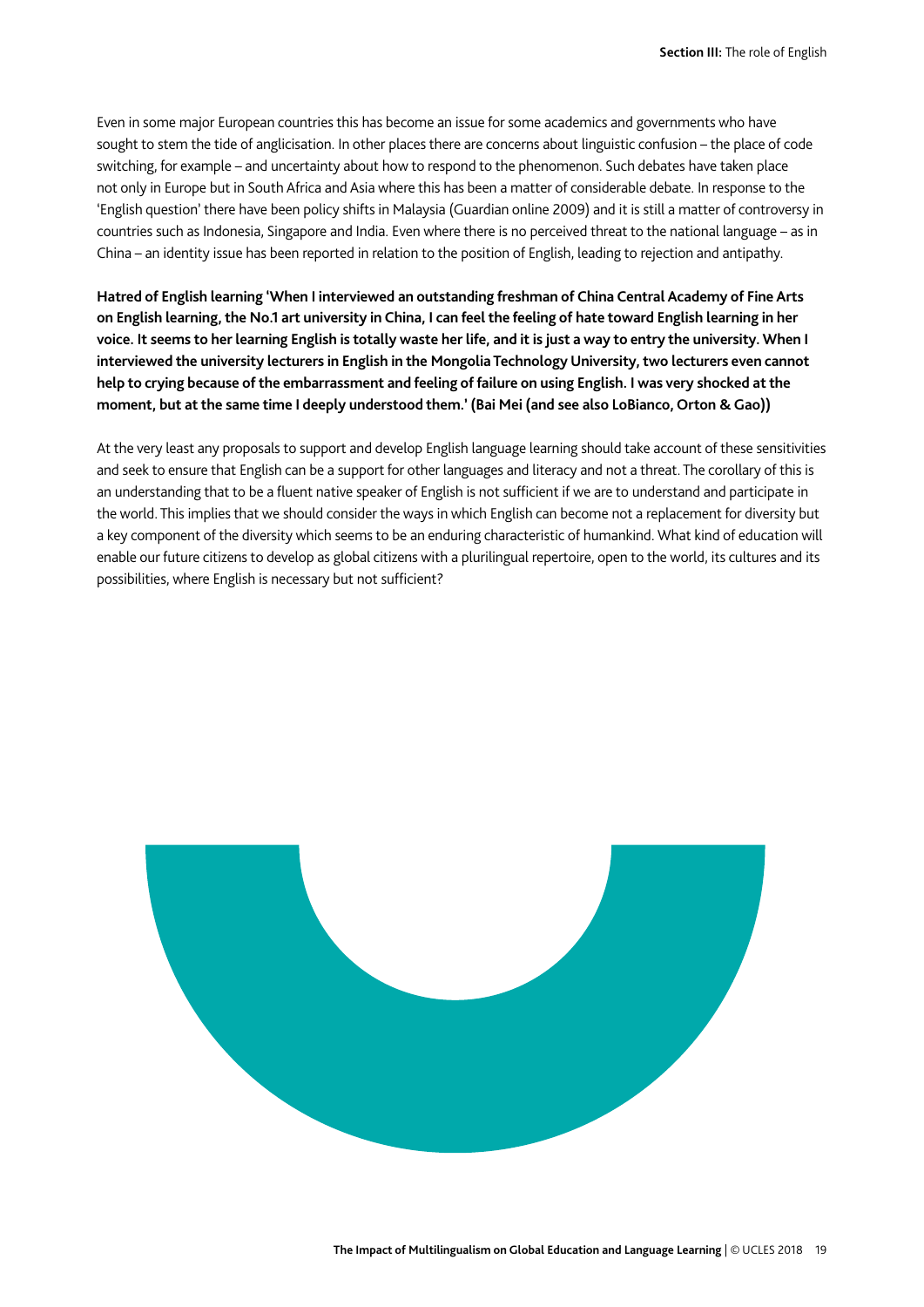# **Section IV: Trends and issues in multilingual education**

# **The language of schooling – a complex issue**

The role of language and communication in the educational process is rightly seen as a critical issue. It has long been a preoccupation in the English-speaking world. In 1975 the influential Bullock Report (A Language for Life) argued that language was more than just a subject in school but in fact the key to learning across the whole curriculum. Language is used in every subject area both to impart and acquire knowledge and understanding. In that sense it was said by Bullock that 'every teacher is a teacher of language'. The Bullock Report has had significant impact on educators and policy makers in the English-speaking world

**Canadian reflections on Bullock 'In all subject areas, the use of language involves the student in the formation of concepts, the exploration of symbols, the solving of problems, the organisation of information, and interaction with his or her environment. Teachers need to recognise and reinforce the central role of language in this learning process.' (Ontario Ministry of Education 1977: 5)** 

The discussion was taken further by researchers and educators such as Douglas Barnes in England, Jerome Bruner in the US and Jim Cummins in Canada, to name but a few. In essence they all argued that 'there can be no learning without communication and that our knowledge is inseparable from the language that we use to express, store and access it' (Little, in King & Carson 2010). One important aspect of this argument, which is of particular relevance for today's diverse classrooms, is the distinction between 'action knowledge' – the knowledge which learners bring with them into the school environment – and 'school knowledge', which uses the more formal and abstract language of the curriculum.

### **Barnes on school learning 'We partly grasp it, enough to answer the teacher's questions, but it remains someone else's knowledge, not ours. If we never use this knowledge we probably forget it.' (Barnes 1976)**

 According to Barnes, unless learners are able to access this 'school knowledge' and incorporate it into their view of the world (action knowledge) they will only half understand it and will be unable to progress. This is a major challenge for all teachers.

The distinction was developed further by Jim Cummins in Canada who contrasted what he called 'BICS' (basic interpersonal communication skills) and 'CALP' (cognitive academic language proficiency), later simplified to 'conversational' and 'academic' language proficiency. 'Conversational' language is the language used for informal communication outside the classroom. It is highly contextualised and is the means by which children first experience the world, and indeed assimilate other languages, apparently instinctively.

**Conversational and academic language 'The playground situation does not normally offer children the opportunity to use such language as: "if we increase the angle by 5 degrees, we could cut the circumference into equal parts." Nor does it normally require the language associated with the higher order thinking skills, such as hypothesising, evaluating, inferring, generalising, predicting or classifying. Yet these are the language functions which are related to learning and the development of cognition; they occur in all areas of the curriculum, and without them a child's potential in academic areas cannot be realised." (Gibbons 1991: 3)** 

By contrast, 'academic' language proficiency depends on linguistic rather than contextual clues, and to make sense of it the learner needs to be able to decipher more complex meanings. In addition, different subject areas have their own 'academic language', whether in science, geography or the arts. Some mastery of academic language is therefore critical for all learners, and indeed in wider society beyond school it can be regarded as an important life skill. Without it citizens are unlikely fully to understand and assimilate abstract meanings – scientific, cultural, social and indeed political.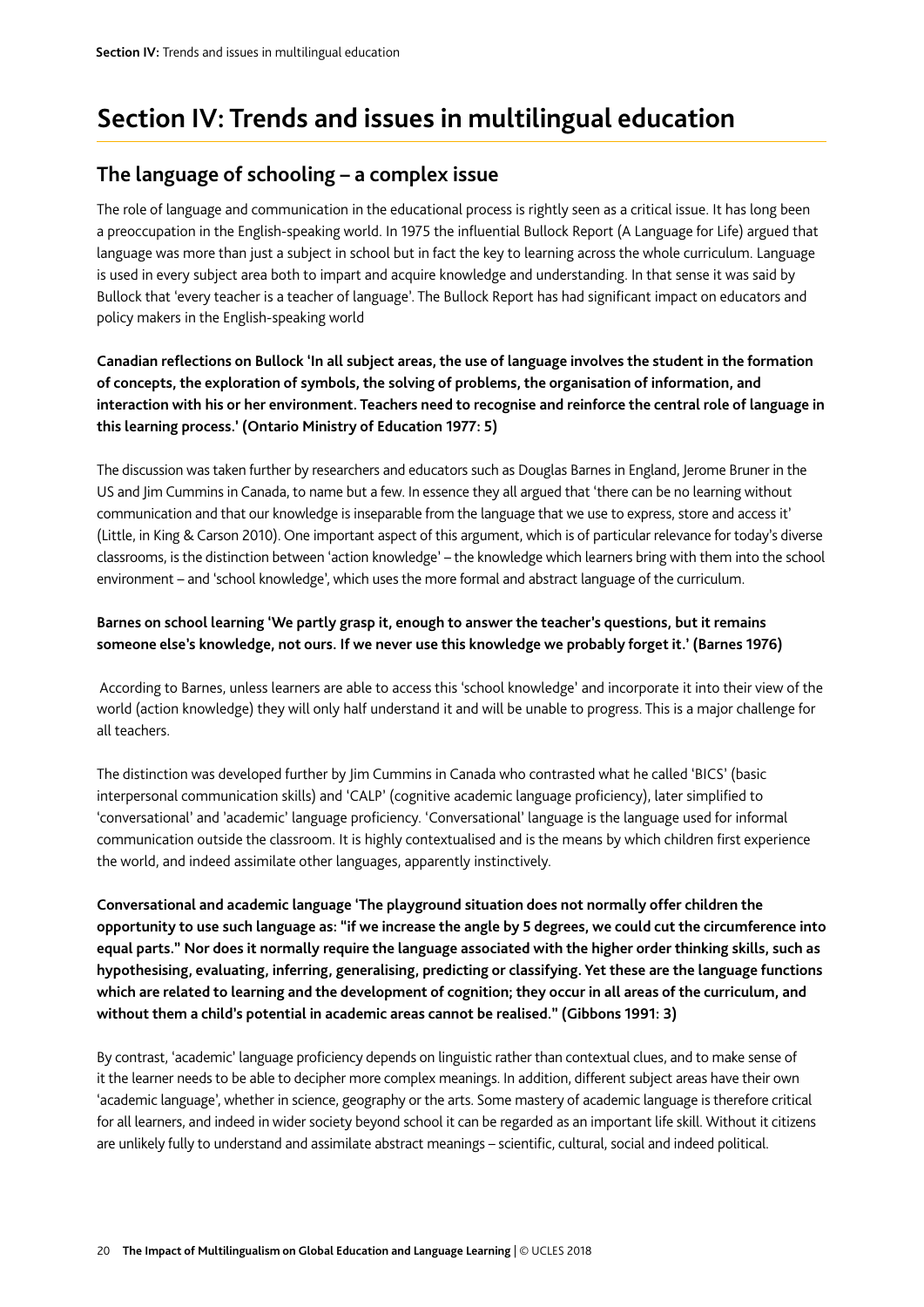**Language proficiency misleading 'The children seem to have much greater English proficiency than they actually do because their spoken English has no accent and they are able to converse on a few everyday, frequently discussed subjects. Academic language is frequently lacking. Teachers actually spend very little time talking with individual children and tend to interpret a small sample of speech as evidence of full English proficiency.' (Vincent 1996: 195)**

 Understanding this distinction has a particular relevance in a multilingual classroom, where there are many home (conversational) languages and where a level of conversational fluency may be acquired in the national language – the language of schooling – which disguises the learner's difficulty in accessing more abstract, academic language.

 In recent years the Language of Schooling has been a particular concern of the Council of Europe which since 2005 has organised conferences and seminars and developed a number of tools and guidelines to support teachers and learners across the curriculum, both in the context of speakers of the national language and second language speakers.

**Council of Europe and Language of Schooling 'This project deals with the language(s) of instruction in school which is most often the national or official language(s) and also the mother tongue of the majority of students; in a number of contexts this language is of course their second language where they have a different mother tongue. Within the wider concept of plurilingualism and respect for linguistic diversity, the project … also address[es] the needs of these learners with regard to competence in the national/official language.' (Council of Europe)** 

Yet despite the recognised importance of the language(s) of schooling, since 1975 very few countries have developed a clear and coherent policy for language across the curriculum. There is certainly an interest at policy level, as evidenced by the profiles on national language policy carried out by the Council of Europe since 2003, but very little has been carried though systematically in practice.

#### Why is this case?

There are two major issues – challenges – which may have a bearing on this policy void:

- a policy vacuum in relation to languages
- confusions over the dominance of English.

Perhaps understanding these will create a better context for supporting English in a multilingual world and for maintaining diversity.

### **A policy vacuum**

In most jurisdictions there is little explicit policy on languages in general. The stress is increasingly on the importance of the national language and only lip service is paid to multilingualism, with the exception of English (as a second language). The general issue of languages across the school curriculum or in society is rarely addressed.

More generally, the traditional or common sense way of thinking about language policy – an approach which we could call 'language planning' – involves an explicit differentiation between different aspects of language. In one comprehensive categorisation of language policies throughout the world (LeClerc 1999), language policies are characterised in many different ways (for example 'assimilation', 'non-intervention', 'bilingual') but interestingly there are few if any models of state-level language policy which are truly comprehensive. Instead, there are policies concerning the national language, there are policies about foreign language teaching, there are policies to support or restrict minority languages. At this point in the 21st century it would appear that in the political sphere at least, language is viewed as if composed of a set of different and not always connected phenomena – national language, second languages, foreign languages, minority languages – each with a separate policy framework.

This general perspective is confirmed by the experience of the Language Education Policy Profiles carried out under the auspices of the Council of Europe (Council of Europe 2009). We may therefore conclude that although conceptually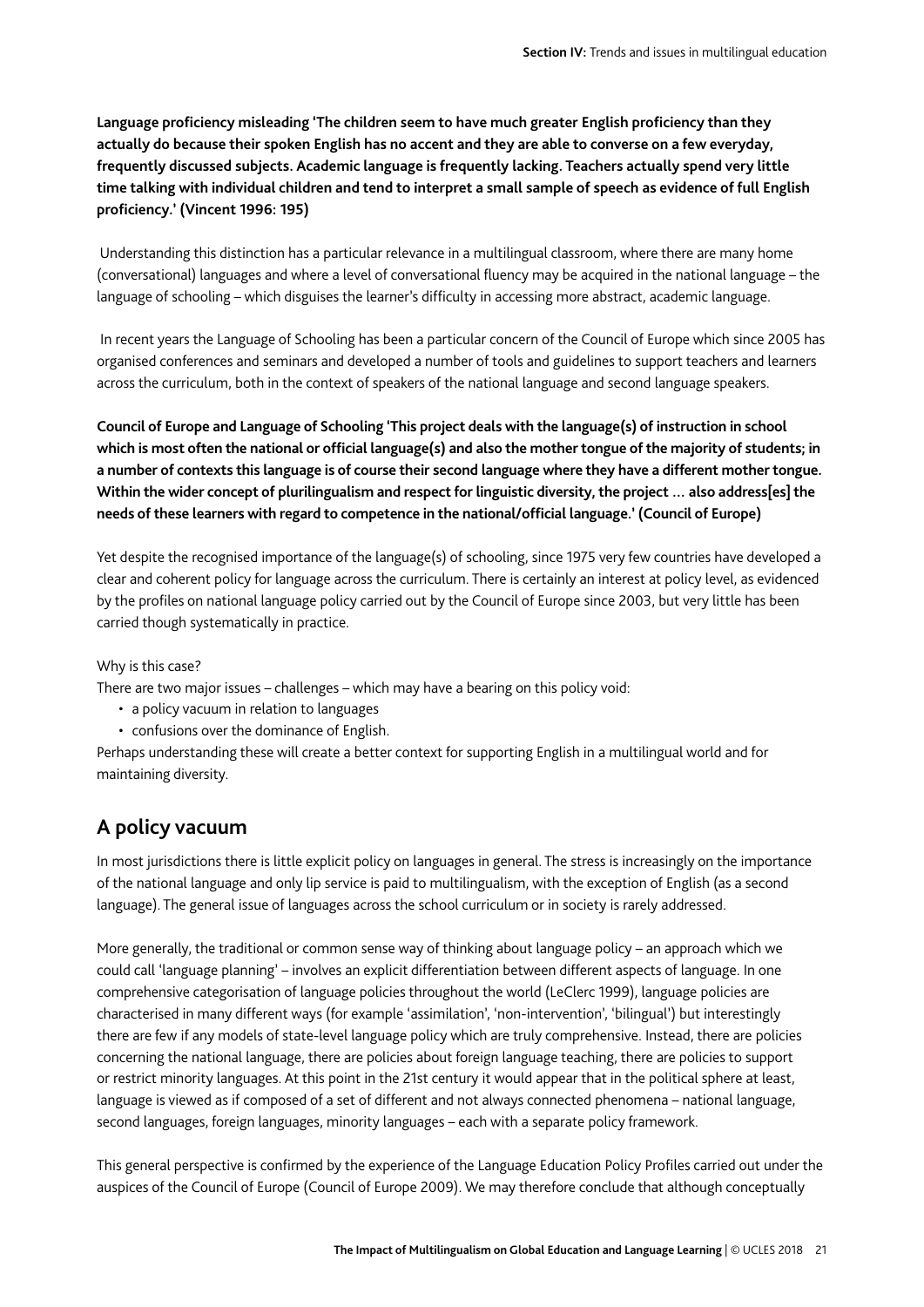there is a clear interrelationship between language in all its manifestations, in most realities there is a range of language policies and these policies can be – and often are – contradictory.

Despite an emphasis on the importance of literacy and communication skills, the realities of a communication in a multilingual world tend to be ignored, and their significance underestimated.

## **Confusion about English as a lingua franca**

It seems just a small step from recognising the importance of English as a lingua franca to supposing that 'English is enough'. The difference, however, is critical. English will not replace the world's languages and the dominance of English does not obviate the need for other languages. On the contrary: the world is likely to become more not less multilingual.

As a result of this confusion, as we have outlined in Section 4, there remain a number of unresolved questions about the relationship between English and national languages. There are examples of a wholesale and relatively sudden switch from the national language to English as the favoured language of schooling. For a number of reasons – not least teacher competence – this can prove problematic. In particular it ignores what we know about the acquisition of literacy and access to the 'academic' language of learning, initially through the mother tongue.

There can also be a false dichotomy between English and other languages, whether major languages of communication or regional and minority languages. Research and observation tell us that the human brain is capable of using more than one language and in fact suggest that speakers of more than one language can often achieve more than monolinguals. There is no inherent conflict therefore between an emphasis on English as the first foreign language or even as a language of schooling and the promotion of plurilingual competences. It is almost a truism to say that 'the more foreign languages you learn, the easier it becomes'. And despite the undoubted educational challenges for children whose first language is not the national language, the evidence shows that they too are able to flourish, linguistically and academically. A striking example of this comes from the borough of Tower Hamlets in East London, where a majority of pupils speak English as a second language.

**The Example of Tower Hamlets, London 'Fifteen years ago, the schools in Tower Hamlets were derided as the worst performing in the country. Things were so bad that Ofsted, the education standards watchdog, insisted that its damning report on them should be presented in full to every councillor in the east London borough to underline how much they were failing local children.** 

**'But from today, the history books need a new chapter: a report on education in Tower Hamlets has reached the conclusion that it has some of the best modern urban schools in the world. It is a remarkable achievement for what is one of the poorest boroughs in England, where 57 per cent of pupils are entitled to free school meals and 89 per cent speak English as a second language. National curriculum test results have shown its schools now post above-average grades for the UK in reading and writing, even outperforming wealthy Kent in English tests for 11-year-olds. It was not always so.** 

**'In 1997, the borough came last out of 149 English education authorities in terms of performance. An earlier Ofsted report described reading standards as poor and the quality of teaching often unsatisfactory. (Independent 2013)**

But our accepted wisdom often reverts to a model of 'one nation one language, one brain one language'. Not only lay people and policy makers but even academics may assume that certain children should not learn foreign languages, and that learners should suppress their mother tongue in favour of the lingua franca. This 'accepted' view of bilingualism as a 'problem' does not hold up in reality.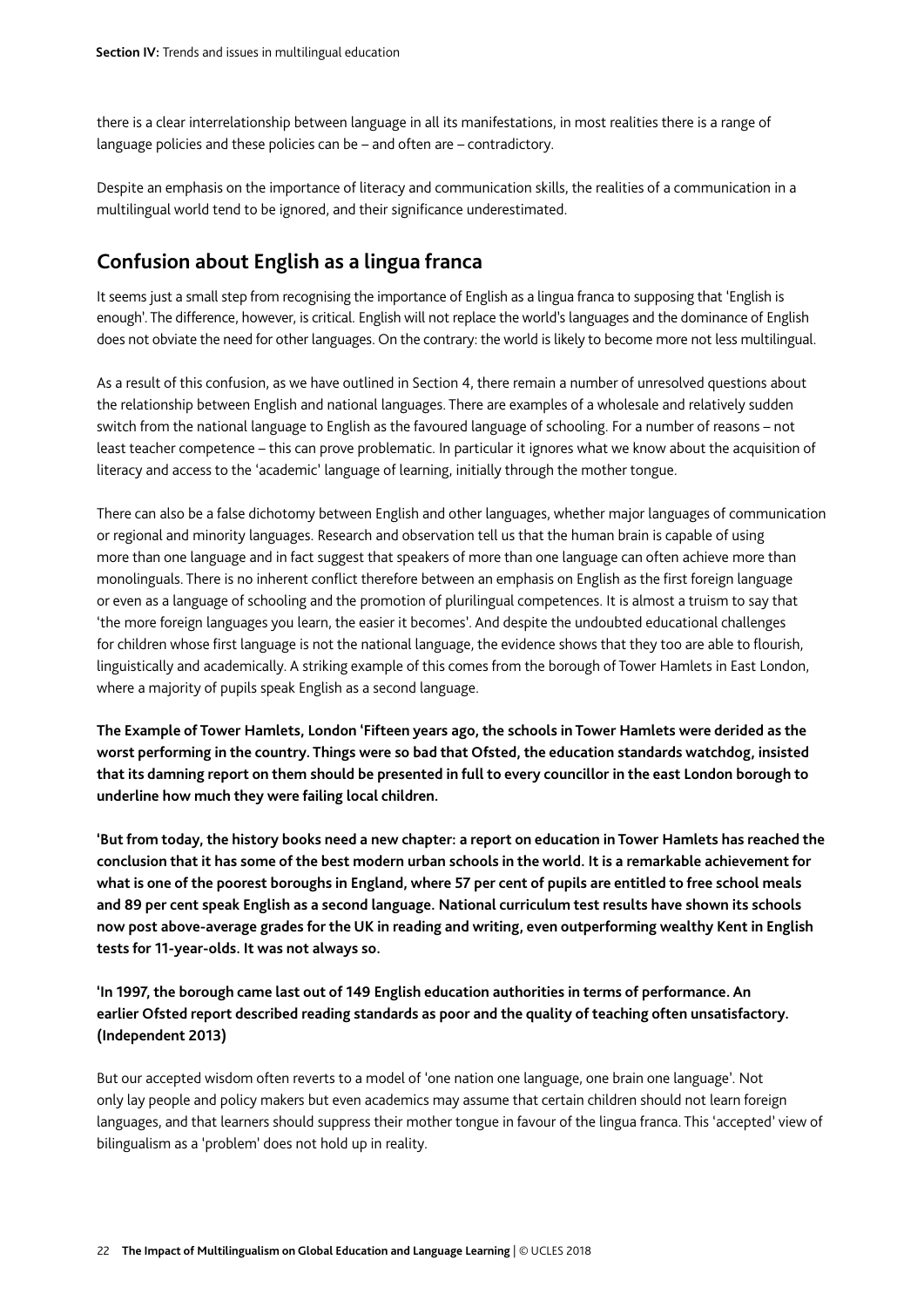# **Finding solutions 1 – the bilingual 'problem'**

This view of bilingualism as a deficit leads to a conclusion that a monolingual approach should generally be adopted in learning situations, whether learning through the national language or acquiring and then using a major world language – often English. However, as the example of Tower Hamlets shows, raised expectations combined with intensive language support in the language of schooling together with civic and community support and valuing of home languages can turn this 'problem' into an asset.

Despite such evidence there are few examples of mother tongue support in schools for non-native speakers of the national language, and even they may be declining as a result of the economic downturn. Teachers have also found it difficult to adopt such a bilingual approach when there are many second languages (as opposed to a dominant second language such as Spanish in the USA).

There is, however, an alternative approach based on the interdependence of languages – using both (or several) languages, and not necessarily requiring teachers to master many other languages. This is different from bilingual teaching and has been described as 'functional multilingual learning' (Sireens and van Avermaet 2013: 217).

### **Three examples of multilingual integration**

Despite the strength of the 'deficit' view of bi- and multilingualism, there have been a number of successful positive practical approaches to integration. The following examples are taken from David Little's chapter in King and Carson (2016:155–160). Although different in scope, they all involve ways of breaking down barriers between the languages involved in the education process.

In **Ireland** the English Language Support Programme ran from 2007 to 2010 as part of Trinity College Dublin's Trinity Immigration Initiative. Its aim was to enable immigrant pupils to access the academic language so vital for educational success by providing practical tools for teachers in six core curriculum subjects.

**The English Language Support Programme 'The ELSP set out to describe the language of six core curriculum subjects – English, Geography, History, CSPE (Civic, Social and Political Education), Mathematics, and Science – in the first three years of Irish post-primary schooling, the so-called junior cycle. It did so by carrying out a corpus linguistic analysis of the most commonly used textbooks and recent public exam papers in each subject. This approach was chosen because textbooks are the principal source of disciplinary knowledge, underpinning teacher talk in the classroom and the spoken and written production required of pupils, and the academic language used in exams reflects the language of textbooks.'** 

A very striking example of how to raise literacy achievement for all pupils, and especially those with other mother tongues, comes from Canada and Cummins' Literacy Engagement Framework. Based on the premise consistently confirmed in the PISA studies that there is a strong relationship between reading engagement and reading achievement, the framework sets out how to engage learners, linking their abilities in their first language to the development of second language competence and their cognitive development through the language of schooling.

Engaging with learners' identity and their prior knowledge in their home language, enables them, in Douglas Barnes' terms, to use their existing 'action knowledge' in order to acquire 'school knowledge'.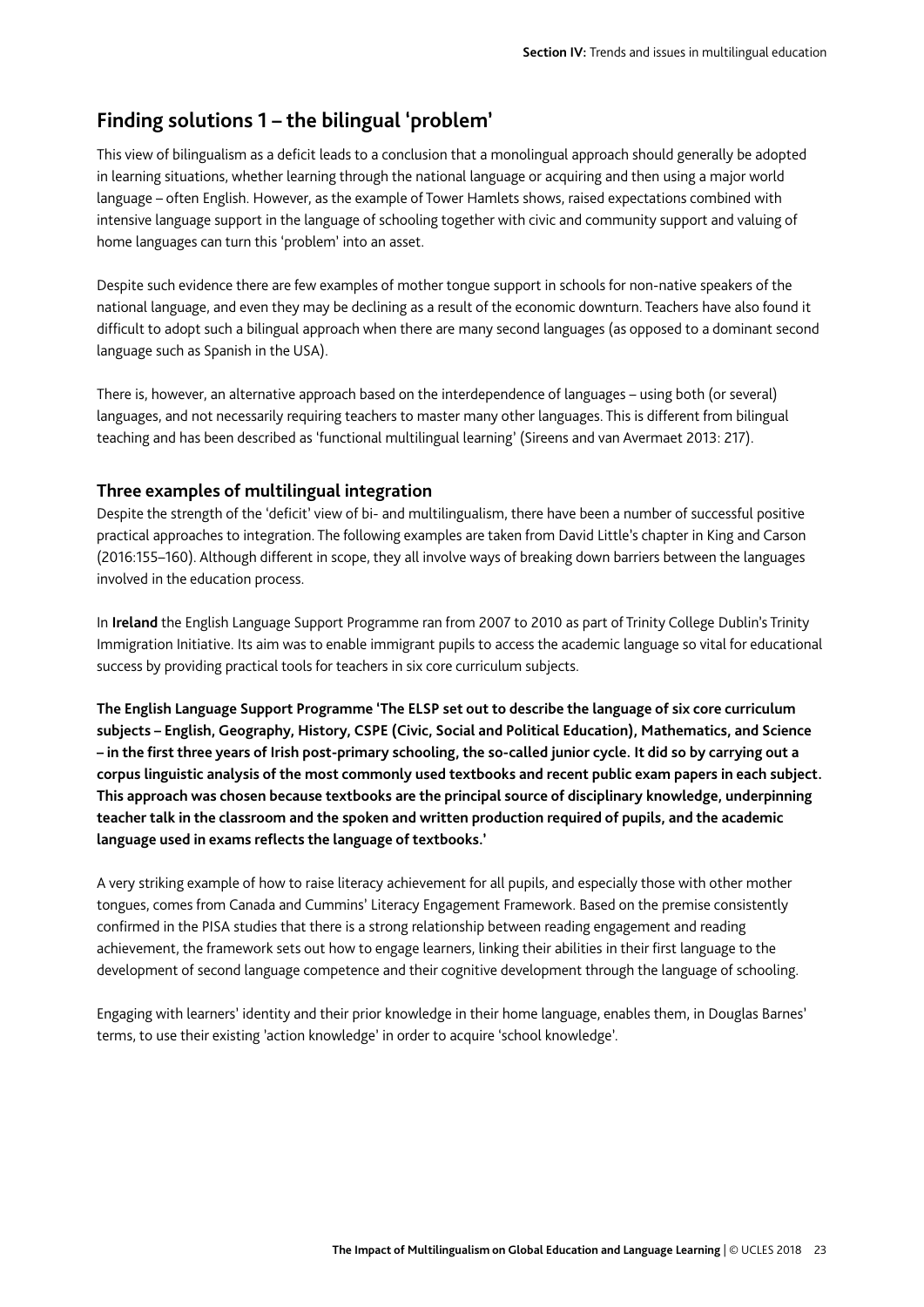**Literacy Engagement Framework 'The Literacy Engagement Framework is based on the belief that literacy engagement, which presupposes free access to books and other printed materials, directly determines literacy achievement. Cummins bases this claim on the findings of empirical research, pointing out that the PISA studies have 'consistently reported a strong relationship between reading engagement and reading achievement among 15-year-old students in countries around the world' (Cummins 2013: 18). The framework specifies four instructional dimensions that Cummins argues are critical to enabling all pupils, but especially immigrants, to engage actively with literacy from an early stage of their schooling. First, their ability to understand is scaffolded in a variety of ways; second, instruction connects to their lives outside school by activating and building on prior knowledge (which may be encoded in their home language); third, instruction affirms their identity – academic, linguistic and cultural – by enabling them to showcase their literacy achievements in their home language as well as the language of schooling; and fourth, a variety of techniques are used to extend their knowledge of and control over language across the curriculum.'**

A larger-scale project took place in **Germany** between 2004 and 2013 – the FörMig project, which was followed by a research project, LiMA, both at the University of Hamburg.

**FörMig and LiMA 'The FörMig project (Förderung von Kindern und Jugendlichen mit Migrationshintergrund [Support for children and adolescents from migrant backgrounds]; was funded for five years, from 2004 to 2009, involved ten of the sixteen German federal states, and brought together expertise from across the country to address questions of learning and education in linguistically and culturally heterogeneous settings. One of the project's central concerns was to foster close links between schools and the surrounding community. Accordingly, it implemented a network of 'developmental partnerships' comprising a 'basic unit' (for example, local schools, a municipal day care centre, a parents' initiative, and the town administration) and 'strategic partners' (for example, the public library, the local education authority, the educational psychology service, a centre for early child development, and a medical association).** 

**'FörMig's principal research-lead activities were in diagnostics and integrated language education. It helped to develop and test tools to support the diagnosis of individual language development and inform the design and implementation of individualised language support plans (Gogolin et al. 2005; Reich et al. 2007). The work on integrated language education adopted a language-across-the-curriculum approach, a major concern being to promote cooperation between the different language areas of the curriculum and subjects traditionally thought not to have a language focus. A separate strand was devoted to the competences and resources young people need if they are to make a successful transition into vocational and workplace training.' (Ohm et al. 2007)** 

**'When the FörMig project ended in 2013 it was succeeded by the LiMA (Linguistic Diversity Management in Urban Areas) research cluster. Its main objective was to explore ways of translating migration-induced multilingualism into advantages for individuals and society and benefits for the cultural and economic development of urban centres. To that end the unit analysed the development of plurilingual school students and identified ways of orienting instruction to their specific needs, especially in relation to the development of their proficiency in academic language.' (https://www.foermig.uni-hamburg.de/)** 

These involved both research and development, creating tools to support young people's language competence across the curriculum and based on a wide collaboration with a range of institutions from education, business and the family and across ten German states. In David Little's concluding comments on this initiative:

**'Their particular strength derives from the strong links they forged not only between universities and schools but also between educational institutions and their wider administrative and social contexts . In this respect in particular they provide an example that could usefully be followed in other multilingual cities.' (King and Carson 2016: 160)**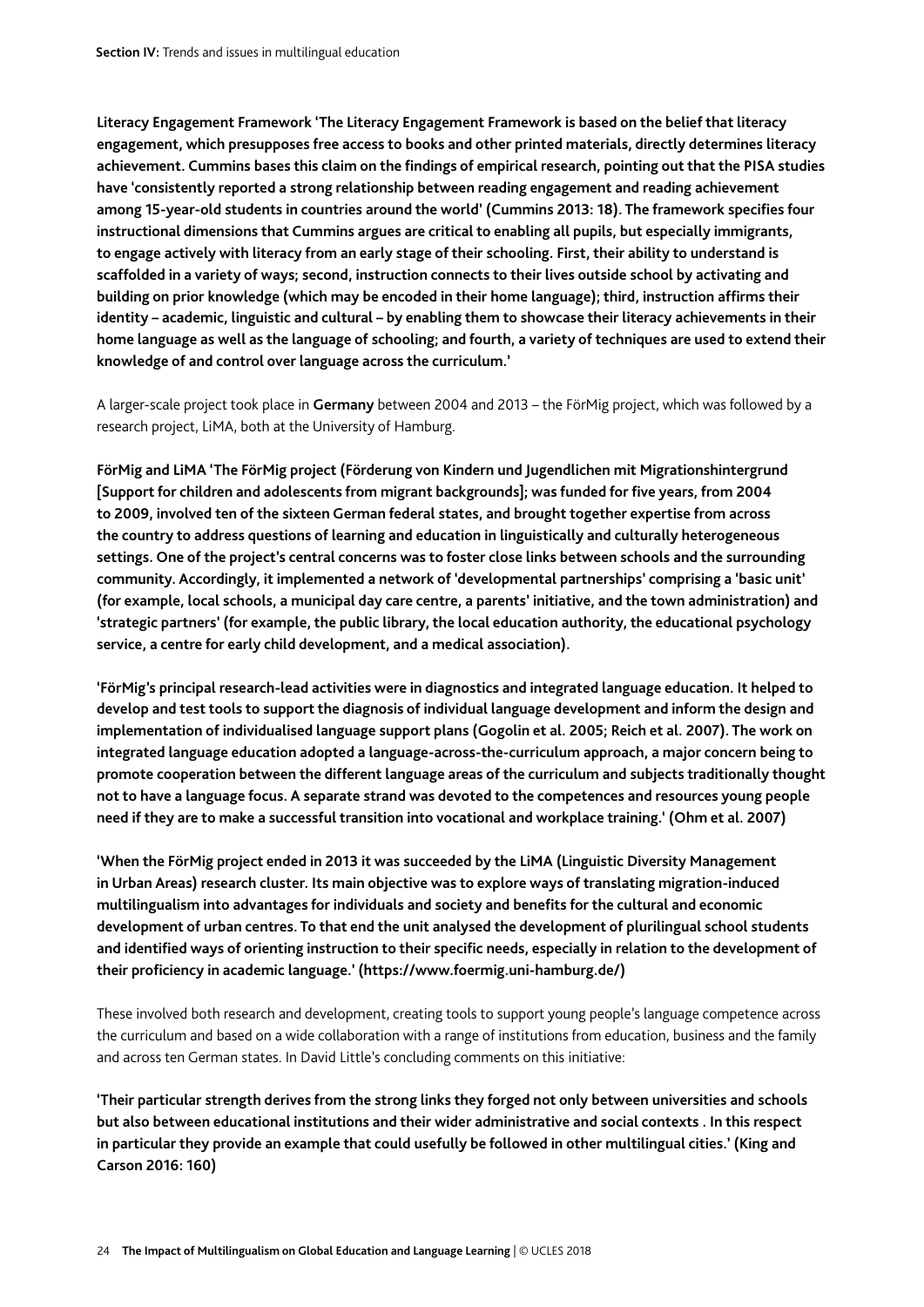### **Finding solutions 2 – Foreign Language learning**

In most countries, great importance is attached, at least in words, to foreign language learning, the main exceptions being some of the countries where the idea that of 'English is enough' still has significant influence both on policy makers and on public perceptions.

Despite this public manifestation of support for increased language competence, the unfortunate reality is that school language learning results in less than satisfactory outcomes in many countries, and not only in the anglophone world. According to the European Survey on Language Competences involving 16 European jurisdictions in 2010/11, after at least four years of study in school (and often more) less than 50% of 15-year-olds in England, France, Belgium, Spain, Portugal, Poland and Bulgaria had reached beyond A1, or beginner's level in their first foreign language (European Commission 2012).

This is paralleled by dissatisfaction about the performance of French in Africa and of English in India and China (see Section 4).The question therefore has to be asked: **Is much school language learning failing and what could be done to help successful learning?** 

Many years of study and reflection on language teaching and the responses of learners to new languages leads to a conclusion which can be frustrating for policy makers. There is no 'magic potion' or simple solution which will guarantee successful learning of a language. Learners learn in many different ways – some preferring formal approaches and others more spontaneous activities, for example, and there are many complex factors involved in the learning process, not least the competence and the personality of the teacher.

Fortunately, however, we can also say that certain key conditions are required if successful learning is to take place. Learners need to hear and use a lot of the language being learned (the 'target language'); they must have opportunities to interact with that language and they must be motivated to learn. As they progress in language learning they will also need to understand how language works. The successful language learner is therefore likely to be using both 'action' knowledge and 'school' knowledge. She/he will also be interested in what she is doing!

**The Languages Review on successful language learning (UK) 'Successful language learning can take place when: a Learners are exposed to rich input of the target language b They have many opportunities to interact through the language c They are motivated to learn. In addition … learners need to understand both what and how they are learning if they are to have long-term success. We need to "capitalise on language learners' relative cognitive maturity" which means that they are able to understand and talk about how language works and to benefit from feedback on their performance.' (DfES 2007)** 

In many school situations this 'target' language is used insufficiently or poorly and many pupils are not engaged and soon become demotivated. They therefore lack spontaneity and are unable to generate language for themselves. There is also another major challenge in school language learning, which is the way that time is organised and the amount of time available. In most school situations only a few hundred hours are allocated to foreign language learning, spread over a number of years with large gaps during school holidays. It is difficult to imagine what progress could realistically be expected in such a short time, spread over such a long period. In addition, the necessary 'exposure to language' is made even more difficult, as it is offered in a series of short lessons interrupted by many other lessons, mainly in the language of schooling. It has been described very memorably as 'gardening in a gale'.

### **Gardening in a gale The context is England and the learning of another language. In other places the 'gale' could be French, Russian or Hindi.**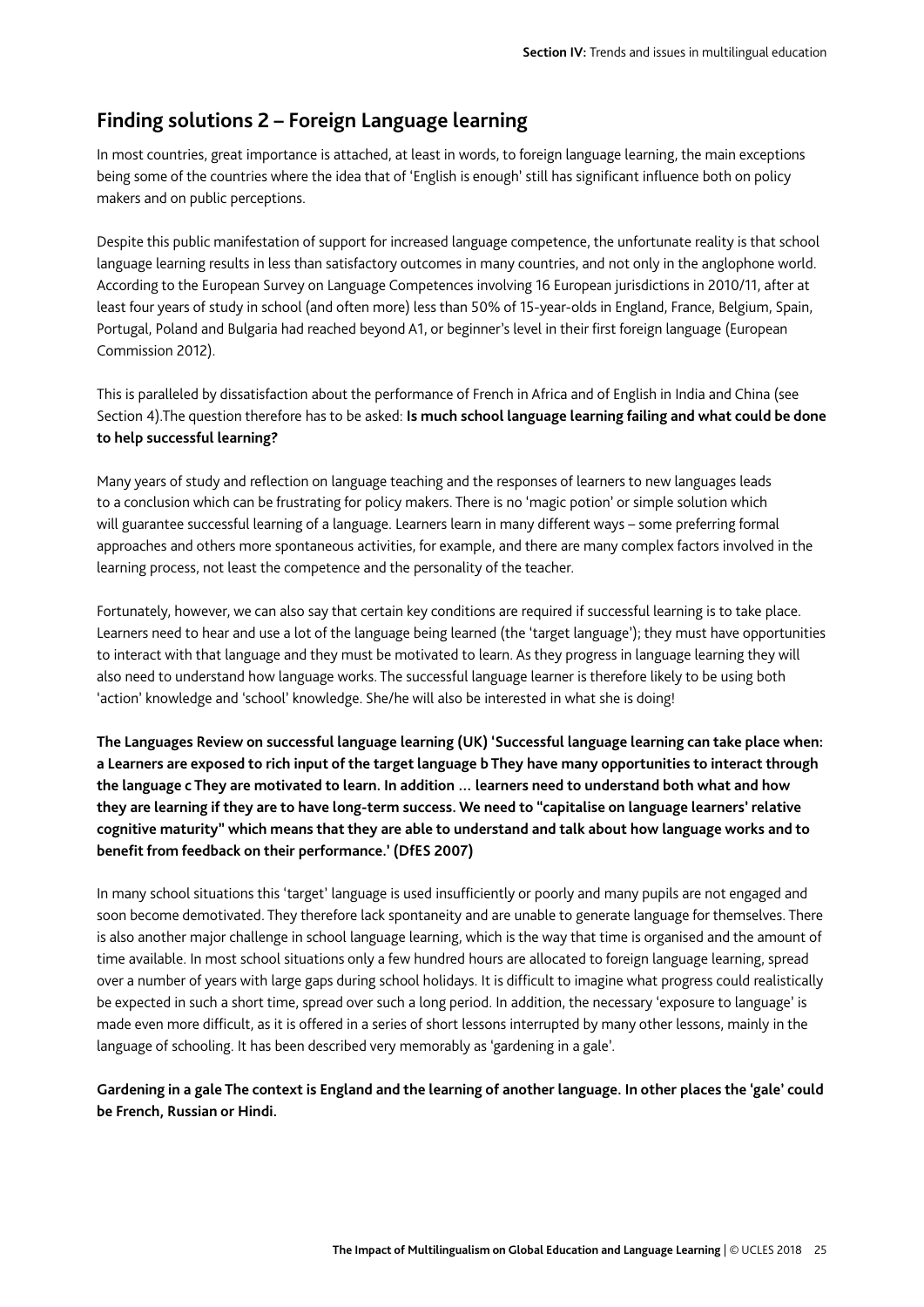**'For 40 minutes [the language teacher] strives like a keen gardener to implant … a few frail seedlings of speech patterns on the foreign language. Just as the seedlings are taking root … the bell goes and the class is dismissed into the English language environment.** 

**'For the next 24 hours the pupils are swept along by a gale of English, listening to different teachers, reading textbooks, asking for more custard with the lunch time pudding, surviving amid the playground witticisms , shouting on the games field, gossiping on the bus going home, relaxing in front of the "telly". Even in bed the English speech patterns the weird logic of dreamland.** 

**'Next morning the foreign language teacher finds yesterday's tender seedlings of French, German or Spanish lying blighted and flattened by the gale of English. She(he) gently revives and waters them, but just as they reach the condition they were in yesterday, the bell rings again and the gale of English sweeps in.'. (Eric Hawkins 1981: 97f.)**

This is why much successful school language learning has been based on a more intensive approach – using the new language in a range of activities over a week or even a few days, often supported by self-learning with digital resources such as online vocabulary exercises, mobile phone apps, online games. A similar benefit is attributed to learning other subject matter through languages, if organised in a sensitive and systematic way, an approach that is generally called CLIL (Content and Language Integrated Learning). There have been major CLIL initiatives, for example in Spain and Italy, leading to some significant success.

What is key about these approaches is that they intensify the learning process, mirroring language learning in the outside world, and they are related to real content, rather than the artificial constructs of the traditional language textbook. They encourage and enable learners to engage with their own learning and in the long term to become autonomous language learners.

### **A comprehensive language learning model from Australia**

A recent review of language policy in Australia (LoBianco and Slaughter 2009) developed this point and broadened its scope. The authors argue that the first condition for successful learning is high-quality teaching – 'the single most important controllable variable in successful language learning'. If that can be achieved, then the main goal of the teaching and learning process should be to develop and implement immersion modes (whether total or partial). These provide both a significant increase in input and also greater intensity (cognitive challenge). Among the benefits which their research has identified are a major increase in target-language proficiency and also gains in cognitive flexibility, creativity and intercultural awareness.

**A strategic approach to language provision (Australia) 'The relevant strategies will be general ones, responding to the calls made by students for more serious and communication-based language curricula and language specific, targeting the particular needs of individual languages. At the higher education level there should be a nationally co-ordinated approach to reform language teacher education both to increase the numbers of candidates attracted to training as language teachers (existing bilinguals and graduates of language degrees) and to reform language teacher education methods by supporting teachers to deliver content-based programs such as partial immersion.' (LoBianco and Slaughter 2009: 61)**

There is also a major source of language capability which is largely neglected within the educational system: the existing language competence of immigrant groups. Here we are speaking of Australia, but the argument applies to many jurisdictions throughout the world. Such 'immigrant' capability **is often ignored or** regarded as a problem by policy makers, despite the enormous societal benefit to be gained by more systematic support for language competencies in our communities. What is suggested therefore is an explicit combination of this immigrant 'donation' with the more focused language skills developed in the educational system. All of which presupposes a comprehensive language policy in and out of school.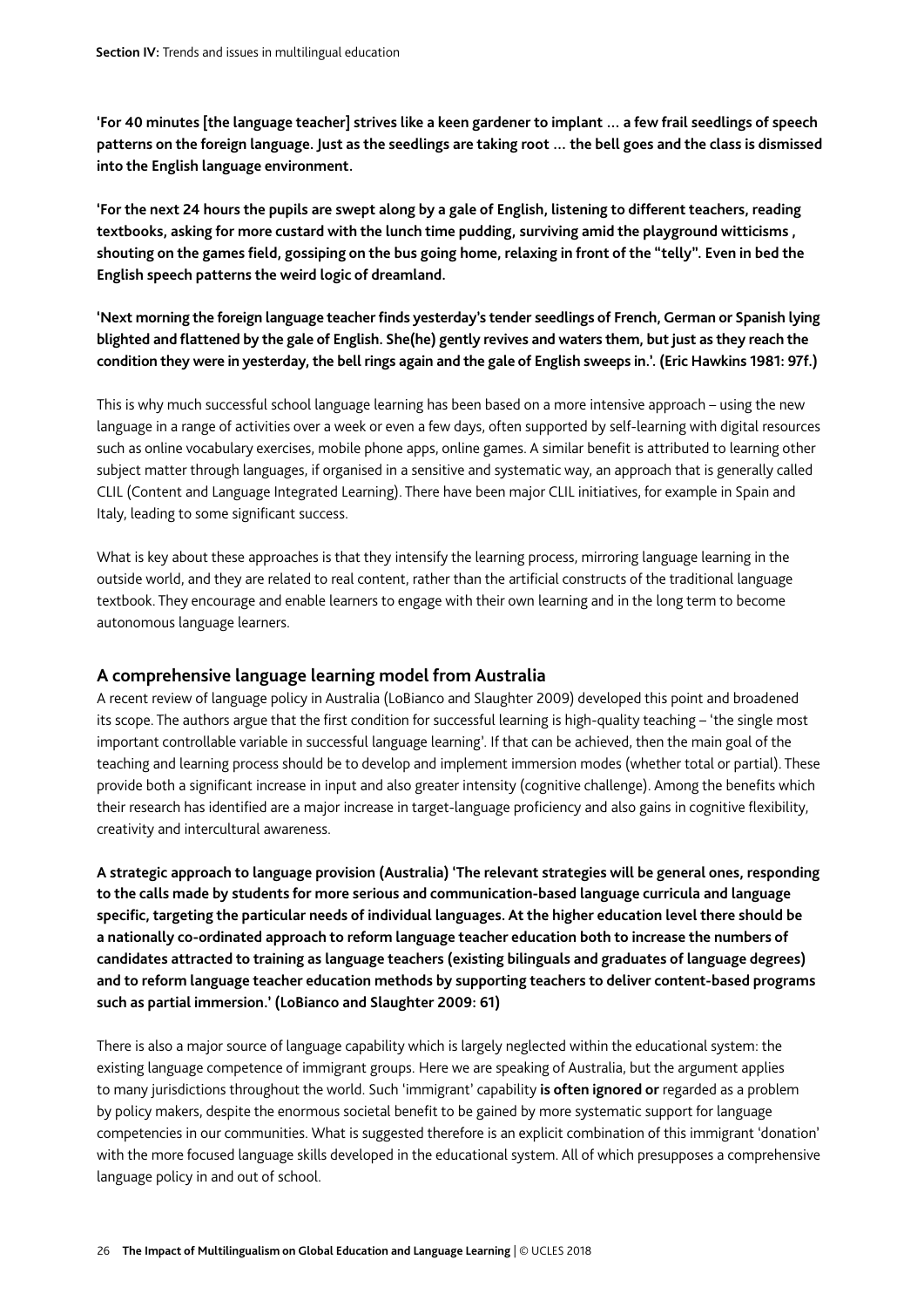**Generating bilingual human capital 'It is clear that Australia relies principally on the language maintenance activities of its immigrant communities.… While education and training and especially universities are indispensable for generating high-literate and discipline-based knowledge of language, and along with diverse private providers generate most of the new language competencies in society, overall they contribute relatively little of the total stocks of national bilingual capability.** 

**'If Australia were able to articulate the public "donation" of bilingualism offered by minority communities with the focused and instructed language skills produced in public institutions, the nation could generate a widespread, effective and less wasteful distribution of bilingual human capital."**

#### **Translanguaging and code-switching**

Multilingual speakers use a variety of discourse practices and linguistic strategies to communicate most effectively in a multilingual context. 'Translanguaging' and 'codeswitching' describe some of these practices.

Translanguaging is used to describe the way that bilingual or multilingual people use their languages (their discourse practices), and also to describe a pedagogical approach where the bilingualism of the students is used as a benefit, as a resource, in their learning of a new language, rather than being ignored (e.g. when only the target language is used in class).

In other words, students do not just switch from one language to another (see Code-switching below) but have one linguistic repertoire that covers aspects of both languages. They use both together or separately, or elements of one in the other, to achieve the most effective form of communication for their context.

**'Translanguaging refers to the language practices of bilingual people. If you've ever been present in the home of a bilingual family, you will notice that many language practices are used. Sometimes the children are speaking one language, and the parents another, even to each other! Often both languages are used to include friends and family members who may not speak one language or the other, and to engage all.' (Garcia 2011)**

The theory of translanguaging suggests that 'A bilingual person is not two monolinguals in one, with each language linked to a separate culture' (Garcia 2011).

Code-switching is the discourse practice of being able to alternate the use of two languages, or two registers or dialects of the same language, usually in conversation rather than in writing. This example demonstrates code-switching in a North American context: **'I ... work in a bilingual school, and my coworkers and I code-switch constantly. Here ... code-switching centers around lexical gaps … if I learned about a piece of equipment or software in English I have a hard time discussing it in French. It's not just a language proficiency issue, my coworkers who are native French speakers follow the same pattern. So we tend to talk about "le smartboard" or "un programme de planned giving." And some concepts just don't translate. French kids eat lunch in the school cafeteria; the notion of bringing lunch from home is, well, foreign. So is the notion of having a designated container to bring your lunch from home. So we all refer to "le lunchbox." (NPR 2013)**

### **The potential for learning outside school**

In the European Survey on Language Competences, by far the highest levels of attainment among 15-year-olds were achieved in Sweden and Malta. It is possible that teaching approaches in these two countries are of an exceptional level, but another factor is likely to have had an even greater impact. In both cases English (the first foreign language) is also acquired and used outside school. A similar phenomenon can be observed in many parts of Asia and Africa. There is widespread exposure to English in the media, through culture (films, music and television), in day-to-day commerce, and also through the power of the Internet.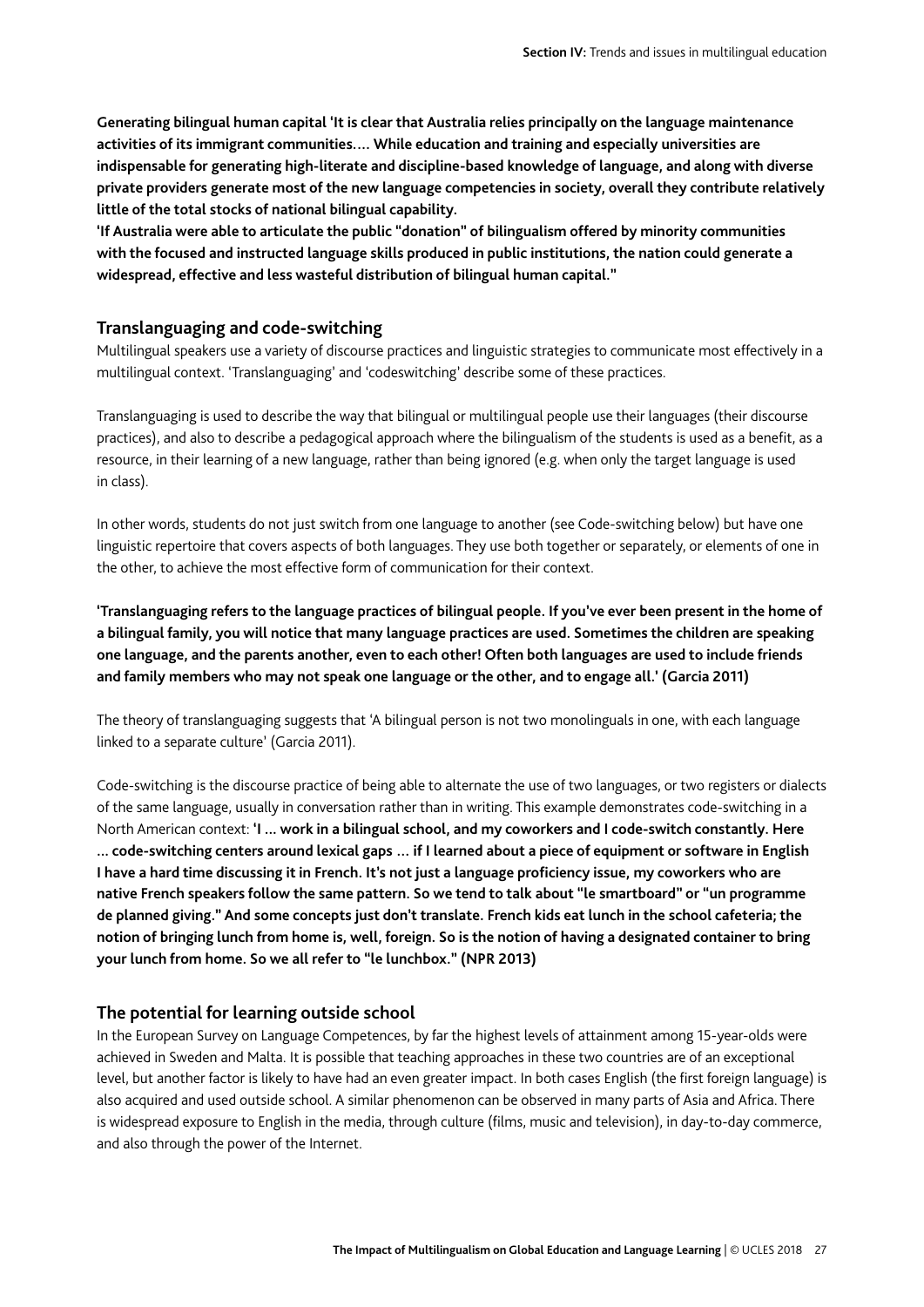This is a growing phenomenon in many societies and is particularly powerful in the context of the multilingual city. The reality of life beyond school is increasingly urban and in urban centres we find a concentration of changing cultures creating new kind of identity – living examples of a 'common sense of belonging based on cultural and linguistic diversity' referred to in one of the most challenging documents published by the European Union in recent years, Amin Maalouf's 2008 report on Intercultural Dialogue.

Change is also happening outside the city, but the multilingual city can be seen as a signpost to the future and to the creation of new realities. What we are learning is that they are repositories of language vitality, where different cultures and languages can coexist and interact. Within that context the English language does not need to be a threat but rather a support. In the LUCIDE study of multilingual cities, mainly in Europe it was striking to see how many city administrations – Utrecht, Sofia, Madrid and Rome for example – used English as a means of communication for visitors to their cities. This does not need to undermine other languages but can actually facilitate their vitality. A similar phenomenon can be observed in the strictly educational sphere.

**'An identity based on diversity' 'While most of the European nations have been built on the platform of their language of identity, the European Union can only build on a platform of linguistic diversity. This, from our point of view, is particularly comforting. A common sense of belonging based on linguistic and cultural diversity is a powerful antidote against the various types of fanaticism towards which all too often the assertion of identity has slipped in Europe and elsewhere, in previous years as today. '**

**Born of the will of its diverse peoples who have freely chosen to unite, the European Union has neither the intention nor the ability to obliterate their diversity. On the contrary, its mission historically is to preserve, harmonise, strike a balance and get the best out of this diversity, and we think that it is up to the task.** 

**'We even believe that it can offer the whole of humanity a model for an identity based on diversity. Multilingualism – a commonly used vehicular language of communication facilitating communication between different language groups.' (European Commission 2008: 5)** 

A related reality is that both language use and language learning are no longer confined to educational establishments. In particular the highly volatile and creative world of the Internet is giving a whole new impetus to informal learning. According to David Crystal our era is the dawn of 'a genuinely multilingual internet age' where there is a huge gap 'between the political agenda, the technological possibilities, and the educational realities'. He points out how the Internet may be providing a context for new concepts of citizenship and social identity.

**David Crystal on the Netizens 'It is not possible to tell, simply by looking at someone's Internet name, what their nationality, age, or gender is, or even whether they are native-speakers or non-native-speakers of the language they are using. User profile information is sometimes provided, as on Facebook or LinkedIn, but there is no guarantee that it is truthful. As the Peter Steiner cartoon caption said (The New Yorker, 5 July 1993), showing one dog in front of a computer talking to another dog nearby: 'On the Internet, nobody knows you're a dog'. New communities have become established, via the domain name system, and only some of these relate to national identities. A website ending in .org, .net, or whatever could be located anywhere. The participants in a website forum, likewise, could be from any part of the world. Many of those who are frequent users of the Internet say that they think of themselves as members of an online community first and of their national community second. They call themselves Netizens – citizens of the Internet.' (King et al. 2010: 38)** 

The possibilities and power of this economically mediated communication have increased dramatically in the past two decades, and as is often the case the worlds of education and policy making have been slow to adapt. Much language education is still based on an essentially 19th-century model of the gradual acquisition of one new language through careful study over a number of years with the aim – for some – of reaching near native proficiency. Meanwhile the reality is that people of all ages, and especially the mobile young, are managing to communicate across cultures and languages because they want to and need to, making use of prior knowledge, language acquired on line or through the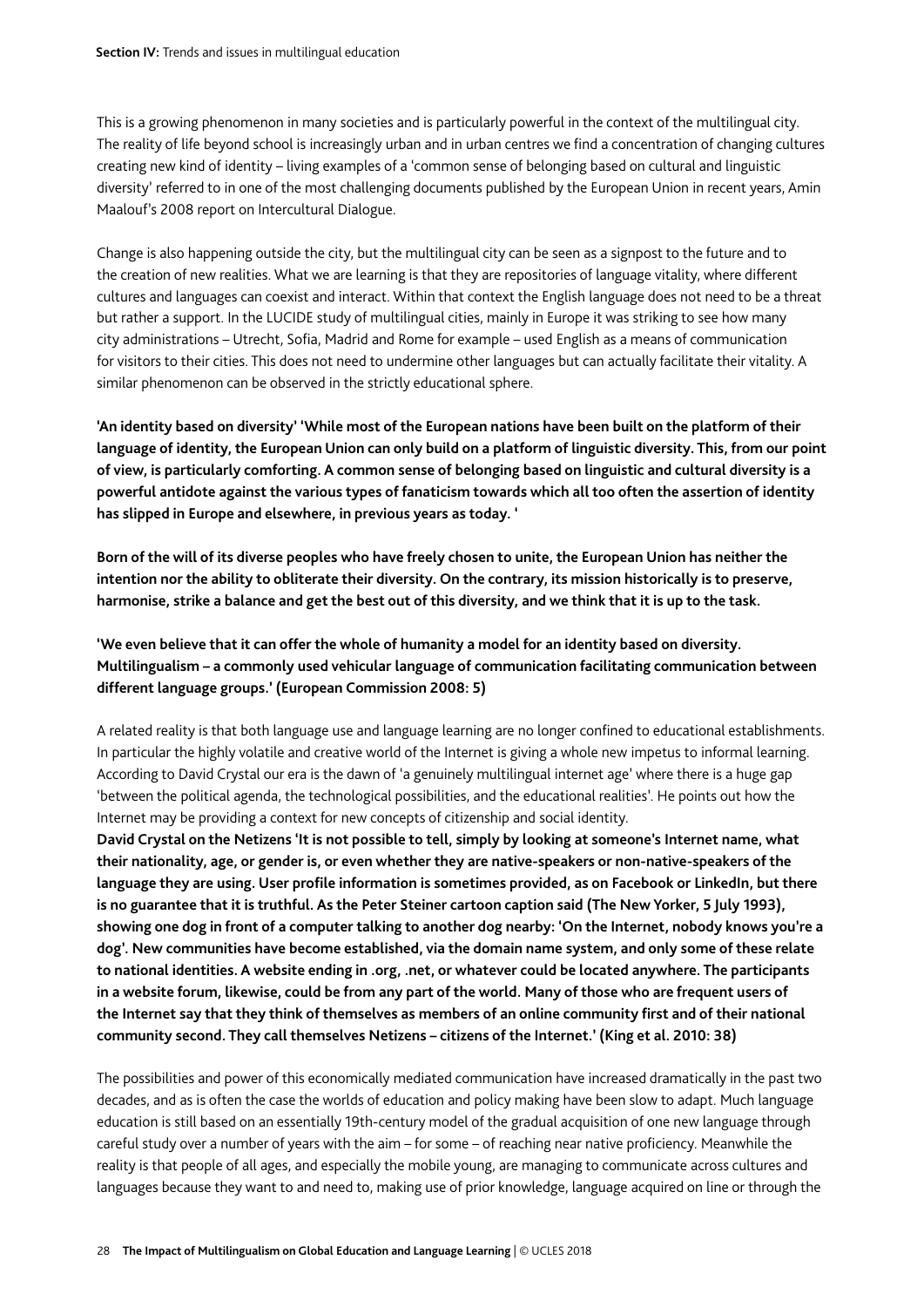media and electronic translation tools. The realities of the 21st century therefore suggest the need for a much more complex yet more coherent policy on languages in education, one in which English will play a major but not exclusive role. It will involve links between school and community and the world of employment as well as learning out of school in multilingual urban settings, in universities' language centres and by making use of the new technologies.

### **Plurilingual education for the 21st century**

The traditional goals of language education policy have concentrated in particular on what is called 'acquisition' planning. In other words societies – governments, local administrations, schools – have been concerned with the languages to be offered and the degree to which they should be learned.

**Language policy and planning 'Most classifications distinguish three types of LPP according to whether a policy has been designed to have an effect on the learning of languages (acquisition planning), an effect on how citizens speak or write their language(s) (corpus planning), or an effect on the uses of language(s) in different administrative or social domains (status planning). In addition to these three areas, some writers have added attempts to influence the social esteem of languages (prestige planning; … as well as attempts to shape social ideas and discourses about language(s) (discourse planning).' (Skrandies in King and Carson 2016: 119)** 

This traditional language policy has quite explicit political and economic objectives, for example in the domains of trade, diplomacy and employment. More recently language policy has also been associated with ideas of modernisation and is expressed in terms of democratic values such as human equality, the rule of law, human rights, equality of access to education. Whatever the underpinning rationale, however, such goals, at least as far as education is concerned, have been based on a concept of individuals' acquisition over time of one or perhaps two other languages, usually classified as 'foreign'. It would not be an exaggeration to say that this has in many ways been the driving force and the core of explicit and implicit language policy.

Increasingly, however, we may now conceive of language and communication in another – and much more holistic – way. We may be moving away from an additive and fairly inflexible view of competence = L1+L2+L3, towards the idea of setting goals for acquiring competence in particular languages, and to different degrees. Through descriptive instruments such as the Common European Framework of Reference (CEFR) ways are being found to measure language competence that can put all languages on an equal footing and which anticipates their use in a range of appropriate domains. This more neutral way of looking at languages opens the way to creating a range of plurilingual repertoires as the possible outcomes of language policy. Significantly not all elements of language have in this case to be learned in school, but may include what learners bring with them into the classroom. This effectively narrows the distance between languages and allows the accommodation in one room even of languages that might previously have been in competition as international languages. It can reinforce the important function of English as a lingua franca, without undermining other languages or the learning and use of those languages.

It is only one further, but significant, step to allow us to see language skills as part of learners' basic/key competences – already an aspiration for English in much of the world – and as part of the concept of literacy, so including mother tongue learning and use within the language paradigm – a 21st-century realisation of Bullock's 'language across the curriculum'.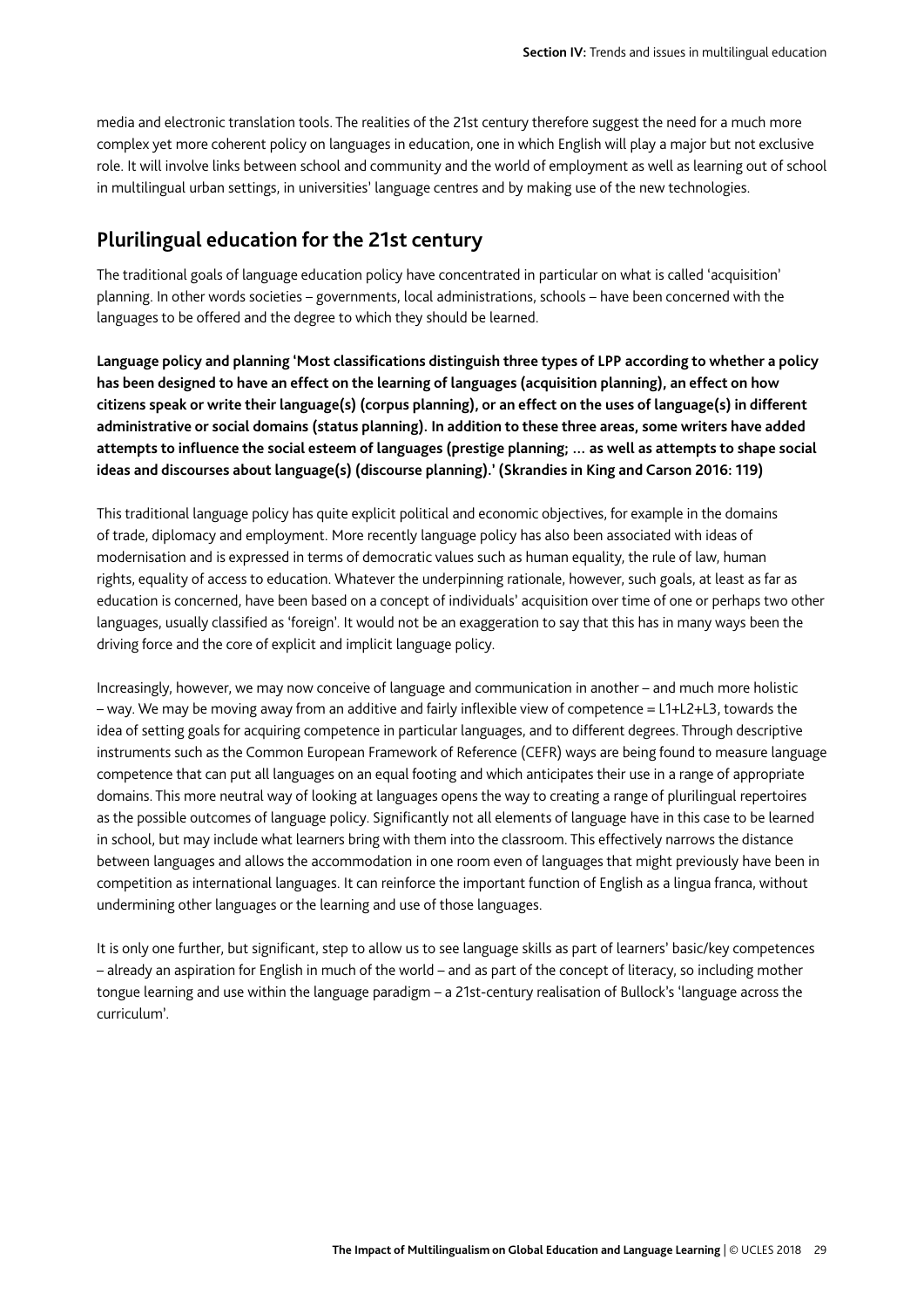**EU Multilingualism Policy 'The European Union supports multilingualism as part of the cultural heritage of its citizens and nations, and has developed a number of policies supporting multilingualism, based on shared beliefs about the benefits of a multilingual and linguistically diverse society. The EU's multilingualism policy has 3 strands:**

- **working to protect Europe's rich linguistic diversity**
- **promoting language learning and multilingualism**
- **importance of languages for trade and competitiveness.**

**'The citizens of the EU speak over 60 regional or minority languages, in total spoken by some 40 million people. They include Basque, Catalan, Frisian, Saami, Welsh and Yiddish. It is the job of the national governments to decide on the legal status and use of these languages, but the EU aims to encourage multilingualism and linguistic diversity as much as possible.** 

**'It is this diversity that makes the European Union what it is: not a "melting pot" in which differences are rendered down, but a common home in which diversity is celebrated, and where our many mother tongues are a source of wealth and a bridge to greater solidarity and mutual understanding. Language is the most direct expression of culture; it is what makes us human and what gives each of us a sense of identity.' (European Commission 2005)** 

**EU Language Policy 'One of the EU's multilingualism goals is for every European to be able to speak 2 languages in addition to their mother tongue. The EU's language policy can be summarised as:** 

**'"The aim of EU language policy is to promote the teaching and learning of foreign languages in the EU and to create an environment that is friendly towards all Member State languages. Foreign language competence is regarded as one of the basic skills that all EU citizens need to acquire in order to improve their educational and employment opportunities within the European learning society, in particular by making use of the right to freedom of movement of persons."** 

**'Within the framework of education and vocational training policy, therefore, the EU's objective is for every citizen to master two languages in addition to his or her mother tongue. In order to achieve this objective, children are to be taught two foreign languages at school from an early age.' (European Parliament 2016)** 

### **Broadening the concept of language policy**

Such change already indicates that in actual practice a broader concept of language policy is being created than the current models contained in official policy documentation. Policies in various countries (such as France and the UK) have been linked, for example, to wider issues of cohesion and cognitive development. Language policy can thus be viewed not only as a means of improving competence in one or two languages but as an important way of solving nonlinguistic aims or problems associated with other political, social, economic and cultural challenges. These are mostly related to the challenges of social cohesion, the integration of migrants, citizenship issues and governance.

**Clash of Civilisations over an elevator in Piazza Vittorio 'But then who is Italian? Only someone who is born in Italy, has an Italian passport and identity card, has an Italian name and loves in Italy. As you see the question is very complicated … you need a lifetime to understand its meaning and only then will your heart open to the world and tears warm your cold cheeks.' (Amara Lakhous 2008: 14f.)** 

There is also a major issue relating to language as a marker of identity with both positive and dynamic aspects in the increasing language diversity and openness of many individuals as well as some sense of confusion and loss on the part of others.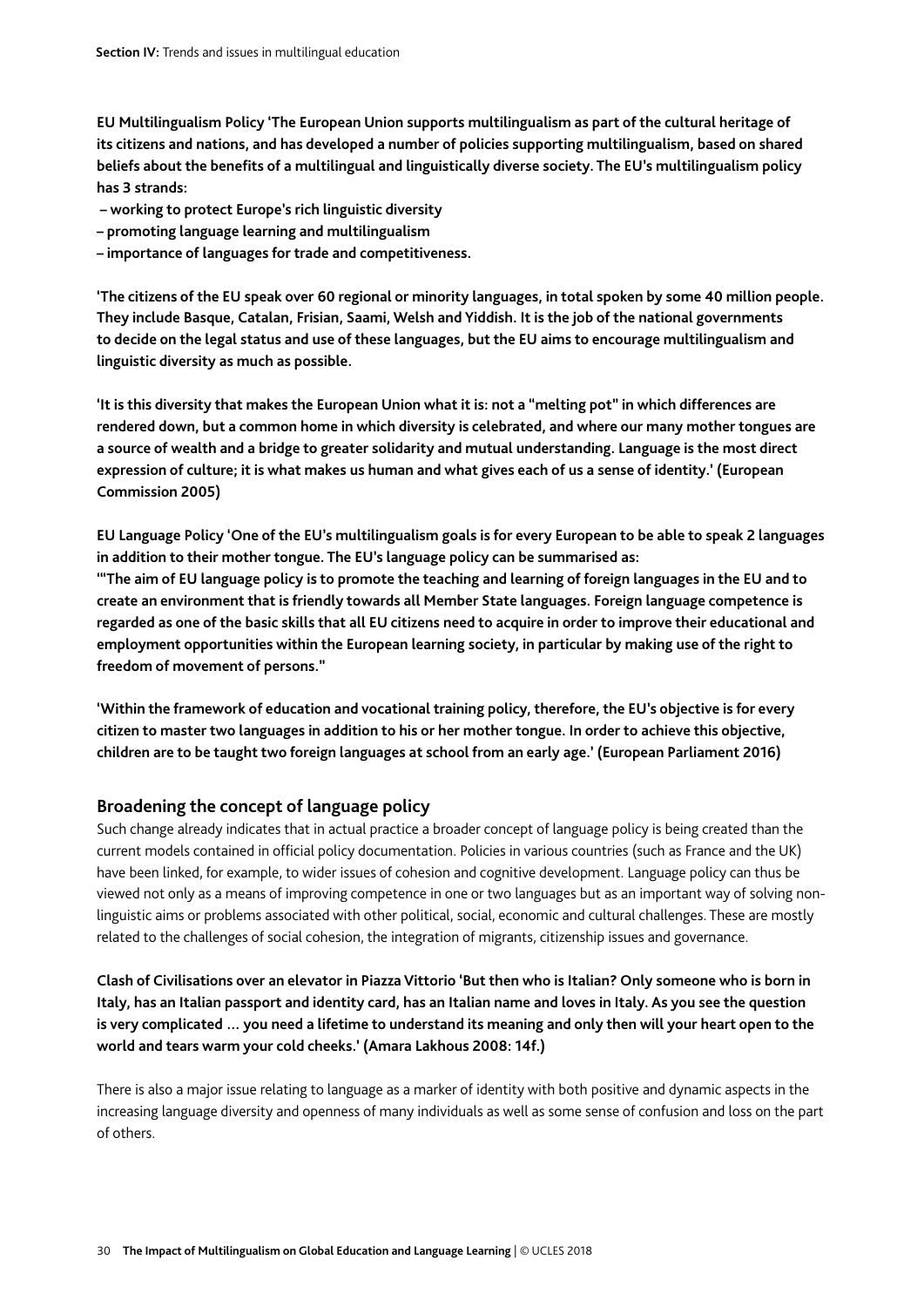If an education system is to adapt to the realities and possibilities of our diverse and changing world and to offer answers to these feelings of confusion, then the role that language and communication plays will be a crucial one. This was well expressed at a Conference in December 2009 by Sir Keith Ajegbo, a head teacher in a London comprehensive school (and not a language teacher), reflecting on the role that a school's languages policy can play in developing cohesion:

**'We mean working towards a society in which there is a common vision and sense of belonging by all communities; a society in which the diversity of people's backgrounds and circumstances is appreciated and valued; a society in which similar life opportunities are available to all; and a society in which strong and positive relationships exist and continue to be developed in the workplace, in schools and in the wider community.'** 

### **What do such aspirations mean concretely?**

To move from a vision to action will require an orientation and a strategy. From what we have seen, this is likely to involve three broad themes, adapted to concrete conditions in different countries and societies:

### **A new model for language**

We are moving towards a new kind of paradigm for languages. This is based on a plurilingual and asymmetric model where not all language competence needs to be the same, and where experience and learning out of school, whether in the street or on the Internet, will also contribute to the language profile of the individual. Intercultural understanding will also have a significant role. In this paradigm English as the major vehicular language of communication has a key role to play.

### **An integrated language policy for schools**

Language teaching and learning should no longer be compartmentalised into separate streams for language of schooling, 'foreign' languages and 'immigrant' languages. They are all part of a common core and require a collective understanding on the part of teachers. This begins with an integrated language policy, something which is already being developed in some jurisdictions (Catalonia) and will need to be more widespread.

### **A review of teacher education**

If 'all teachers are language teachers', it remains true that many are not trained to be so. Some understanding of the stages of language learning – for example the transference of conversational to academic language – needs to be part of all teachers' training and education.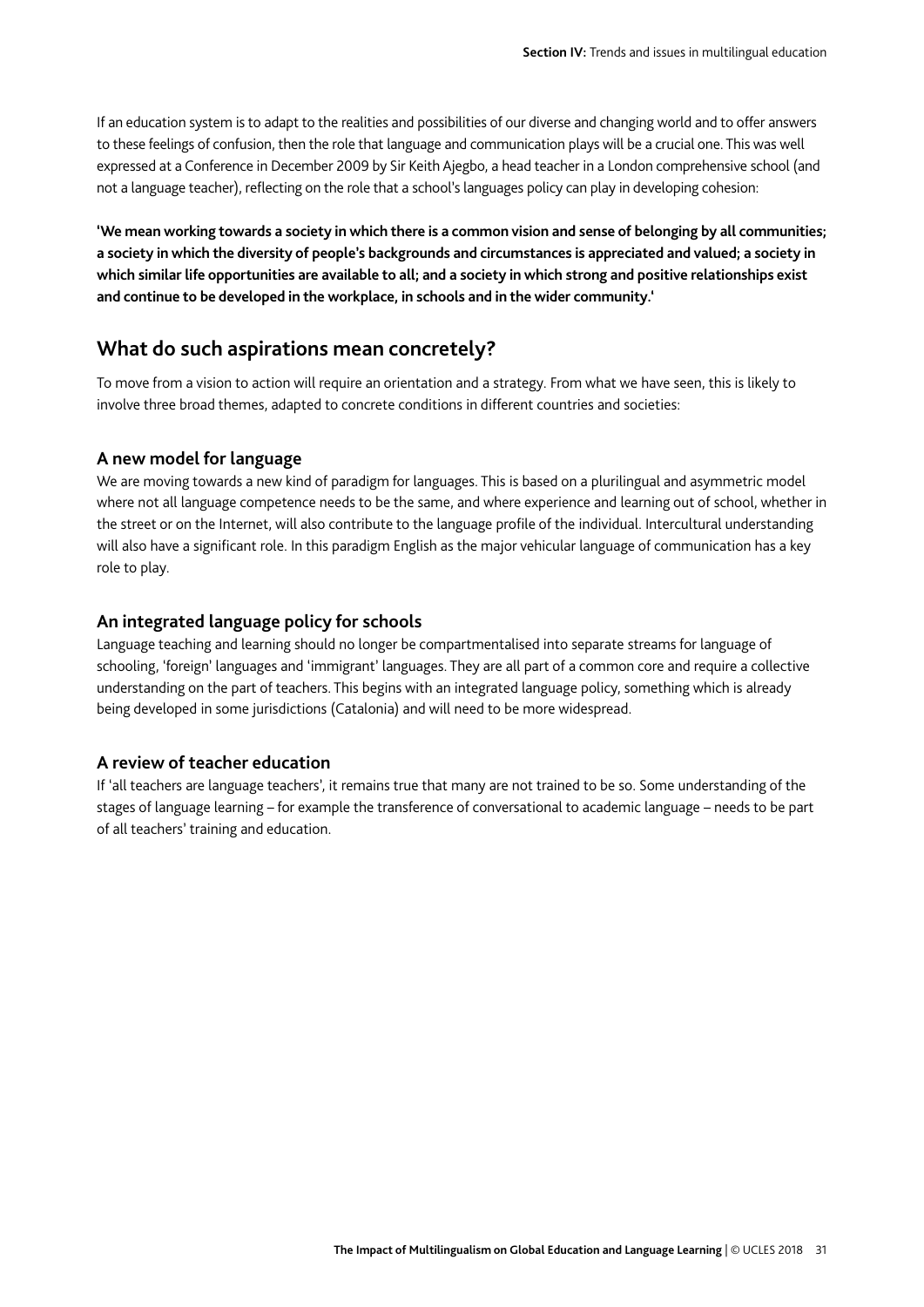# **Section V: Recommendations for national systemic change**

If those responsible for educational policy are to help develop a language policy for the 21st century, there are probably two broad areas which need to be considered: the overall societal context, which of course is wider in scope than education; and the specific direction of educational provision and resource allocation. It should be understood that these suggestions are put forward not as a blueprint, but as a possible framework which could be adapted to specific circumstances and traditions.

## **Societal change to support multilingualism**

Language is not only an issue for education and educators. This truth was understood by such major writers and educators as Comenius in the 16th century and more recently by Jean Piaget , the Swiss psychologist of the 20th century.

**Comenius and Piaget on language, education and society 'A society's fate in the end depends on the quality of the schooling its children get in language.' (Comenius 1657)** 

**'Education is … an integral part of the formative process to which all beings are subject and is only one aspect of that vast development.… It is therefore not limited to the action of school and family but is part and parcel of general social life. Human society is an educational society.' (Piaget 1993)**

So what are the areas of societal development which may help to promote multilingual societies, and to improve inclusivity and social harmony, and therefore long-term prosperity?

We have suggested that the multilingual city is an important indicator of how societies will develop in this century – 'a signpost to the future and to the creation of new realities'. There is nothing new about the vitality of the city. Cultural diversity has been a characteristic of the city since its origins, even in ancient societies. This mobility and perpetual movement of people (and so of ideas and languages and ways of thinking) has underpinned the creativity and growth of the great cities of the past. What is new in the 21st century is that this process is becoming more widespread and generalised and now affects cities worldwide, from New York to Johannesburg to Bangalore and Melbourne.

How then does the city nurture such diversity and help it to thrive? In part this is something which grows from below as new communities put down roots and then open shops and create businesses which serve the wider city community as well. It develops through cultural exchanges – Christmas, Chinese New Year celebrations, Diwali and Eid, for example, are now celebrated throughout the world, as are the football teams of Europe and the fairy tales of Hans Christian Andersen. Music, theatre and food become the shared experiences of city communities. And people also change in terms of their personal lives – not only in in the food that they eat and the music they enjoy, but in the friends that they make and the families that they create. Such sharing is characteristic of thriving multilingual communities.

In our uncertain world there are also threats and fears and uncertainties – people's understandable concerns over rapid change and the pressures of economic crises and social conflicts.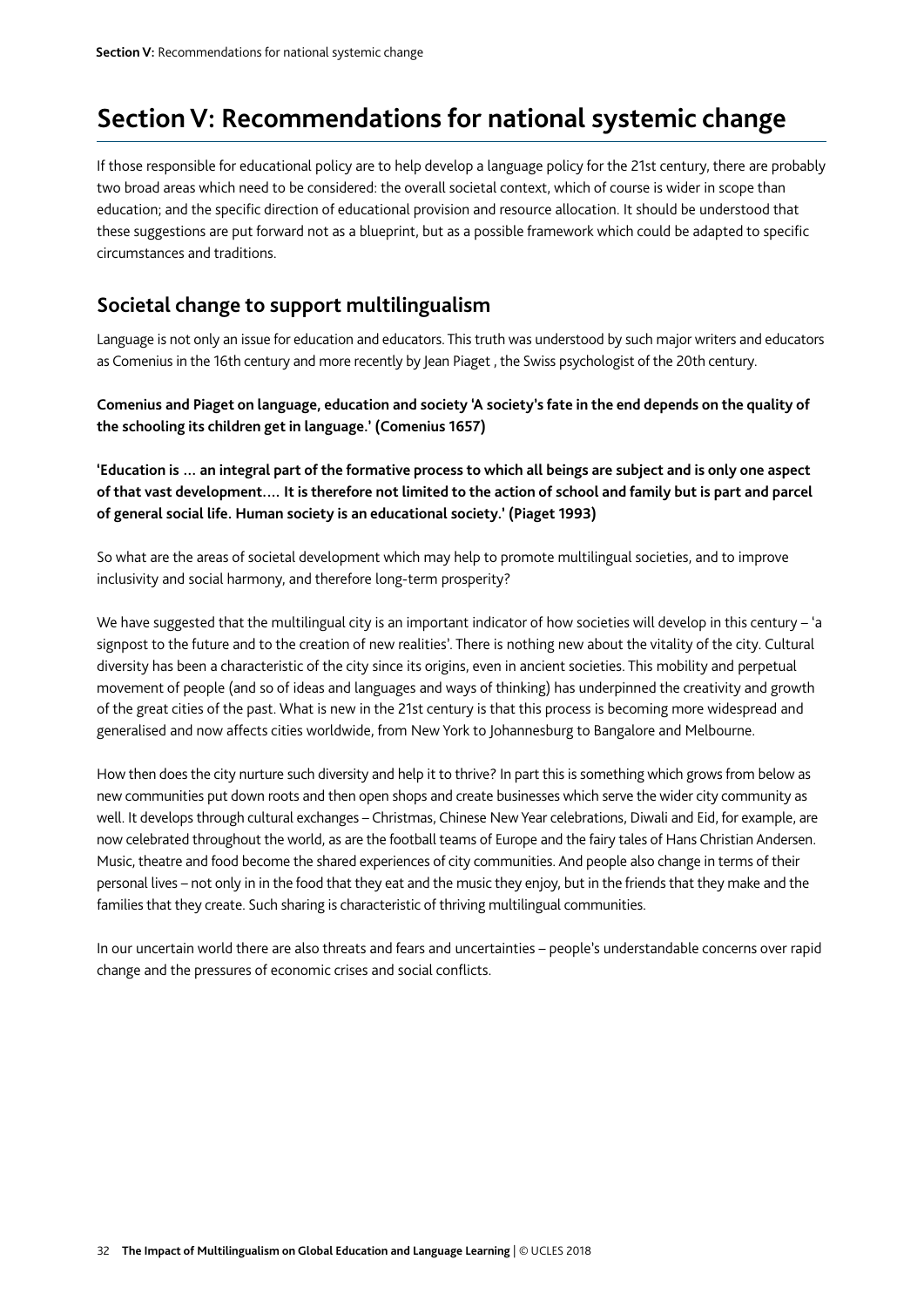This is why public authorities could help support the positive gains from diversity and multilingualism, allowing the inevitable growth from below to prosper. Our research suggests that there are three areas which policy makers should consider:

- **• Validation**: Positive messages about the benefits of diversity and seeing multilingualism as a norm in society, not a threat.
- **• Practical encouragement**: Providing resource and opportunities for all communities within a city to develop for example culturally and educationally and in the economic sphere – thus promoting good relations rather than separation.
- **Specific planning**: This would include the provision of translation and interpreting services and educational opportunities for all citizens, particularly in relation to language.

**Multilingualism in Hamburg 'Multilingualism is presented as an asset of the Free and Hanseatic City of Hamburg … visitors are welcomed in many languages at the airport or on the city's official "Welcome" portal; multilingual competences are sought by employers in the public and private sectors; in public media we find many languages from all over the world. We can report on a kind of affirmative action concerning the employment of young people with a migrant background in Hamburg's administration.** 

**'A number of migrants' heritage languages are taught in the general school system, and many semi-private or private initiatives are also engaged in the fostering of these languages. It may be taken as an indicator of growing acceptance of language diversity that migrants' heritage languages are also learned by members of the majority community.' (LUCIDE 2015: 29)** 

Such a framework of support could create the conditions for growth and social cohesion and a vision of the future such as that put forward in Hamburg, rather than more pessimistic views of change.

### **Educational change**

In the educational sphere, the central aims are likely to be those of improving multilingual competence and developing intercultural understanding as the key contributions of language learning. We have suggested that this would involve consideration of change in three broad areas: the model, the policy and teacher education. So what specific measures might be considered?

### **A new model**

We need to be thinking about moving towards a more flexible model of 'education for plurilingualism'. This implies the creation of programmes which may **differentiate language goals** for a range of languages, rather than the 'one size fits all' approach born in the 19th century. Some languages – probably major languages of communication and notably English – will be learned to the highest level; others may already be 'known' and so be supported in school; new languages may be learned to a satisfactory level for basic communication, whether spoken or with written text, while yet others may be brought into the classroom primarily to help language awareness and the understanding of different cultures. The Common European Framework of Reference (CEFR) is a powerful tool to support such a process. We should also be learning from good practice, such as the Canadian 'literacy engagement programme' or Australian suggestions on generating bilingual human capital.

It will also mean looking **beyond the classroom** for the sources of language learning. We know that much language learning takes place informally – listening to music, playing games and watching films, using the Internet and communicating electronically, and increasingly in our multilingual cities in the diverse street. How will educators respond to this reality, treating it not as diversion but as major source of knowledge and incorporating what learners bring with them from their outside world as well as supporting them, particularly in making good use of the Internet? We should also understand better the key c**onditions for successful language learning**: exposure to the target language (which can of course come from beyond the school walls) preferably from an early age; learning for a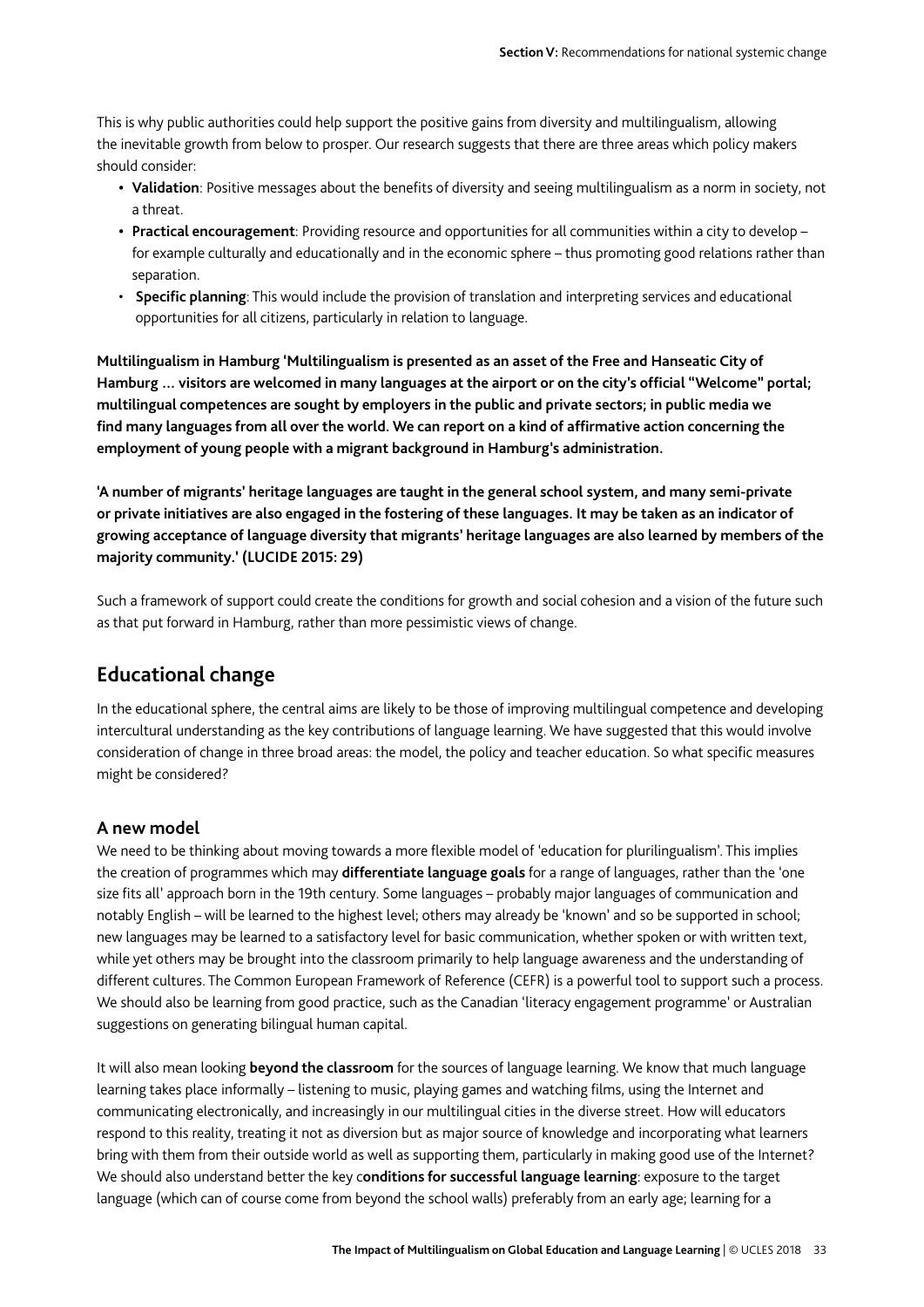purpose using real contexts and content, including CLIL. Above all, educators need to consider how to provide a more productive **intensive** experience of language learning, making use of resources beyond the school and harnessing learners' familiarity with the internet and electronic communication in general.

In many countries across the world, English is the main language being learned and used in schools. This puts it in a potentially privileged position and one which can be used to support rather than threaten our new model. In particular, the use of English as the means of instruction (EMI) which has grown rapidly in Europe and Asia should be used to help students become multilingual in higher order contexts.

### **An integrated language policy**

'Language across the curriculum' and 'languages for all' are not new ideas. They are, however, less obvious in practice than in theory. Although attempts have been made and are continuing to be made to turn such ideas into concrete syllabuses, reality suggests that much remains to be done. In particular there have been few examples which integrate the languages of schooling with 'foreign' language learning.

The elements of such a policy would involve consideration of the following:

- The languages of schooling: which might be more than one language in some circumstances.
- Mother tongue and the acquisition of literacy: For many this would be in the same language as the language of schooling, but increasingly in our diverse societies there would be other mother tongues and literacies. In yet other contexts this would also include local or regional languages.
- Code-switching: This is a widespread phenomenon, in particular in bilingual and multilingual contexts, from countries as different as Malta and India. Language educators need to take a view on this, and if necessary to incorporate a level of code-switching into their policy. It can be a positive thing, but is often ignored by teachers and policymakers and not explicitly taught as a language strategy.
- The introduction of another language: When should this take place? Much evidence and public opinion suggests that the earliest possible learning of foreign languages is desirable – but when is this 'earliest possible'? We also know that success in a new language depends on some level of security in the mother tongue. Decisions also need to be taken on the approach at the initial stages of language learning – when for example is it appropriate to offer more formal modes of learning? The question of 'which language' is decided for many countries, as English predominates, but there is no educational reason why the first foreign language could not be another major language of communication such as Spanish or Chinese, assuming that a basic level of English will be learned beyond school. If not, when should such a second language be learned?
- Other languages, including less widely used home or immigrant languages: How will speakers of these languages be taught equitably so that they have access to the school curriculum? How will speakers of the national language learn to appreciate and value this diversity? And more broadly how does society make use of the gift (donation) of immigrant languages and link it to the academic rigour which could be offered by universities?
- Common approaches: How will this integration take place in practice, if not through dialogue between language teachers of all kinds and the development of common approaches and links between the different learning experiences being offered to learners?

### **Teacher education**

In the final analysis teachers are the most important variable in the educational system – the main determinant of success or otherwise.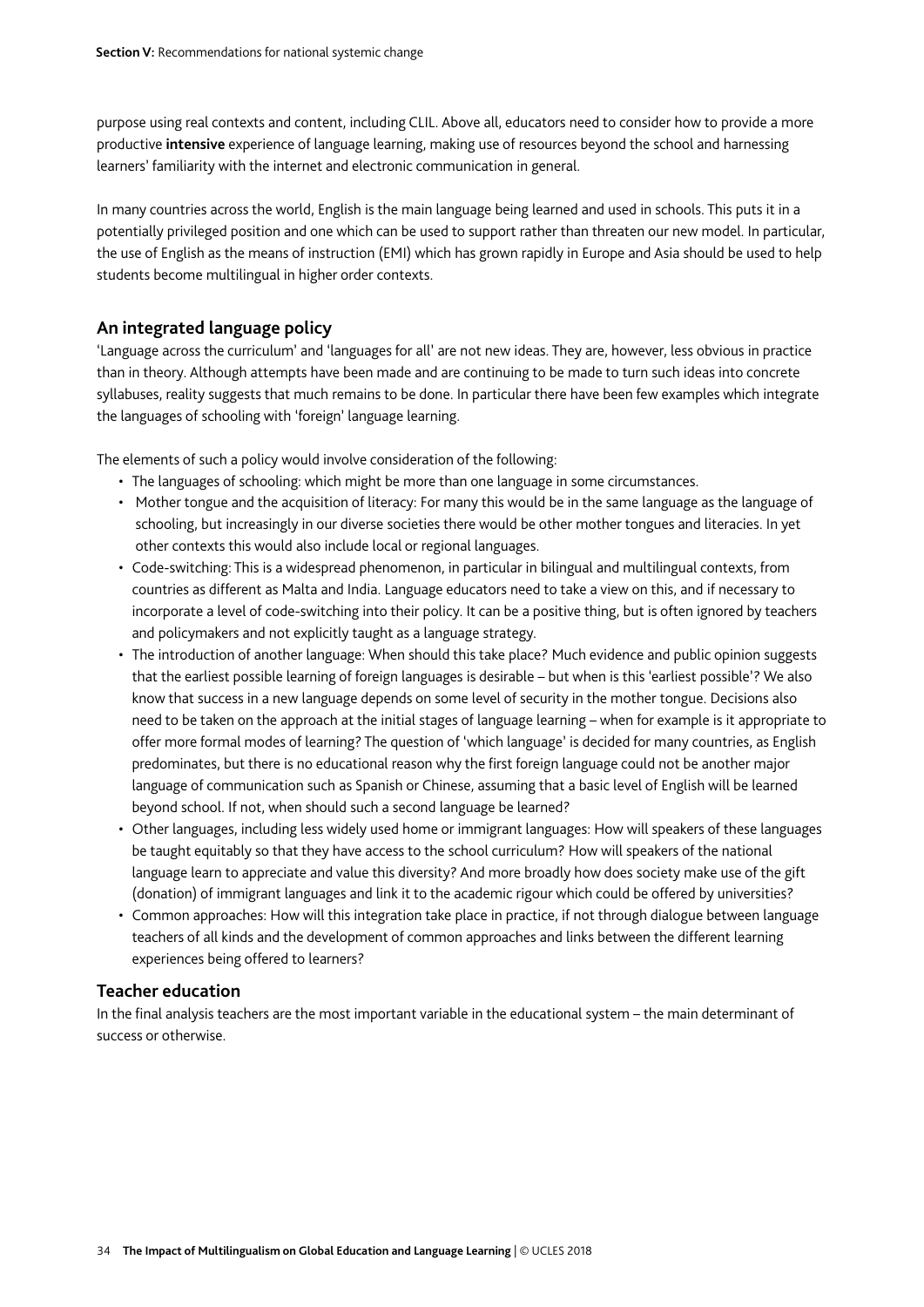**The key role of teachers 'Whereas students' literacy skills, general academic achievements, attitudes, behaviours and experiences of schooling are influenced by their background and intake characteristics, the magnitude of these effects pale into insignificance compared with class/teacher effects. That is, the quality of teaching and learning provision are by far the most salient influences on students' cognitive, affective, and behavioural outcomes of schooling – regardless of their gender or backgrounds. Indeed, findings from the related local and international evidence-based research indicate that 'what matters most' is quality teachers and teaching, supported by strategic teacher professional development!' (Ken Rowe 2003)** 

We are talking about a new paradigm, linking a range of existing strands of education into something more holistic where 'all teachers will be language teachers'. Furthermore, the expansion of approaches such as EMI and CLIL require new skills for many teachers, and not only a relatively small group of language specialists. Teachers will need support both in initial education and through continuing professional development, if such aspirations as those outlined here are to become a reality.

The core function of the teacher in this new paradigm is no less than one of preparing young people for the communication age.

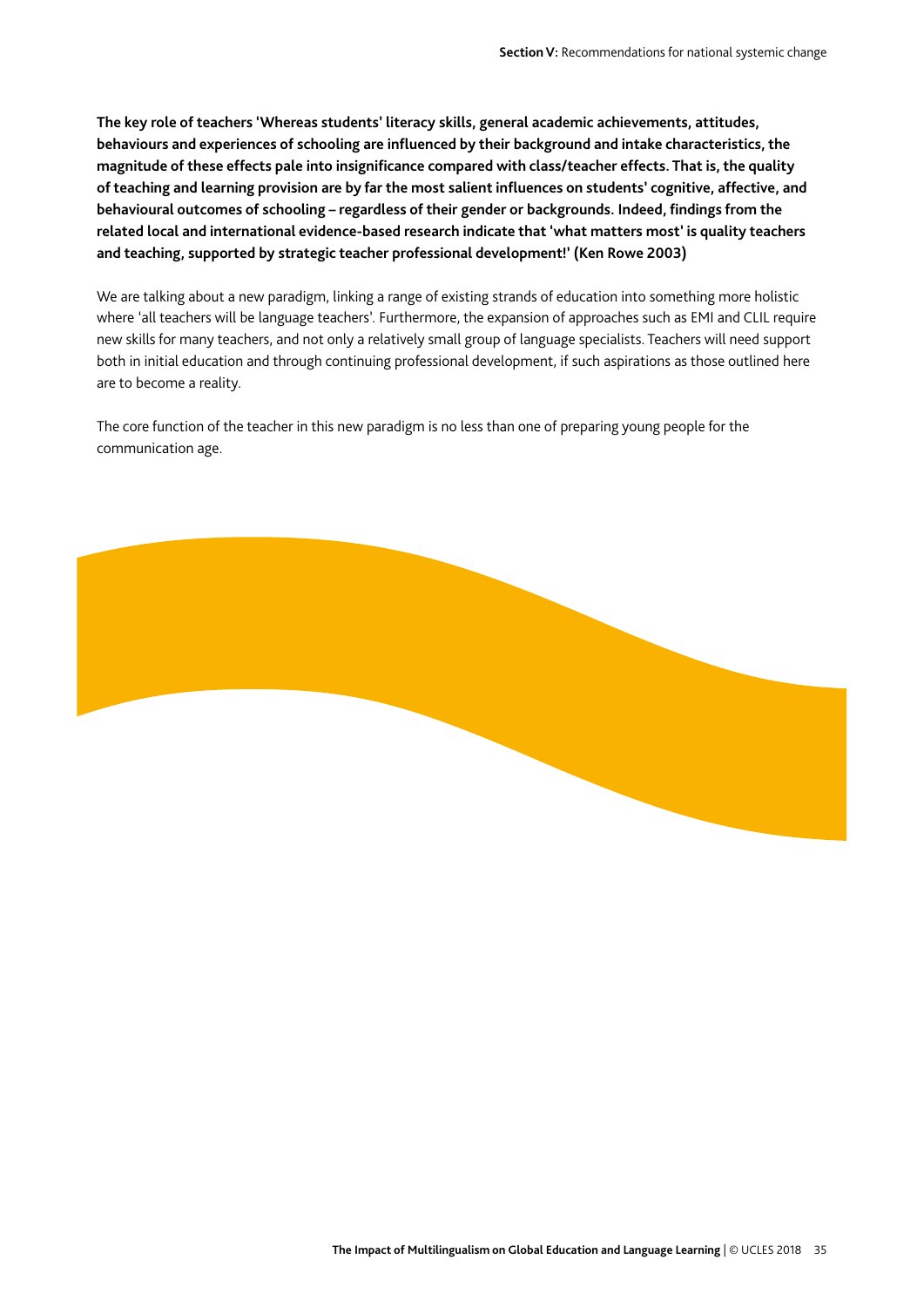# **References**

Anderson, B (1983). *Imagined Communities: Reflections on the Origin and Spread of Nationalism*. London: Verso

Barnes, D (1976). *From Communication to Curriculum*. Harmondsworth: Penguin.

Beard, M (2016). *"Ultimate Rome: Empire without limit"*. BBC. Retrieved from: https://www.youtube.com/watch?v=wXUVcrCq7ZI

Bai Mei (2012). *Languages in China*. Unpublished report: The Languages Company.

BBC News Online (2009). Retrieved from: http://news.bbc.co.uk/1/shared/spl/hi/world/04/migration/html/migration\_boom.stm

Blanc, M (2008). *Multilingualism in the Ancient Near East*. Paper presented at Birkbeck College. Unpublished Manuscript.

Block, D (2005). *Multilingual Identities in a Global City: London stories.* Oxford: Palgrave.

British Council (2011). Dreams and Realities. London: British Council.

Castells, M (2000). *The Information Age. The rise of the network society.* Oxford: Blackwell.

Castles, S and Miller, M (2009), *The Age of Migration. International Population Movements in the Modern World.*  Basingstoke, UK: Palgrave MacMillan

Comenius, J (1657). *Didactica Magna.*

Council of Europe (2007). *From Linguistic Diversity to Plurilingual Education: Guide for the development of Language Education Policies in Europe.* Strasbourg: Council of Europe.

Council of Europe (2009). *Language Education Policy Profiles.* Retrieved from: www.coe.int/t/dg4/linguistic/Profils\_EN.asp

Council of Europe (n.d.). Retrieved from: www.coe.int/t/dg4/linguistic/Schoollang\_EN.asp

Cummins,  $\vert$  (2013). *Language and Identity in multilingual schools: Constructing evidence-based instructional policies.* in D Little, C Leung and P van Avermaet (eds.) *Managing Diversity in Education: Languages, Policies, Pedagogies*.

Crystal, D (2006). *How Language Works.* New York: The Overlook Press.

Crystal, D (2010). *Multilingualism and the Internet.* Talk at LETPP Conference, April 2010. Retrieved from: www.letpp.eu/images/stories/docs/conference/david\_crystal\_multilingualism\_and\_the\_internet.pdf

De, Anuradha *et al* (2011). P*ROBE Revisited: A Report on Elementary Education in India*. Oxford: OUP.

De Swaan, A (2004). 'Endangered languages, sociolinguistics, and linguistic sentimentalism', *European Review* 12 (4) (October), 567–80.

DFES (Department for Schools and Families) (2007). *Languages Review*. London: DfES.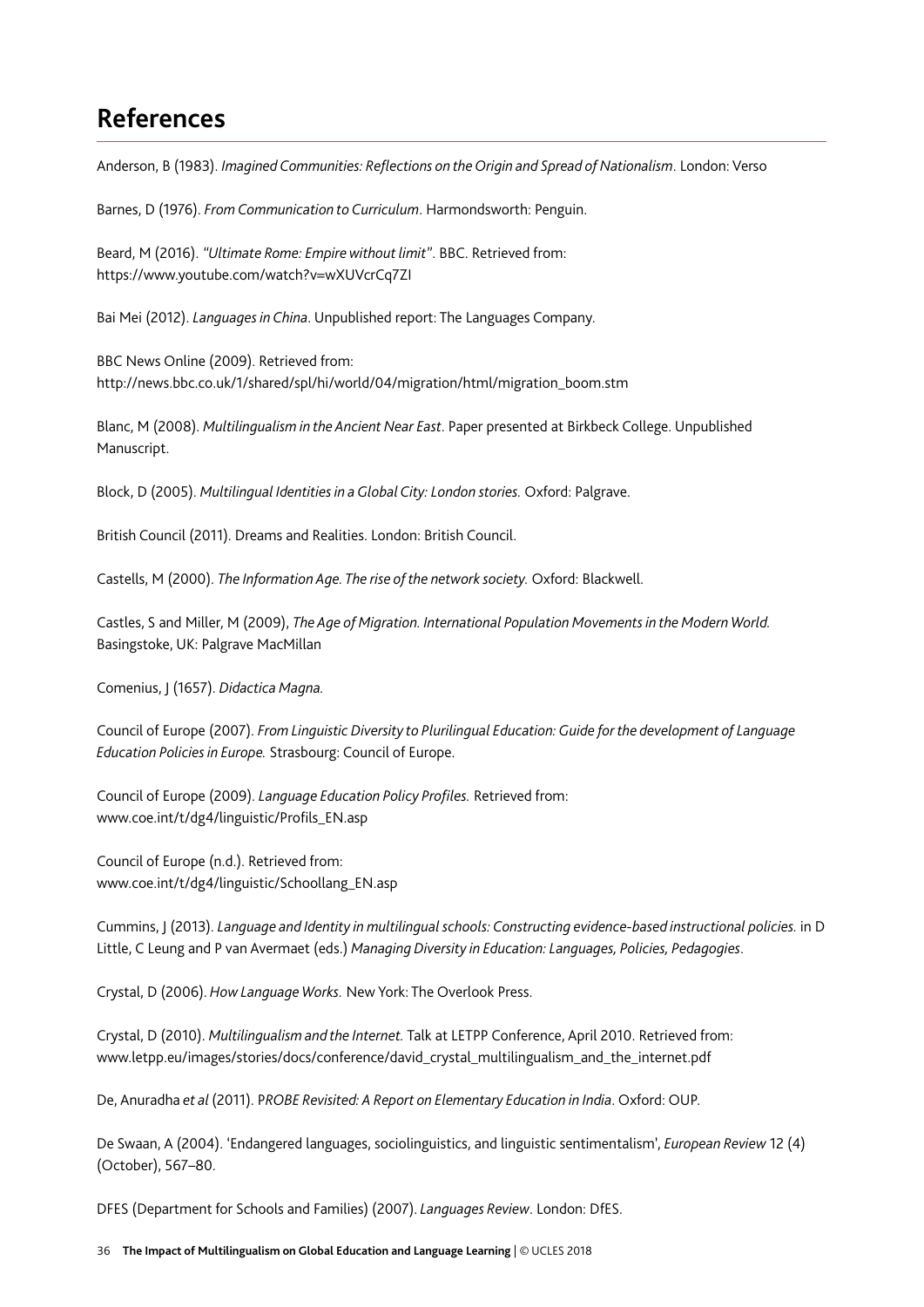Eco, U (1995). T*he Search for the Perfect Language*, Blackwell, Oxford and Cambridge, Mass.

Edwards, J (1994). *Multilingualism*, London: Routledge.

European Commission (2005). Retrieved from: http://eur-lex.europa.eu/legal-content/en/TXT/?uri=CELEX:52005DC0596

European Commission (2008). *A Rewarding Challenge: How Language diversity Could Strengthen Europe (Proposals from the Group of Intellectuals for Intercultural Dialogue).* Brussels: European Commission.

European Commission (2012). *First European Survey on Language Competences.* Brussels: European Commission.

European Parliament (2016). Retrieved from: www.europarl.europa.eu/atyourservice/en/displayFtu.html?ftuId=FTU\_5.13.6.html

Eurydice (2008). *Key Data on Teaching Languages at School in Europe.*

Garcia, O (2011). In: *Translanguaging: A CUNY-NYSIEB guide for educators.* www.nysieb.ws.gc.cuny.edu/files/2012/06/FINAL-Translanguaging-Guide-With-Cover-1.pdf

Gibbons, P (1991). *Learning to Learn in a Second Language.* Primary English Teaching Association.

Graddol, D (2010). *English Next India*, British Council.

Graddol, D (2006). *English Next ,* British Council.

Guardian online (2009). 'Malaysia drops English language teaching'. Retrieved from https://www.theguardian.com/world/2009/jul/10/malaysia-tefl

Hajek, J (2016). Retrieved from: http://anglobubble.net/about/

Hawkins, E (1981). *Modern Languages in the Curriculum,* Cambridge University Press

von Herder, J G (1784). *Materials for the Philosophy of the History of Mankind*

The Hindu (2009). *School education: struggling to learn.* Retrieved from www.thehindu.com/todays-paper/tp-opinion/article358485.ece

Leclerc, J (1999, revised 2016). Retrieved from: www.tlfq.ulaval.ca/AXL/monde/index\_politique-lng.htm

Little, D (2010). 'Languages at school: a challenge for multilingual cities'. In King and Carson, 2016.

King, L, Byrne, N, Djouadj, I, Lo Bianco, J and,Stoicheva M (2010). *Languages in Europe Towards 2020*. London: The Languages Company.

King and Carson (2016). *The Multilingual City, Vitality, Conflict and Change*. Bristol: Multilingual Matters.

Lakhous, A (2008). *Clash of Civilisations over an elevator in Piazza Vittorio*. New York: Europa Editions.

LoBianco, J, Orton, J, Gao Y (2009). *China and English: Globalisation and the Dilemmas of Identity.* Bristol: Multilingual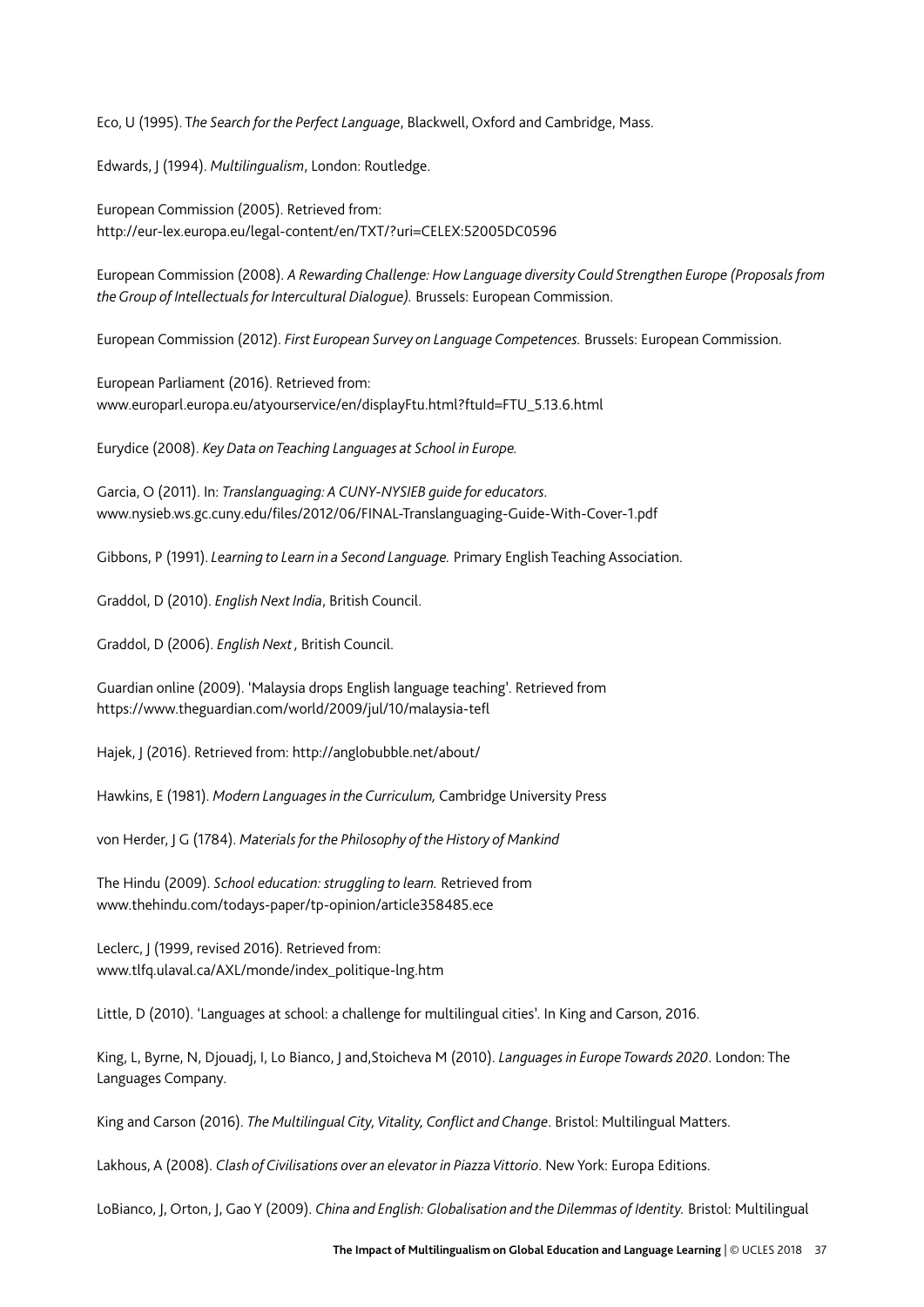#### Matters

LoBianco, J with Slaughter, Y (2009). *Second Languages and Australian Schooling.* Camberwell, Victoria: ACER.

LoBianco, J (2010). Keynote speech to *LETPP Conference 2010*, London and Melbourne www.urbanlanguages.eu

LoBianco, J (2014). *The Cosmopolis- historically and in the world today*. Keynote talk at LUCIDE final conference, LSE 3-4 September 2014. *Maalouf A Report – 'A Rewarding Challenge'*

LUCIDE (2015). Gogolin,I, Duarte,J, Hansen A and McMonagle,S *Multilingualism in Hamburg, London*: LSE Academic Publishing

Marginson, S (2007). 'Global University Rankings'*. Journal of Higher Education Policy & Management,* 29 (2) 131–42.

NPR (2013). Retrieved from: www.npr.org/sections/codeswitch/2013/04/13/177126294/five-reasons-why-people-code-switch

Ontario Ministry of Education (1977).*Curriculum Guideline for the Senior Division English*; Toronto: Ministry of Education

Piaget, J (1993). 'Jan Comenius' in *Prospects* vol. XXIII.

Phillipson, R (2004). 'English as threat or resource in continental Europe'. In A Gardt and B Hüppauf (eds), *Globalization and the future of German,* Berlin: Mouton de Gruyter, pp. 47–64.

PROBE (1999). *Public Report on Basic Education.* New Delhi: Oxford University Press.

Rowe, K (2003) *The Importance of Teacher Quality As A Key Determinant of Students' Experiences and Outcomes of Schooling.* Camberwell, Victoria: ACER

Sandercock, L (1998). *Towards Cosmopolis: Planning for Multicultural Cities.* London: John Wiley

Sierens, S. and van Avermaet, P (2013). 'Language Diversity in Education: Evolving multilingual education to functional multilingual learning'. In D. Little, C.Leung and P van Avermaet (eds) *Managing Diversity in Education: Languages, Policies, Pedagogies.* Bristol: Multilingual Matters

Stoicheva, M (ed.) (2011). *Language Policies. Bulgaria - Europe*. Sofia: University Publishing House.

The Independent (2013). Retrieved from: www.independent.co.uk/news/education/education-news/from-fail-to-world-s-best-a-lesson-from-the-eastend-8996454.html

Vincent, C (1996). S*inging to a star: The school meanings of second generation Salvadorean students.* Doctoral dissertation, George Mason University, Fairfax, VA

Williams, C (2015). *Language, identity, Culture and Diversity,* Multilingual Matters EdCentral. Retrieved from www.edcentral.org/multilingualismmatters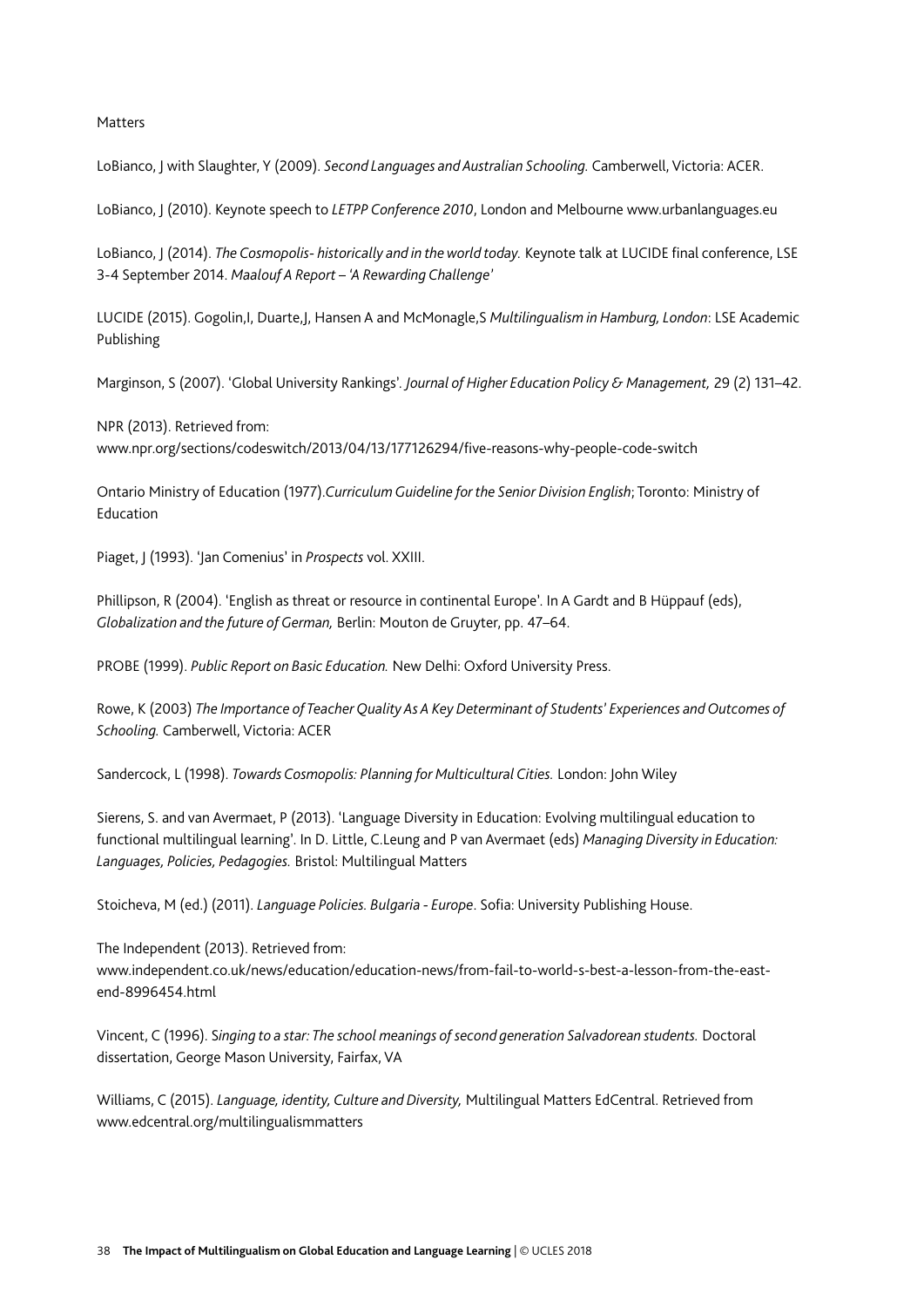# **Some key reading**

Barnes, D (1976). *From Communication to Curriculum.* Harmondsworth; Penguin.

Castells, M (2000). *The information Age. The rise of the network society,* Oxford: Blackwell.

Council of Europe (2007). *From Linguistic Diversity to Plurilingual Education: Guide for the development of Language education Policies in Europe,* Language Policy Division, Council of Europe, Strasbourg.

Cummins, J (2013). Language and Identity in multilingual schools: Constructing evidence-based instructional policies. In D Little, C, Leung and P van Avermaet (eds), *Managing Diversity in Education: Languages, Policies, Pedagogies* 

Graddol, D (2006). *English Next,* British Council.

Graddol, D (2010). *English Next - India,* British Council.

King and Carso (2016). *The Multilingual City, Vitality, Conflict and Change*, Multilingual Matters, Bristol.

LoBianco, J, Orton, J, & Gao Y (2009) *China and English: Globalisation and the Dilemmas of Identity, Multilingual Matters,*  Bristol. LoBianco, J with Slaughter, Y (2009). *Second Languages and Australian Schooling*; ACER, Camberwell, Victoria.